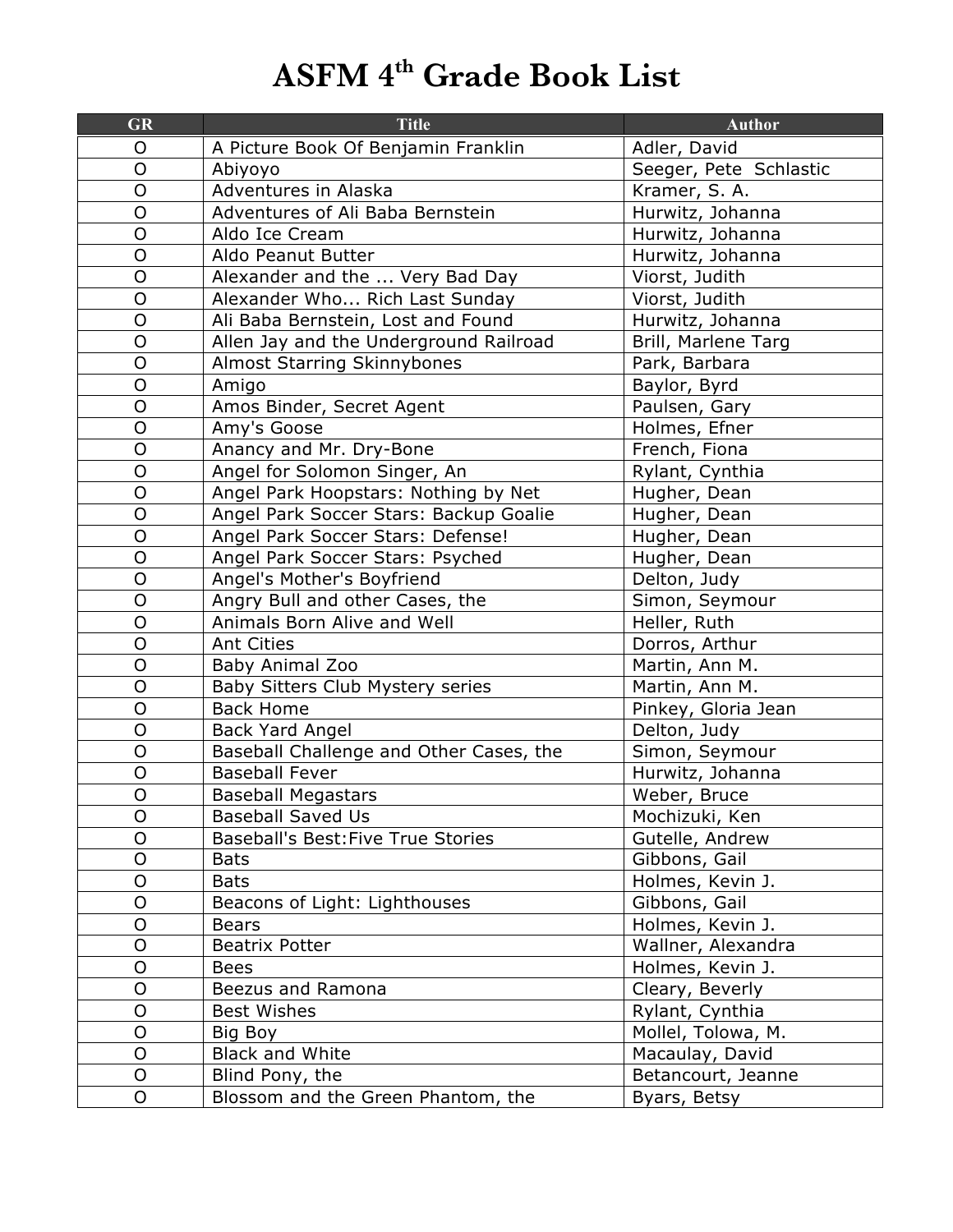| $\circ$        | Blossom Meets The Vulture Lady. the           | Byars, Betsy              |
|----------------|-----------------------------------------------|---------------------------|
| $\mathsf{O}$   | Blossom Promise, A                            | Byars, Betsy              |
| $\mathsf{O}$   | Bobsledding and the Luge                      | Brimmer, Larry            |
| $\mathsf{O}$   | Book of Foolish Machinery                     | Reigot, Betty             |
| $\circ$        | Bookworm Who Hatched, A                       | Aardema, Verna            |
| $\mathsf{O}$   | Borreguita and the Coyote Mexico              | Aardema, Verna            |
| $\mathsf{O}$   | Box Car Children, series                      | Warner, Gertrude Chandler |
| $\overline{O}$ | Broken Window and Other Cases, the            | Simon, Seymour            |
| $\mathsf{O}$   | Brown Sunshine of Sawdust Valley              | Henry, Marguerite         |
| $\mathsf{O}$   | <b>Bugs</b>                                   | Parker, Nancy Winslow     |
| $\circ$        | Bugs, the Goats, and the Little Pink Pig      | Parker & Wright           |
| $\mathsf{O}$   | Can You Imagine?                              | McKissack, Patricia       |
| $\mathsf{O}$   | Case of the Dirty Bird, the                   | Paulsen, Gary             |
| $\mathsf{O}$   | Case of the Missing Ruby and Other Stories    | Myers, Walters            |
| $\mathsf{O}$   | Case of the Stolen Code Book                  | Rinkoff, B.               |
| $\mathsf{O}$   | Cat Crazy                                     | Baglio, Ben M.            |
| $\circ$        | Cat's Meow, the                               | Soto, Gary                |
| $\mathsf{O}$   | Chameleon the Spy and the Terrible            | Massie, Diane             |
| $\mathsf{O}$   | Chick Challenge                               | Baglio, Ben M.            |
| $\mathsf{O}$   | Chocolate Fever                               | Smith, Robert             |
| $\mathsf{O}$   | Christmas Toy, The                            | Barkar, Joanne            |
| $\mathsf{O}$   | Cinderella Bigfoot                            | Thaler, Mike              |
| $\mathsf{O}$   | Class Clown                                   | Hurwitz, Johanna          |
| $\overline{O}$ | <b>Class President</b>                        | Hurwitz, Johanna          |
|                | Clue Jr: The Case of the Chocolate            |                           |
| $\mathsf{O}$   | Fingerprints                                  | Hinter, Parker C.         |
| $\mathsf{O}$   | Comeback Dog, the                             | Thomas, Jane Resh         |
| $\overline{O}$ | Courage of Sarah Noble, the                   | Dalgliesh, Alice          |
| $\mathsf{O}$   | Cowpokes and Desperadoes                      | Paulsen, Gary             |
|                | Creature from Beneath the Ice and Other       |                           |
| O              | Cases, the                                    | Simon, Seymour            |
| $\circ$        | Cross Country Cat                             | Calhoun, Mary             |
| ${\mathsf O}$  | Crowded Dock and Other Cases, the             | Simon, Seymour            |
| O              | Crying Rocks and other Cases, the             | Simon, Seymour            |
| $\circ$        | Dangerous Comet and Other Cases, the          | Simon, Seymour            |
| $\mathsf{O}$   | Detective Pony                                | Betancourt, Jeanne        |
| $\mathsf{O}$   | Dinosaur Bones                                | Aliki                     |
| $\circ$        | Disappearing Cookies and Other cases, the     | Simon, Seymour            |
| $\circ$        | Disappearing Ice Cream and Other Cases, the   | Simon, Seymour            |
| $\mathsf O$    | Disappearing Snowball and Other Cases, the    | Simon, Seymour            |
| $\mathsf{O}$   | Distant Stars and Other Cases, the            | Simon, Seymour            |
| $\mathsf{O}$   | Does Third Grade Last Forever                 | Schanback, Mindy          |
| $\overline{O}$ | Doggy Dare                                    | Baglio, Ben M.            |
| $\mathsf{O}$   | Dogs Don't Tell Jokes                         | Sachar, Louis             |
| $\mathsf{O}$   | Dolphins                                      | Holmes, Kevin J.          |
| $\mathsf{O}$   | Don't Hury My Pony                            | Betancourt, Jeanne        |
| $\mathsf{O}$   | Dragon Bones                                  | Hindman, Paul             |
| $\mathsf{O}$   | Duckling Diary                                | Baglio, Ben M.            |
| $\mathsf{O}$   | Eleanor Rossevelt: Fighter for Social Justice | Weil, Ann/ Aladdin        |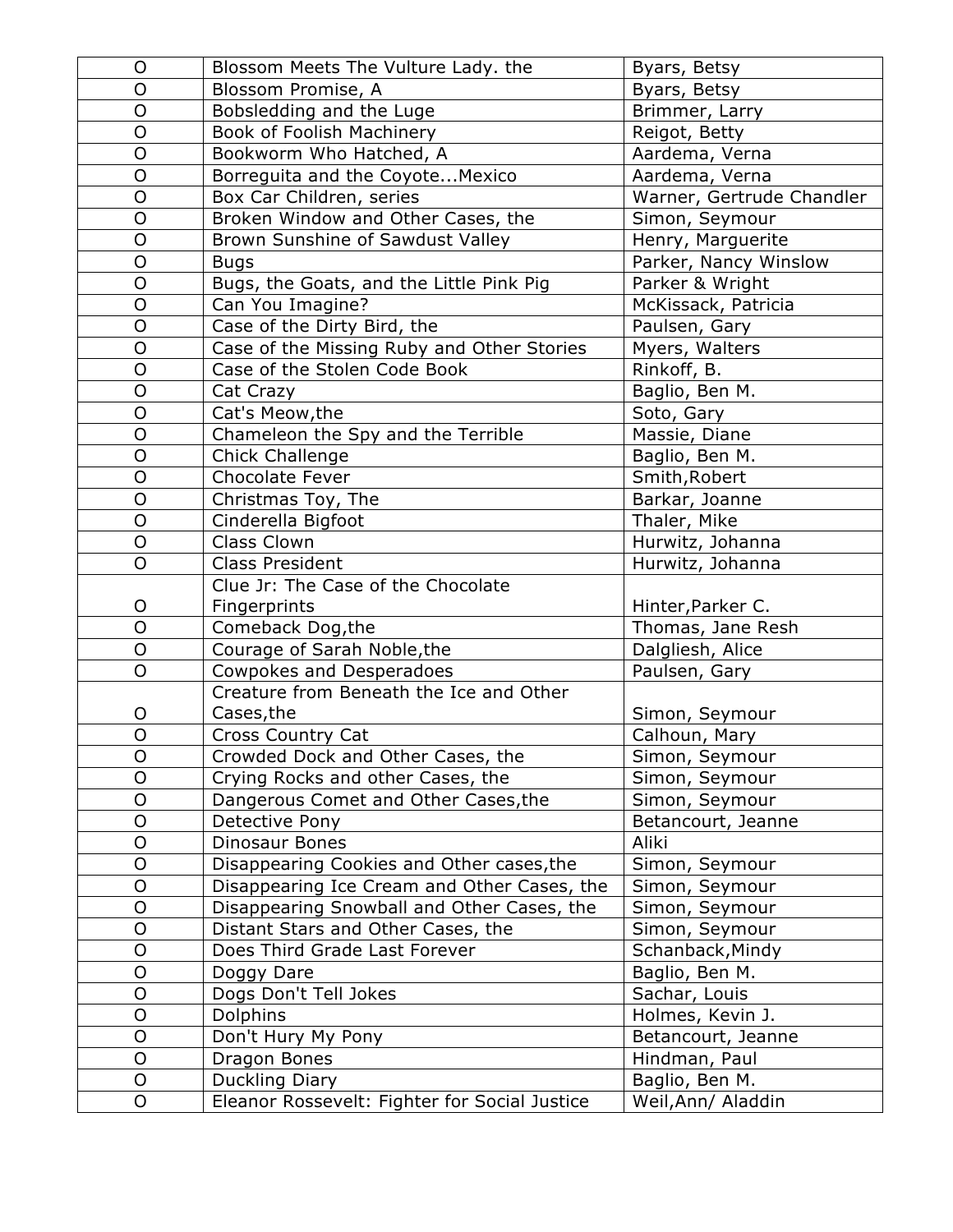| O              | Enormous Potato, the                  | McKissack, Patricia  |
|----------------|---------------------------------------|----------------------|
| O              | Figure Skating                        | Bright, Robert       |
| $\overline{O}$ | Fire! Fire!                           | Medearis, Angela     |
| $\overline{O}$ | Flossie and the Fox                   | Tangborn, Wendell V. |
| $\overline{O}$ | Georgie and the Robbers               | Jones, Marcia T      |
| $\mathsf{O}$   | Gerbil Genius                         | Baglio, Ben M.       |
| $\overline{O}$ | Germany                               | Dahl, Michael        |
| $\circ$        | Gertie's Green Thumb                  | Dexter, Catherine    |
| $\overline{O}$ | Ghana                                 | Davis, Lucille       |
| O              | Ghost of Sifty Sifty Sam              | McKenna, Colleen     |
| $\overline{O}$ | Ghost Pony, The                       | Betancourt, Jeanne   |
| $\mathsf O$    | Gigantic Ants and Other Cases, The    | Simon, Seymour       |
| $\overline{O}$ | Give Me Back My Pony                  | Betancourt, Jeanne   |
| $\overline{O}$ | Glaciers                              | Cleary, Beverly      |
| $\mathsf O$    | Godzilla Ate my Homework              | Jones, Marcia        |
| $\circ$        | Going West                            | Van Leeuwen, Jean    |
| $\overline{O}$ | Good Grief, Third Grade               | McKenna, Colleen     |
| $\overline{O}$ | Gorgonzola Zombies In The Park        | Levy, Eizabeth       |
| $\overline{O}$ | Grace The Pirate                      | Lasky, Kathryn       |
| $\overline{O}$ | Grizzly Mistakes and Other Cases, The | Simon, Seymour       |
| $\overline{O}$ | Growing Up Feet, The                  | Baylor, Byrd         |
| $\mathsf{O}$   | Guinea Pig Gang                       | Baglio, Ben M.       |
| $\overline{O}$ | Halloween Horror and Other Cases, The | Simon, Seymour       |
| $\circ$        | Hamster Hotel                         | Baglio, Ben M.       |
| $\overline{O}$ | <b>Hansel and Gretel</b>              | Cleary, Beverly      |
| $\overline{O}$ | Happily Ever After                    | Quindlen, Anna       |
| O              | Harriet's Hare                        | King-Smith, Dick     |
|                |                                       | Childhood of Famous  |
| O              | Harry Houdini: Young Magician         | Americans/series     |
| $\overline{O}$ | Haunting of Grade Three               | MacCarone, Grace     |
| $\overline{O}$ | Hawk, I'm Your Brother                | Gibbons, Gail        |
| $\mathsf O$    | Head For The Hills                    | Simon, Seymour       |
| O              | Heavy Weight and Other Cases, The     | Simon, Seymour       |
|                |                                       | Childhood of Famous  |
| O              | Helen Keller: From Tragedy to Triumph | Americans/series     |
| $\overline{O}$ | Hello Mrs. Piggle-Wiggle              | MacDonald, Betty     |
| $\mathsf O$    | Henry aand the Paper Route            | Cleary, Beverly      |
| $\mathsf O$    | Henry and Beezus                      | Cleary, Beverly      |
| $\mathsf{O}$   | Henry and Ribsy                       | Cleary, Beverly      |
| $\overline{O}$ | Henry and the Clubhouse               | Cleary, Beverly      |
|                |                                       | Childhood of Famous  |
| O              | Henry Ford: Young Man with Ideas      | Americans/series     |
| O              | Henry Huggins                         | Cleary, Beverly      |
| $\circ$        | Her Seven Brothers                    | Goble, Paul          |
| $\circ$        | Hilda the Hen Who Wouldn't Give Up    | Mathis, Sharon       |
| O              | Hot and Cold Summer, The              | Hurwitz, Johanna     |
| $\circ$        | Houdini's Last Trick                  | Hass, E.A.           |
| $\mathsf O$    | How a House Is Built                  | Joosse, Barbara      |
| O              | Howling Dog and Other Cases, the      | Simon, Seymour       |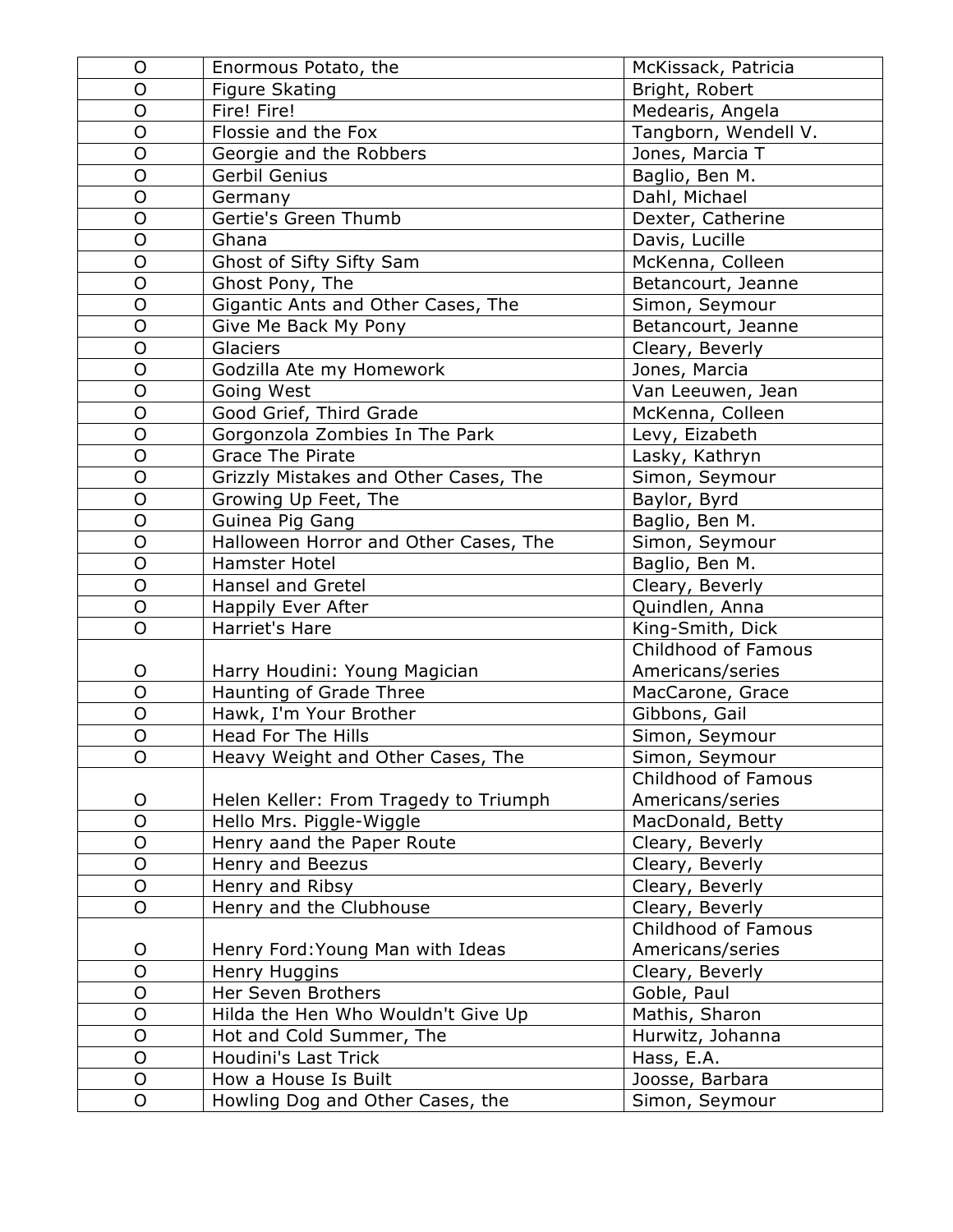| O              | <b>Hundred Dresses</b>                          | Estes, Eleanor           |
|----------------|-------------------------------------------------|--------------------------|
| O              | Hurary For Ali Baba Bernstein                   | Hurwitz, Johanna         |
| O              | Hurricane Machine and Other Cases, the          | Simon, Seymour           |
| $\overline{O}$ | Hypnotized Frog and Other Cases, the            | Simon, Seymour           |
| $\mathsf O$    | I am Rosa Parks                                 | Parks, Rosa              |
| O              | I Love you the Purplest                         | dePaloa, Tomie           |
| $\overline{O}$ | I Want a Pony                                   | Betancourt, Jeanne       |
| $\circ$        | Icy Question and Other Cases, the               | Simon, Seymour           |
| $\overline{O}$ | Impossible Bend and Other Cases, the            | Simon, Seymour           |
|                | Incredible Shrinking Machine and Other          |                          |
| O              | Cases, the                                      | Simon, Seymour           |
| O              | <b>Indian Summer</b>                            | dePaloa, Tomie           |
| O              | Indian-Head Pennies and Other Cases, the        | Simon, Seymour           |
| $\overline{O}$ | Invisible Stanley                               | Brown, Jeff              |
| $\circ$        | Iron Giant, the                                 | Hughes, Ted              |
| $\mathsf O$    | Is There Life in Outer Space?                   | Branley, Franklyn        |
| O              | Jackie Robinson: Baseball's  Leaguer            | Greene, Carol            |
|                |                                                 | Greer, Gery and Ruddick, |
| $\mathsf O$    | Jason and the Aliens Down the Street            | <b>Bob</b>               |
| $\overline{O}$ | Jo Jo Wins Again                                | Sachs, Marilyn           |
|                | John F. Kennedy: America's Youngest             | Childhood of Famous      |
| O              | President                                       | Americans/series         |
| O              | John Henry                                      | Rosales, Melodye         |
| O              | Just Plain Cat                                  | Robinson, Nancy K.       |
| $\circ$        | Just Tell Me When We're Dead                    | Clifford, Eth            |
| $\mathsf O$    | Key to the Playhouse                            | York, Carol              |
| $\overline{O}$ | Kid in the Red Jacket, the                      | Park, Barbara            |
| $\mathsf O$    | King's Equal, the                               | Paterson, Katherine      |
| $\mathsf O$    | Kristy and the Walking Disaster                 | Martin, Ann M.           |
| $\overline{O}$ | Lamb Lessons                                    | Baglio, Ben M.           |
|                |                                                 | Childhood of Famous      |
| $\circ$        | Langston Hughes: Young Black Poet               | Americans/series         |
| $\mathsf O$    | Laura Ingall Wilder                             | Allen, Thomas, B.        |
|                | Laura Ingall Wilder: Author of the Little House |                          |
| O              | <b>Books</b>                                    | Greene, Carol            |
| $\overline{O}$ | Legend of Scarface, The                         | San Souci, Robert D.     |
| $\circ$        | Legend of the Bluebonnet, The                   | dePaloa, Tomie           |
| $\circ$        | Legend of the Indian Paintbrush, The            | Moore, L.                |
| $\mathsf O$    | Liar, Liar, Pants on Fire                       | Korman, Gordon           |
| $\circ$        | Little Miss Stonybrook and Dawn                 | Martin, Ann M.           |
| O              | Little Pear                                     | Lattimore, Eleanor, F.   |
| $\mathsf O$    | Little Pear and his Friend                      | Lattimore, Eleanor, F.   |
| $\circ$        | Little Red Riding Hood                          | Woodruff, Elvira         |
| $\circ$        | Llama in the Family, A                          | Hurwitz, Johanna         |
|                | Lon Po Po: A Red-Riding Hood Story from         |                          |
| O              | China                                           | Young, Ed                |
| $\overline{O}$ | Look Out Washington D.C.!                       | Giff Patricia / Dell     |
| $\circ$        | Lost Continent and Other Cases, the             | Simon, Seymour           |
| $\mathsf{O}$   | Lost Hikers and Other Cases, the                | Simon, Seymour           |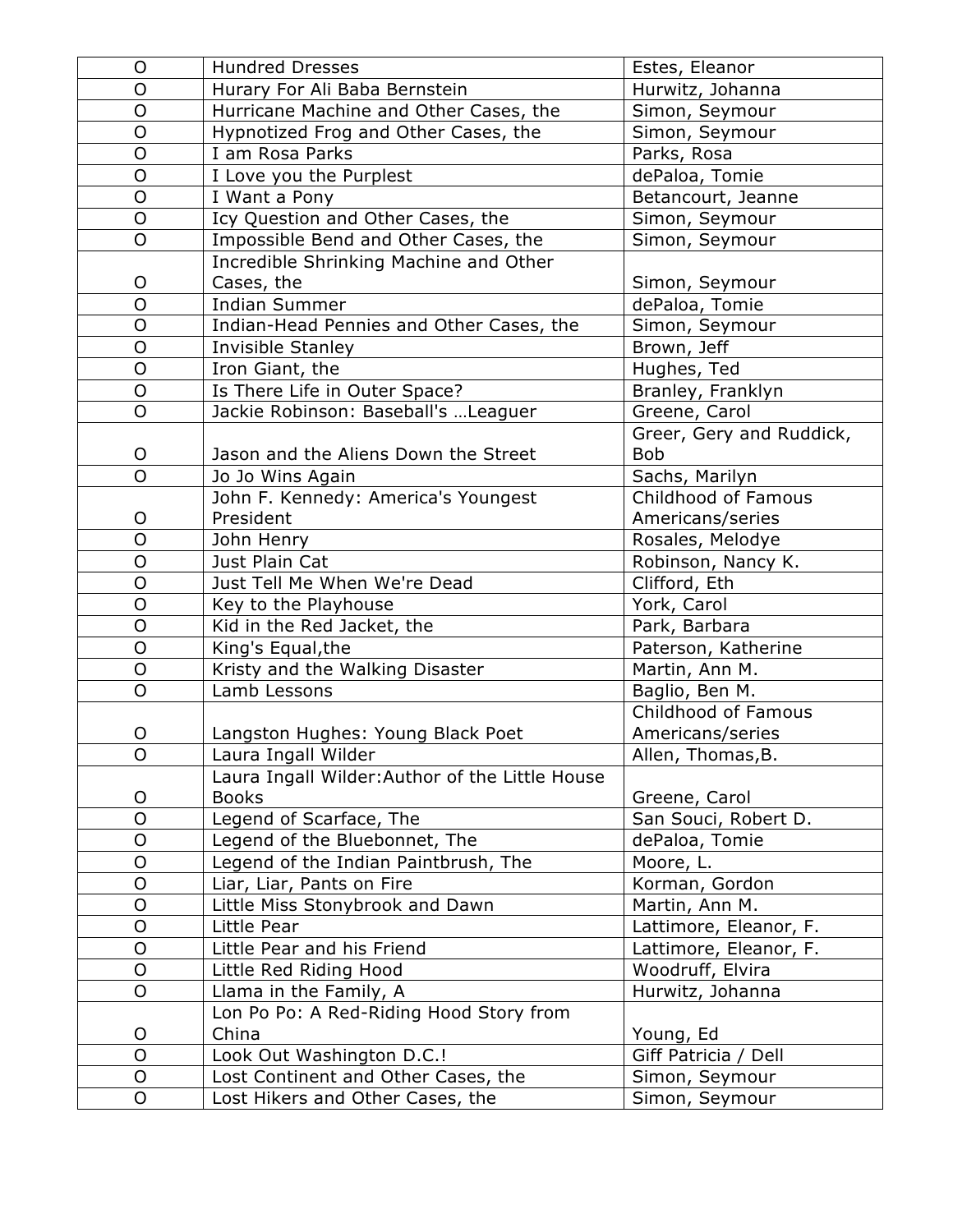|                |                                               | Childhood of Famous |
|----------------|-----------------------------------------------|---------------------|
| O              | Lou Gehrig: One of Baseball's Best            | Americans/series    |
| $\overline{O}$ | Louhi Witch of North Farm                     | DeGerez, Toni       |
|                |                                               | Childhood of Famous |
| O              | Louisa May Alcott: Young Novelist             | Americans/series    |
| $\overline{O}$ | Ma Pa and Dracula                             | Martine, Ann M.     |
| $\mathsf{O}$   | <b>Magic Spectacles</b>                       | Kellogg, Steven     |
| $\overline{O}$ | Make a Wish, Molly                            | Cohen, Barbara      |
| $\overline{O}$ | Marie Curie                                   | Gibbons, Gail       |
|                |                                               | Childhood of Famous |
| O              | Mark Twain: Young Writer                      | Americans/series    |
|                |                                               | Childhood of Famous |
| O              | Martha Washington: America's First Tirst Lady | Americans/series    |
|                | Martin Luther KingJr.: Young Man with A       | Childhood of Famous |
| O              | Dream                                         | Americans/series    |
| $\overline{O}$ | Mary McLeod Bethune                           | Greenfield, Eloise  |
|                |                                               | Childhood of Famous |
| O              | Mary Todd Lincoln: Girl of the Bluegrass      | Americans/series    |
| $\overline{O}$ | Maxie, Rosie, and Earl-Partners in Grime      | Park, Barbara       |
| $\overline{O}$ | Meet George Washington                        | Heilbroner, Joan    |
| $\mathsf{O}$   | Meg Mackintosh series                         | Landon. Lucinda     |
| $\overline{O}$ | Melting Snow Sculptures and Other Cases, the  | Simon, Seymour      |
| $\overline{O}$ | Memory Coat, the                              | Cameron, Ann        |
| $\overline{O}$ | Mexico                                        | Dahl, Roald         |
| $\overline{O}$ | Mieko and the Fifth Treasure                  | Coerr, Eleanor      |
| $\overline{O}$ | Mike Fink                                     | Cleary, Beverly     |
| $\overline{O}$ | Mitch and Amy                                 | Cleary, Beverly     |
|                |                                               | Childhood of Famous |
| O              | Molly Pitcher: Young Patriot                  | Americans/series    |
| $\overline{O}$ | Moon Book, the                                | Atwater, Richard    |
| O              | Moonwalk: The First Trip to the Moon          | Donnelly, Judy      |
| $\overline{O}$ | Most Beautiful Place in the World, The        | Hurwitz, Johanna    |
| $\overline{O}$ | Most Wonderful Doll in the World              | McGinley, Phyllis   |
| O              | Mouse and the Motorcycle, The                 | Cleary, Beverly     |
| O              | Mouse Magic                                   | Baglio, Ben M.      |
| O              | Mrs. Piggle-Wiggle's Farm                     | MacDonald, Betty    |
| $\mathsf O$    | Mrs. Piggle-Wiggle's Magic                    | MacDonald, Betty    |
| $\overline{O}$ | Much Ado About Aldo                           | Hurwitz, Johanna    |
| O              | Muggie Maggie                                 | Cleary, Beverly     |
| $\overline{O}$ | My Mother Got Married and other Disasters     | Park, Barbara       |
|                | Mysterious Green Swimmer and Other Cases,     |                     |
| O              | the                                           | Simon, Seymour      |
| $\mathsf O$    | Mysterious Tracks and Other Cases, the        | Simon, Seymour      |
| O              | Mystery on October Road                       | Herzig, Alison      |
|                |                                               | Childhood of Famous |
| O              | Neil Armstrong: Young Flyer                   | Americans/series    |
| $\mathsf O$    | Netherlands, the                              | Dahl, Michael       |
| O              | Nettie's Trip South                           | Yolen, Jane         |
| $\mathsf O$    | Never Hit a Ghost with a Baseball Bat         | Clifford, Eth       |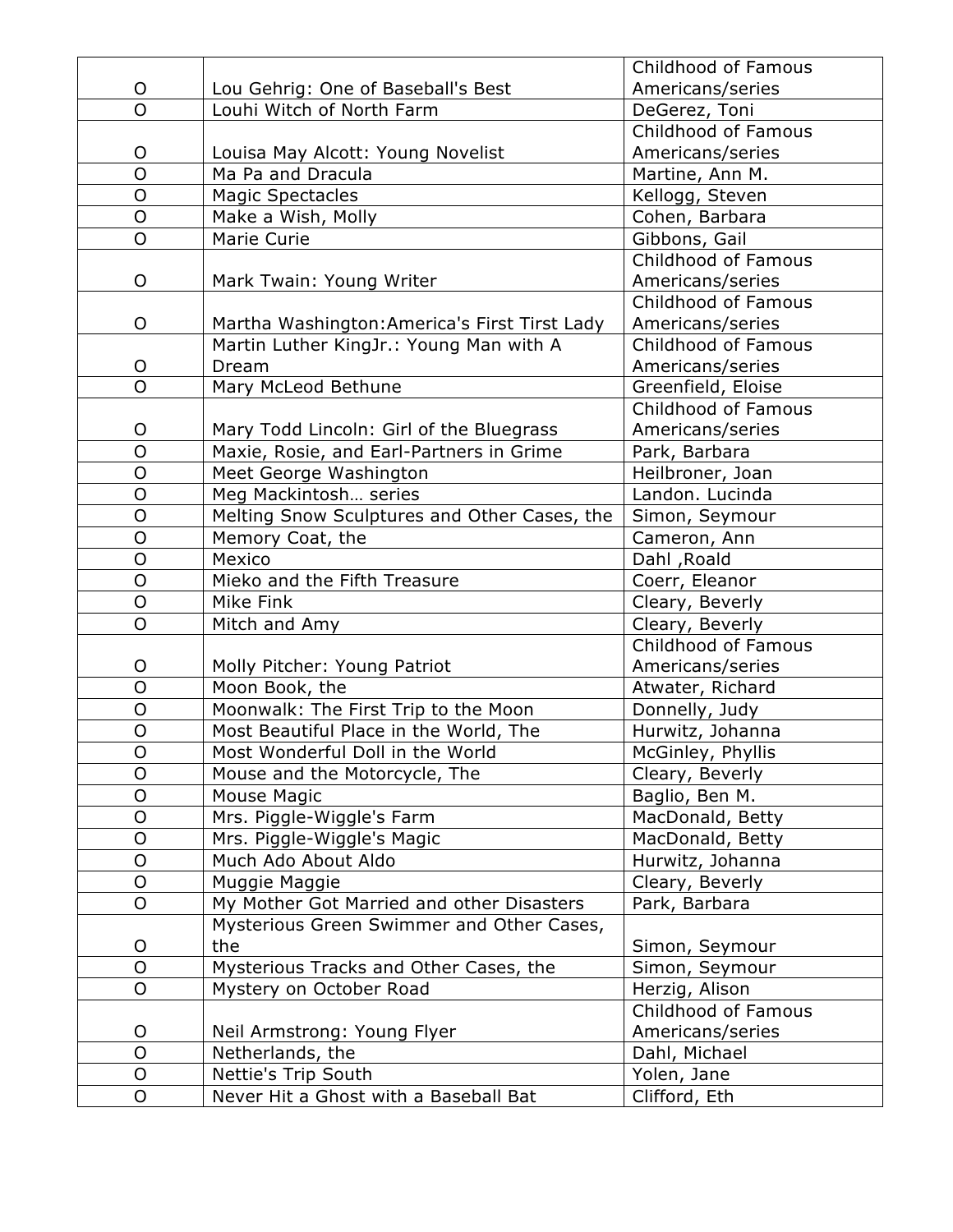| O              | New Coat for Anna, A                       | Ziefert, Harriet         |
|----------------|--------------------------------------------|--------------------------|
| O              | Next Stop - New York City                  | Giff Patricia / Dell     |
| O              | No Dogs Allowed                            | Cutler, Jane             |
| O              | No One is Going to Nashville               | Jukes, Mavis             |
| O              | Not Just Anybody Family, the               | Byars, Betsy             |
| $\overline{O}$ | Not-So Dead Fish and Other Cases, the      | Simon, Seymour           |
| $\overline{O}$ | Oh Boy Boston                              | Giff Patricia / Dell     |
| O              | Old Bafong                                 | dePaloa, Tomie           |
| $\mathsf{O}$   | On Line Spaceman and Other Cases, the      | Simon, Seymour           |
| O              | Once A Mouse                               | Brown, Marcia            |
| O              | Otis Spofford                              | Cleary, Beverly          |
| $\overline{O}$ | Owl Moon                                   | Yolen, Jane              |
| O              | Pablo Picasso                              | Lepscky, Ibi             |
| $\overline{O}$ | Patrick Boyle is Full of Blarney           | Armstrong, Jennifer      |
| $\mathsf O$    | Paul Bunyan                                | Kellogg, Steven          |
| O              | Perfect Pony, A                            | Szymanski, Lois          |
| $\mathsf{O}$   | Pet Parade                                 | Giff Patricia / Dell     |
| $\overline{O}$ | Pilgrim's first Thankgiving                | McGovern, Ann            |
| O              | Pippi Goes on Board                        | Lindgren, Astrid         |
| $\overline{O}$ | Pippi in the South Seas                    | Lindgren, Astrid         |
| O              | Pippi Longstocking                         | Lindgren, Astrid         |
|                | Pizza Monster, The                         | Sharmat, Marjorie        |
| O              |                                            | Weinman                  |
| $\overline{O}$ | Plants that Never Ever                     | Heller, Ruth             |
| $\overline{O}$ | Pony Pals, Pony Sitters                    | Betancourt, Jeanne       |
| O              | Pony Pals: series                          | Betancourt, Jeanne       |
| $\overline{O}$ | Pony Parade                                | Baglio, Ben M.           |
| $\overline{O}$ | Puppy Puzzle                               | Baglio, Ben M.           |
| O              | Rabbit Race                                | Baglio, Ben M.           |
| $\overline{O}$ | Ralph S. Mouse                             | Cleary, Beverly          |
| $\mathsf O$    | Ramona and Her Father                      | Cleary, Beverly          |
| $\overline{O}$ | Ramona and Her Mother                      | Cleary, Beverly          |
| $\mathsf O$    | Ramona Forever                             | Cleary, Beverly          |
| O              | Ramona Quimby: Age 8                       | Cleary, Beverly          |
| O              | Ramona the Brave                           | Cleary, Beverly          |
| O              | Ramona the Pest                            | Cleary, Beverly          |
| O              | Rats!                                      | Cleary, Beverly          |
| $\mathsf O$    | Real Hole, The                             | Cleary, Beverly          |
| O              | Rent a Third Grader                        | Hiller, B.B.             |
| $\mathsf O$    | Ribsy                                      | Cleary, Beverly          |
| $\mathsf O$    | Rotating Rollerblades and Other Cases, the | Simon, Seymour           |
| O              | Runaway Ralph                              | Cleary, Beverly          |
| O              | Sam, Bangs and Moonshine                   | Ness, Evaline            |
| $\mathsf O$    | Sara Crewe                                 | Burnett, Frances Hodgson |
| O              | Sarah, Plain and Tall                      | MacLachlan, Patricia     |
|                | Secret Soldier, the: Story of Deborah      |                          |
| O              | Sampson                                    | McGovern, Ann            |
| O              | Secret Valley, the                         | Bulla, Clyde Robery      |
| O              | Seed is a Promise, A                       | Merrill, Claire          |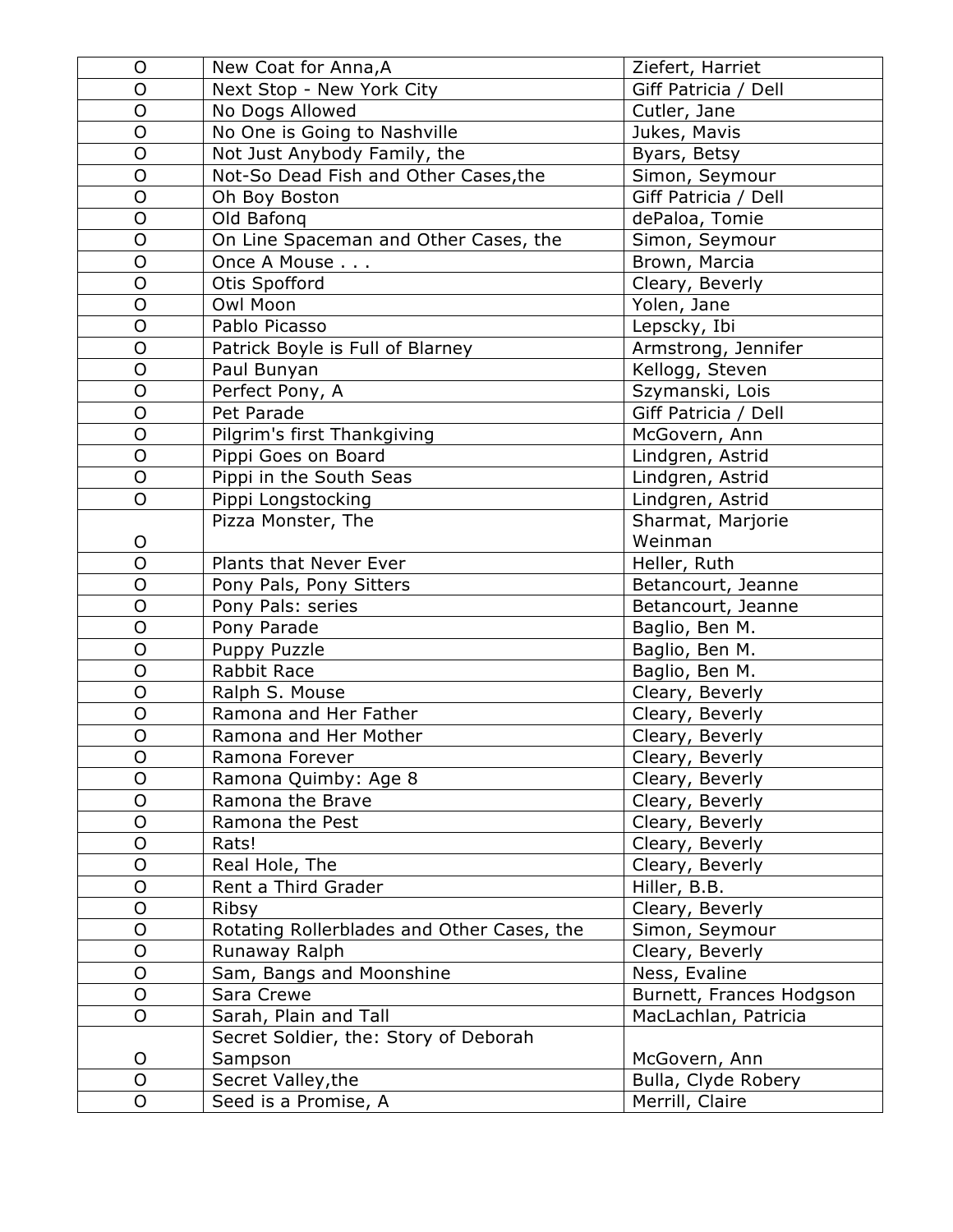| O              | Seven Chinese Brothers, the                 | Mahy, Margaret       |
|----------------|---------------------------------------------|----------------------|
| O              | Seven Kisses in a Row                       | MacLachlan, Patricia |
| O              | Shark Lady: The Adventures of Eugenie Clark | McGovern, Ann        |
| O              | Shining Blue Planet and Other Cased, the    | Simon, Seymour       |
| 0              | <b>Shooting Stars</b>                       | Branley, Franklyn    |
| $\overline{O}$ | Silent Hero, the                            | Shea, George         |
| $\circ$        | Skeletons! Skeletons!                       | Hall Katy            |
| O              | <b>Skinny Bones</b>                         | Park Barbara         |
| $\mathsf O$    | <b>Sleepless Beauty</b>                     | Minters, Frances     |
| O              | Small Potato Club Series, The               | Ziefert              |
| O              | Small Potatoes and the Snowball Fight       | Ziefert, Harriet     |
| $\mathsf O$    | Smasher                                     | King-Smith, Dick     |
| O              | <b>Socks</b>                                | Cleary, Beverly      |
| $\overline{O}$ | Song and Dance Man                          | Ackerman, Karen      |
| $\mathsf O$    | Song of the Swallows                        | Politil, Leo         |
| O              | Space Station Plot and Other Cases          | Simon, Seymour       |
| O              | Speeding Sleigh and Other Cases             | Simon, Seymour       |
| O              | Speedy Snake and Other Cases                | Simon, Seymour       |
|                | Spider Kane and the Mystery at              |                      |
| O              | Jumbo'sNightcrawler                         | Osborne, Mary Pope   |
| O              | Squanto: Friend of the Pilgrims             | Bulla, Clyde Robert  |
| $\circ$        | St. George and the Dragon                   | Hodges               |
| O              | Stacey and the Haunted Masquerade           | Martin, Ann M.       |
| $\mathsf O$    | Stacey and the Missing Ring                 | Martin, Ann M.       |
| $\overline{O}$ | Stacey and the Mystery at the Mall          | Martin, Ann M.       |
| O              | Stacey and the Mystery Money                | Martin, Ann M.       |
| $\mathsf O$    | Stay Away From Simon                        | Carrick, Carol       |
| $\overline{O}$ | Story of Alexander Graham Bell              | Davidson, Margaret   |
| O              | Story of Benjamin Franklin                  | Davidson, Margaret   |
|                | Story of Jackie Robinson, Bravest Man in    |                      |
| O              | <b>Baseball</b>                             | Davidson, Margaret   |
| $\overline{O}$ | Story of Ruby Bridges, the                  | Coles, Robert        |
|                | Story of Walt Disney, Maker of Magical      |                      |
| O              | Worlds, the                                 | Selden, Bernice      |
| O              | <b>Summer Wheels</b>                        | Bunting, Eve         |
| O              | Sun Up, Sun Down                            | Gibbons, Gail        |
| O              | <b>Surprising Myself</b>                    | Fritz, Jean          |
| $\mathsf O$    | Swamp of the Hideous Zombies,               | Hayes, Geoffrey      |
| O              | Symphony of Whales, A                       | Schuch, Steve        |
| $\mathsf O$    | Take Off                                    | Hunter, Ryan Ann     |
| O              | Talk About a Family                         | Greenfield, Eloise   |
| O              | Tall Tale and Other Cases                   | Simon, Seymour       |
| O              | Tamika and the Wisdom Rings                 | Yarbrough, Camille   |
| O              | Teacher's Pet                               | Hurwitz, Johanna     |
| $\overline{O}$ | Ten True Animals Rescues                    | Betancourt, Jeanne   |
| O              | Terror in the Towers                        | Kerson, Adrian       |
| $\mathsf O$    | They Lead the Way: 14 American Women        | Johnston, Johanna    |
| O              | Top Cat                                     | Byars, Betsy         |
| O              | Tornado                                     | Byars, Betsy         |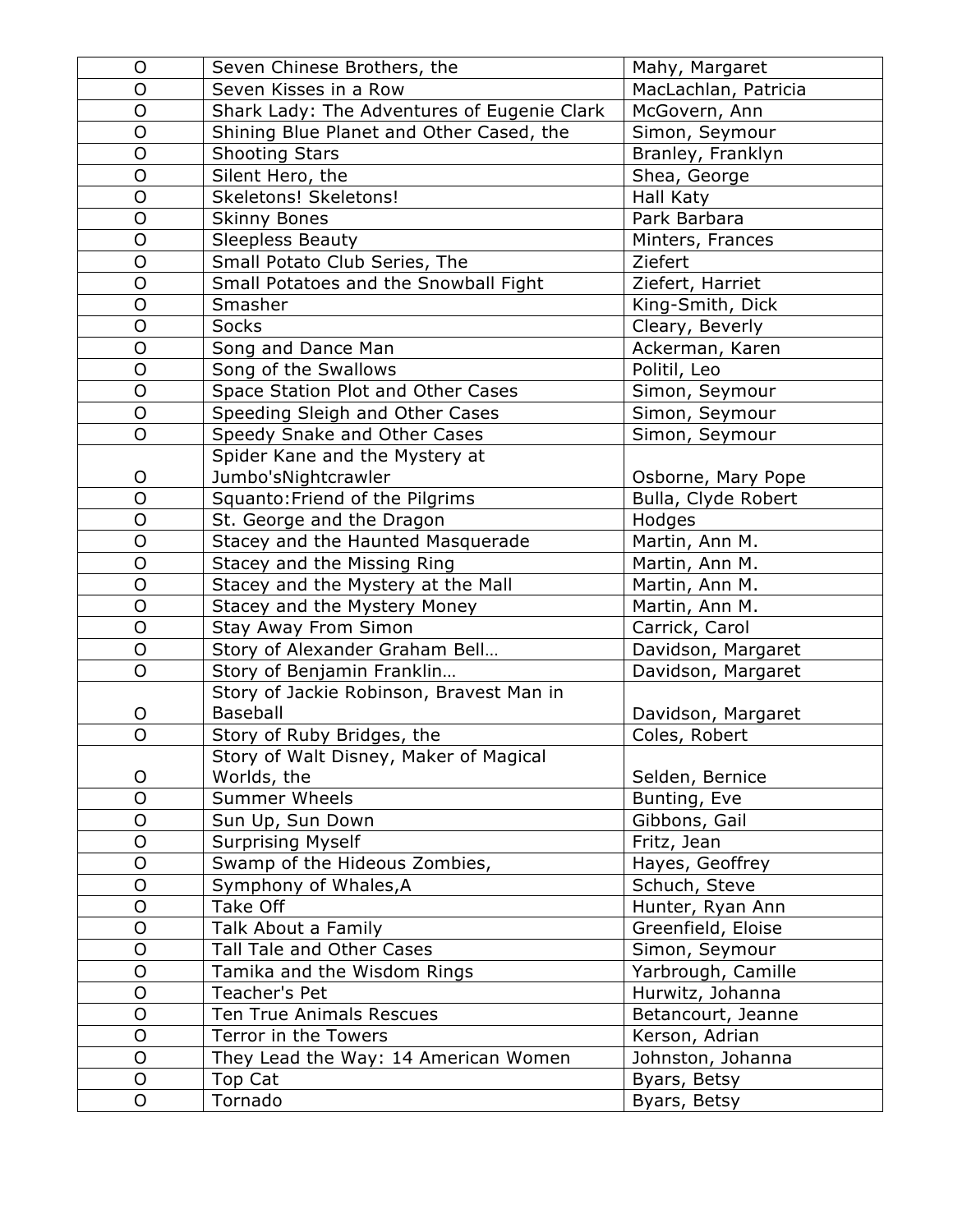| O                 | Trickster Ghost, the                         | Showell, E.                    |
|-------------------|----------------------------------------------|--------------------------------|
| O                 | True Stories about Abraham Lincoln           | Whitaker, Alan                 |
| O                 | <b>Ugly Duckling</b>                         | Pinkney, Jerry                 |
| O                 | Umbrella                                     | Yashima, Taro                  |
| $\mathsf{O}$      | <b>Undercover Tailback</b>                   | Christopher, Matt              |
| O                 | Very Special Kwanzaa, A                      | Chocolate, Debbi               |
| $\overline{O}$    | Vicar of Nibbleswick, the                    | Dahl , Roald                   |
| $\mathsf O$       | <b>Virtual Fred</b>                          | Courtney, Vincent              |
|                   | Wall Of Names, A: The Story of the Vietnam   |                                |
| O                 | Memorial                                     | Donnelly, Judy                 |
| $\overline{O}$    | Watch Out! Ronald Morgan                     | Giff Patricia / Dell           |
| $\mathsf{O}$      | What's the Big Idea Benjamin Franklin?       | Fritz, Jean                    |
| O                 | <b>White Stallion</b>                        | Shub, Elizabeth                |
| $\overline{O}$    | <b>Wild Babies</b>                           | Simon, Seymour                 |
| O                 | Wild Culpetter Cruise, the                   | Paulsen, Gary                  |
| $\overline{O}$    | Wild Pony, the                               | Betancourt, Jeanne             |
| $\overline{O}$    | Wolfgang Amadeus Mozart: musical Genius      | Martinez. Alejandro            |
| $\mathsf{O}$      | Wolfman Sam                                  | Levy, Eizabeth                 |
| $\overline{O}$    | Woman Who Flummoxed the Faries, the          | Forest, Heather                |
| $\overline{O}$    | <b>World Series</b>                          | Gutelle, A.                    |
| O                 | Young Mozart                                 | Isadora, Rachel                |
| $\mathsf{P}$      | A Picture Book of Christopher Columbus       | Adler, David                   |
| P                 | A Picture Book of Jesse Owens                | Adler, David                   |
| $\mathsf{P}$      | Abuelo and the Three Bears                   | Evanoch, Janet                 |
| ${\sf P}$         | Adventures of Captain Underpants, the        | Pelkey, Dav                    |
| P<br>$\mathsf{P}$ | Against the Odds                             | Layden, Joe                    |
| P                 | All About Sam                                | Lowry, Lois                    |
| $\mathsf{P}$      | <b>Amazing Rescues</b>                       | Shea, George                   |
| ${\sf P}$         | Amber Cat, the                               | McKay, Hilary                  |
| ${\sf P}$         | Amelia Earhart<br>Amos & Boris               | Parlin, John<br>Steig, William |
| ${\sf P}$         |                                              | Duke, Kate                     |
| ${\sf P}$         | Archaeologists Dig for Clues<br>Attaboy, Sam | Lowry, Lois                    |
| $\mathsf{P}$      | Aunt Clara Brown: Official Pioneer           | Lowery, Linda                  |
| ${\sf P}$         | Babushka's Doll                              | Polacco, Patricia              |
| P                 | Baby Grand, the Moon in July, and Me, the    | Barnes, Joyce Annette          |
| P                 | Baby Island                                  | Brink, Carol                   |
| P                 | Baby Whale Rescue, the True Story of J.J.    | Arnold, C & Hewitt, R.         |
| P                 | Baby Zoo, the                                | McMillan, Bruce                |
| P                 | Bad Spell for the Witch                      | Murphy, Jill                   |
| ${\sf P}$         | Balto and the Great Rescue                   | Kemmel, Elizabeth C.           |
| P                 | Bambi Friend of the Forest                   | <b>Walt Disney</b>             |
| ${\sf P}$         | <b>Baseball's Best</b>                       | Gutelle, A.                    |
| ${\sf P}$         | <b>Baseball's Greatest Pitchers</b>          | Kromer, S. A.                  |
| ${\sf P}$         | Battle for the Castle                        | Winthrop, Elizabeth            |
| ${\sf P}$         | Bear that Heard Crying                       | Kinsey-Warnock, N. & H.        |
| P                 | Bernstien Bear Scouts Ghost Versus Ghost     | Berenstain, Stan & Jan         |
| P                 | Bess's Log Cabin Quilt                       | Love, D. Anne                  |
| P                 | <b>Best Enemies</b>                          | Leverich, Kathleen             |
|                   |                                              |                                |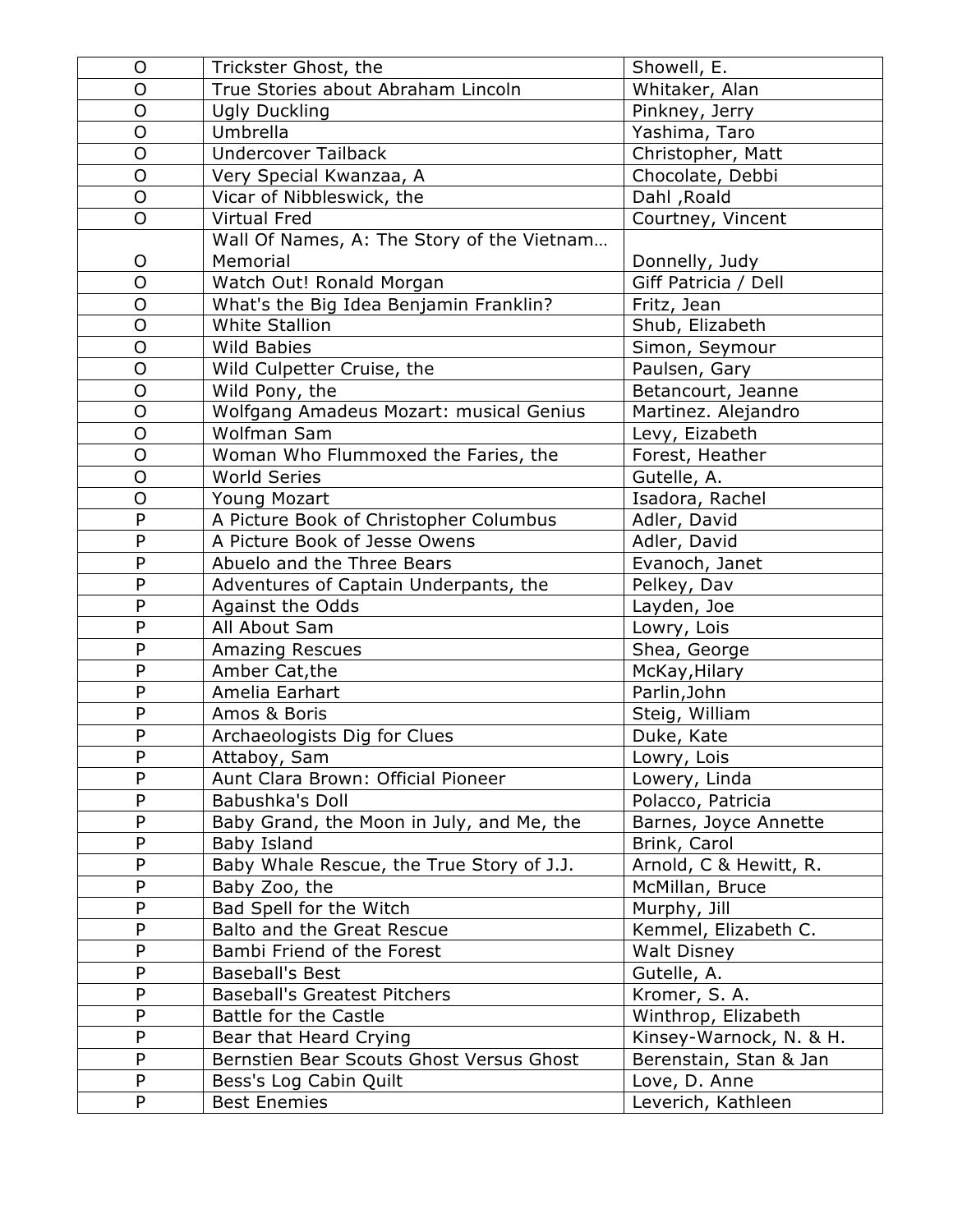| P              | <b>Best Enemies Again</b>                | Leverich, Kathleen        |
|----------------|------------------------------------------|---------------------------|
| P              | <b>Best Enemies Forever</b>              | Leverich, Kathleen        |
| P              | Best School Year Ever, the               | Robinson, B.              |
| P              | Betsy and the Boys                       | Haywood, Carloyn          |
| P              | <b>Betsy Ross</b>                        | Wallner, Alexander        |
| P              | Bicycle Book the                         | Gibbons, Gail             |
| P              | Bicycle Man, the                         | Say, Allen                |
| P              | Bigmama's                                | Jenkins, Steve            |
| P              | <b>Black Beauty (Step into Classics)</b> | Sewell, A.                |
| P              | Black Snowman, The                       | Mendez, Phil              |
| P              | Blind Outlaw, the                        | Rounds, Glen              |
| P              | <b>Bony Legs</b>                         | Gelman, Rita              |
| P              | Book about Planet & Stars                | Hudson Wade & Wesley, V.  |
| P              | Book fo Black Heroes from A to Z         | Hudson Wade & Wesley, V.  |
| $\overline{P}$ | Breath of the Dragon                     | Giles, Gail               |
| P              | <b>Bright Paddles</b>                    | Downi, Mary Alice         |
| P              | Canada Geese Quilt, The                  | Kinsey-Warnock, N. & H.   |
| P              | Case of the Invisible Dog                | <b>Hildick</b>            |
| P              | Case of the Measled Cowboy, the          | Erickson, John R.         |
| P              | Case of the Midnight Russler, the        | Erickson, John R.         |
| P              | Case of the Missing Cat, the             | Erickson, John R.         |
| P              | Children of the Earth and Sky            | Krensky, Stephen          |
| P              | Children of the fire                     | Robinet, Harriette        |
| P              | Come on, Rain                            | Hesse, Karen              |
| P              | Comeback                                 | O'Connor, Jim             |
| P              | Crow Boy                                 | Yashima, Taro             |
| P              | Culpepper's Canyon                       | Paulsen, Gary             |
| P              | Da Vinci                                 | Venezia, Mike             |
| P              | Danger on Midnight River                 | Paulsen, Gary             |
| P              | Deadline!                                | Gibbons, Gail             |
| $\overline{P}$ | DeWitt and Lila Wallace: Charity for All | <b>Community Builders</b> |
| P              | Did I Ever Tell You How Lucky You Are?   | Seuss, Dr.                |
| P              | Diego Rivera                             | Venezia, Mike             |
| P              | Different Dragons                        | Little, Jean              |
| P              | Digging Up Tyrannosaurus Rex             | Horner, John & Don Less   |
| P              | Donavan's Word Jar                       | DeGross, Monalisa         |
| P              | Dragon Prince, The                       | Yep, Laurence             |
| P              | <b>Dynamic Duos</b>                      | Moore, David              |
| P              | East of The Sun, East of The Moon        | Mayer, Mercer             |
| P              | Eddie and The Fire Engine                | Haywood, Carloyn          |
| P              | El Chino                                 | Say, Allen                |
| P              | Ellen Tebbits                            | Cleary, Beverly           |
| P              | Emily's Runaway Imagination              | Cleary, Beverly           |
| P              | Encylopedia Brown Takes the Cake         | Sobel, David /Bantam      |
| P              | Enormous Crocodile, The                  | Dahl, Roald               |
| P              | <b>Experiments with Electricity</b>      | Challand, Helen           |
| P              | Families of the Deep Blue Sea            | Mallory, Kenneth          |
| P              | Fantastic Mr. Fox                        | Dahl, Roald               |
| P              | Felicia The Critic                       | Conford, Ellen            |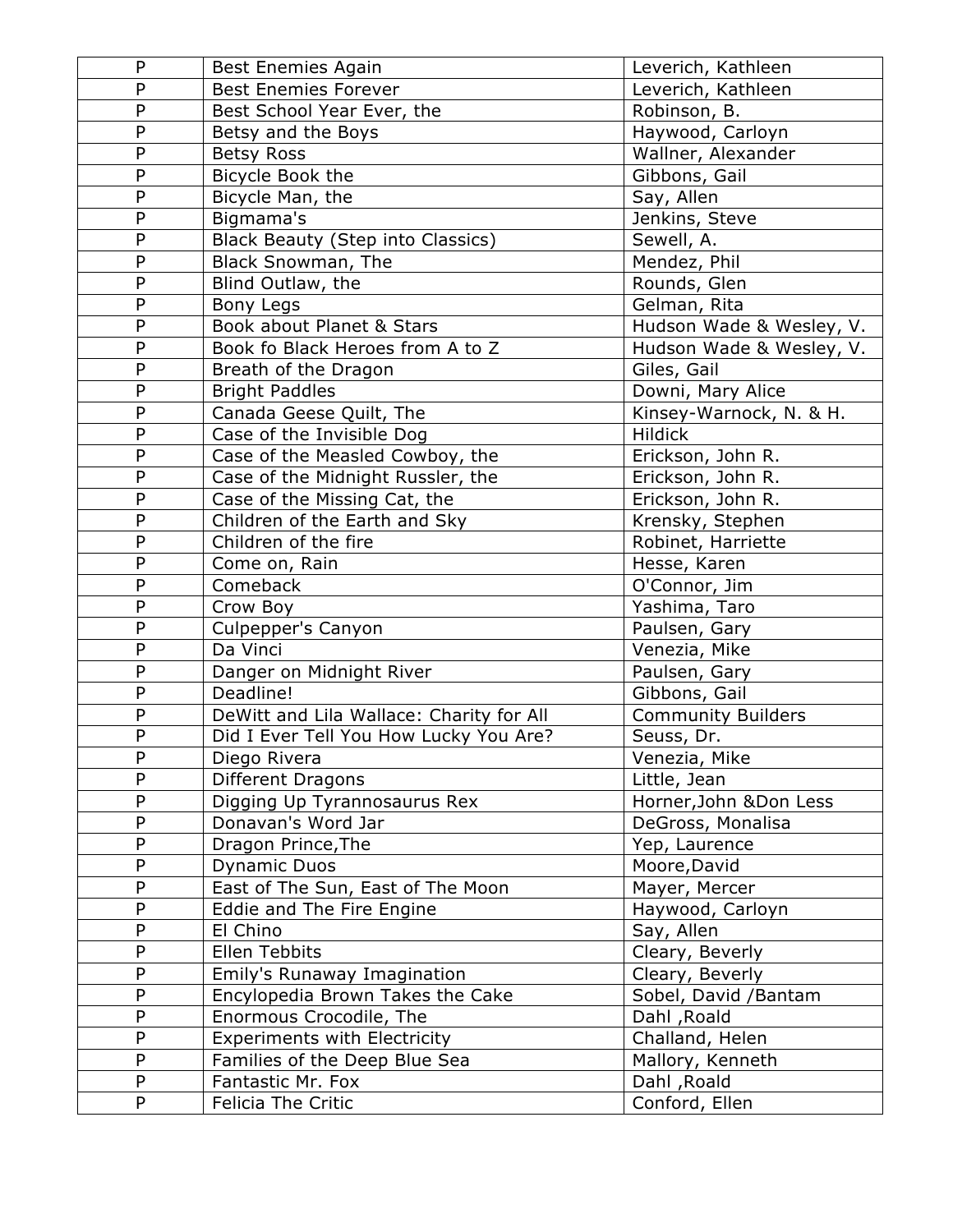| P              | Fill It Up                                    | Gibbons, Gail           |
|----------------|-----------------------------------------------|-------------------------|
|                | Finding Providence: The Story of Rogers       |                         |
| P              | Williams                                      | Avi                     |
| $\overline{P}$ | Fire at The Triangle Factory                  | Littlefield, Holly      |
| P              | <b>Five Brave Explorers</b>                   | Hudson, Wade            |
| P              | Five Chinese Brothers                         | Bishop, Claire          |
| P              | Five Dog Night, The                           | Christelow, Eileen      |
| P              | Flight                                        | Burleigh, Robert        |
| P              | Florence Kelley                               | Saller, Carol           |
| P              | Fly Away Home                                 | Bunting, Eve            |
| $\overline{P}$ | Flying Ace: The Story of Amelia Earhardt      | Bull, Angela            |
| P              | Fourth Grade is a Jinx                        | McKenna, Colleen        |
| P              | Fourth Graders Don't Believe in Witches       | Fields, Terri           |
| P              | Frederick                                     | Lionni, Leo             |
| P              | Frog Prince, Continued                        | Sscieszka, Jon          |
| P              | From Path to Highway                          | Gibbons, Gail           |
| P              | Funny Little Woman, The                       | Mosel, Arlene           |
| P              | George Washington's Breakfast                 | Fritz, Jean             |
| P              | George's Marvelous Medicine                   | Dahl, Roald             |
| P              | Gerbilitis                                    | Spinner, Stephanie      |
| P              | Ghost Fox, The                                | Yep, Laurence           |
| P              | Ghost Twins: Mystery at Kickingbird Lake      | Regan, Dian Curtis      |
| P              | Ghost VS Ghost: Berenstain Bear Scouts#8      | Berenstain, Stan & Jan  |
| P              | Giraffe and the Pelly and Me                  | Dahl, Roald             |
| P              | Girl Called Al, A                             | Greene, Constance       |
| P              | Glenda                                        | Udry, Janice            |
| $\overline{P}$ | Going for Gold                                | Donkin, Andrew          |
| P              | Gooseberry Park                               | Rylant, Cynthia         |
| P              | Grace's Letter to Lincoln                     | Roop, Peter and Connie  |
| P              | Grain of Rice, A                              | Pittman, Helena Clare   |
| $\overline{P}$ | <b>Great Black Heroes</b>                     | Jones, Lynda            |
| P              | <b>Gwen Torrence</b>                          | Stewart, Mark           |
| P              | Hare and The Tortoise: Aesop's Fables         | Resnick Jane P. & Lindy |
| P              | Harry's Mad                                   | King-Smith, Dick        |
| P              | Helen Keller                                  | Graff, Stewart & Polly  |
| P              | Helen Keller: Crusader for the Blind and Deaf | Graff, Stewart & Polly  |
| P              | Horton Hatches the Egg                        | Seuss, Dr.              |
| P              | Horton Hears a Who                            | Seuss, Dr.              |
| P              | Hotfudge Hero                                 | Brisson, Pat            |
| P              | Houdini Club Mystery Series                   | Adler, David            |
| P              | House Gobbaleen, The                          | Alexander, Lloyd        |
| P              | How the Grinch Stole Christmas                | Seuss, Dr.              |
| P              | How To Hide a Meadow Frog                     | Grosset & Dunlap        |
| P              | Hunterman and the Croccodile                  | Diakie, Baba            |
| P              | If I Ran the Circus                           | Seuss, Dr.              |
| P              | Indian School, The                            | Whelan, Gloria          |
| P              | It's Mine                                     | Lionni, Leo             |
| P              | Jack and the Beanstalk                        | Kellogg, Steven         |
| P              | Jason Kidd Story, The                         | Moore, David            |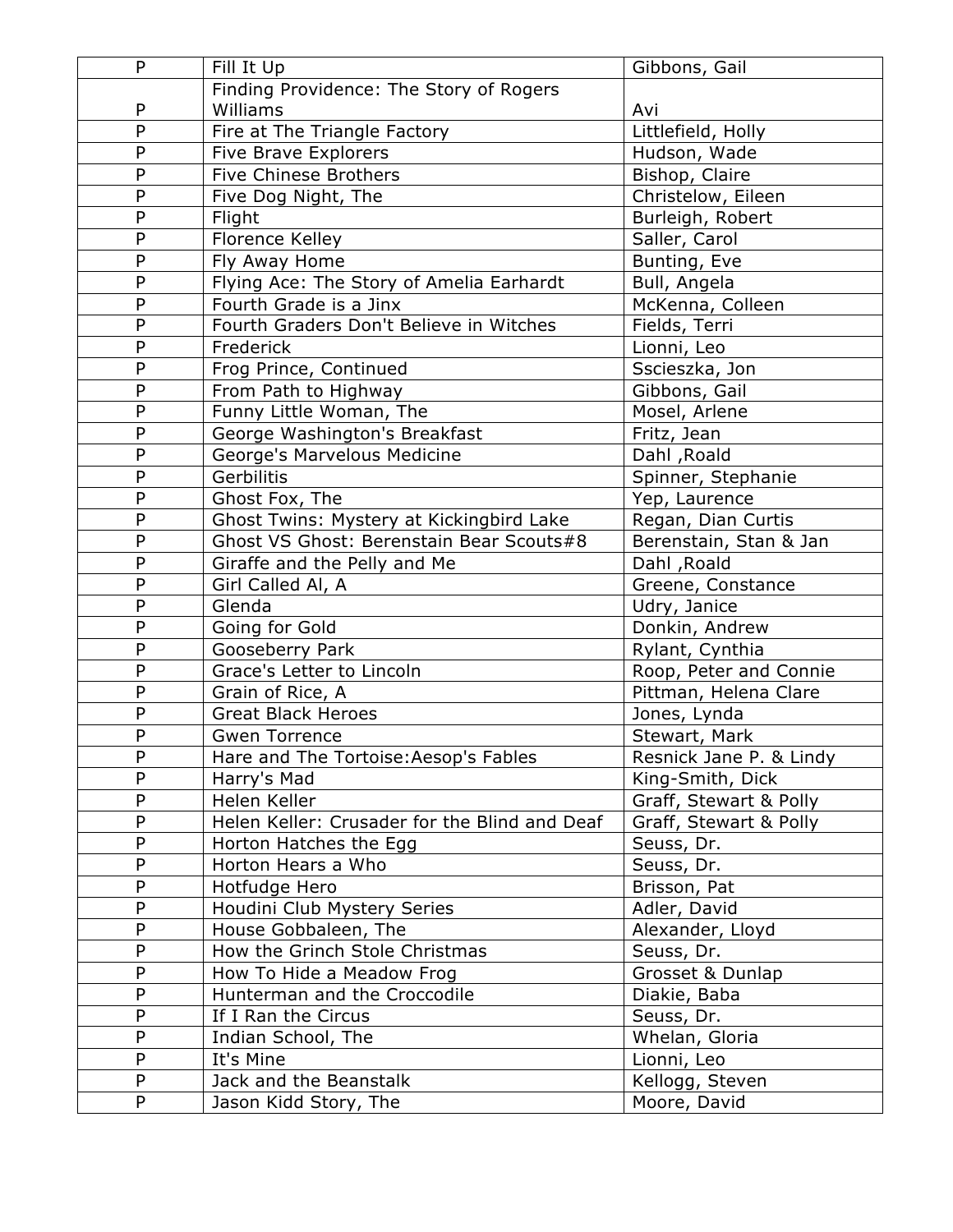| P            | Jazz, Pizzazz, and the Silver Threads          | Quattlebaum Mary        |
|--------------|------------------------------------------------|-------------------------|
| P            | Jennie Jenkins                                 | Taylor, Mark            |
| $\mathsf{P}$ | Jesse Owens: Olympic Hero                      | Sabin, Francene         |
| $\mathsf{P}$ | Jumanji                                        | VanAllsburg, Chris      |
| ${\sf P}$    | Justin and the Best Biscuits in the World      | Pitts, Walter & Mildred |
| P            | Knots on a Counting Rope                       | Martin, Bill            |
| $\mathsf{P}$ | Koala Is Not a Bear, A                         | Sotzek, Hannelore       |
| P            | Koi's Python                                   | Moore, Miriam           |
| ${\sf P}$    | Koya DeLaney and the Good Girl Blues           | Greenfield, Eloise      |
| P            | Land I Lost, The                               | Nhuong, Huynh Quang     |
| ${\sf P}$    | Last Chance for Magic                          | Chew, Ruth              |
| P            | Last Look                                      | Bulla, Clyde Robert     |
|              | Laura Ingalls Wilder: Growing Up in the Little |                         |
| P            | Hou                                            | Giff Patricia / Dell    |
| $\mathsf{P}$ | Lights! Camera! Action!                        | Gibbons, Gail           |
| P            | Lion to Guard Us, A                            | Bulla, Clyde Robert     |
| ${\sf P}$    | <b>Little Cats</b>                             | Kalman, Bobbie          |
| ${\sf P}$    | Little Shopping, A                             | Cresswell, Helen        |
| P            | Lorax, The                                     | Seuss, Dr.              |
| P            | Lost in a Storm                                | Carrick, Carol          |
| ${\sf P}$    | Lost Umbrella                                  | Estes, Eleanor          |
| ${\sf P}$    | Lotus Seed, The                                | Garland, Sherry         |
| P            | Lucky Stone, The                               | Clifton, Lucille        |
| $\mathsf{P}$ | Mad Scientist's Secret, The                    | Miller, Marvin          |
| $\mathsf{P}$ | Madeline and the Gypsies                       | Bemelmans, Ludwig       |
| P            | Madeline in London                             | Bemelmans, Ludwig       |
| ${\sf P}$    | Maebelle's Suitcase                            | Tusa, Tricia            |
| ${\sf P}$    | Magic Moscow, The                              | Pinkwater, Daniel       |
| P            | Magic School Bus                               | Cole, Joanna            |
|              | Magic School Bus and the Electric Field Trip,  |                         |
| P            | <b>The</b>                                     | Cole, Joanna            |
| ${\sf P}$    | Magic School Bus Answers Questions             | Cole, Joanna            |
| P            | Magic School Bus at the Waterworks             | Cole, Joanna            |
| P            | Magic School Bus Blows Its Top                 | Cole, Joanna            |
| ${\sf P}$    | Magic School Bus Briefcase                     | Cole, Joanna            |
| P            | Magic School Bus Butterfly and the Bog Beast   | Cole, Joanna            |
| P            | Magic School Bus Explores the Senses           | Cole, Joanna            |
|              | Magic School Bus Explores the World of         |                         |
| P            | Animals                                        | Cole, Joanna            |
| ${\sf P}$    | Magic School Bus 'fakes a Dive                 | Cole, Joanna            |
| P            | Magic School Bus Gets a Bright Idea            | Cole, Joanna            |
| P            | Magic School Bus Gets All Dried Up             | Cole, Joanna            |
| ${\sf P}$    | Magic School Bus Gets Ants in Its Pants        | Cole, Joanna            |
| P            | Magic School Bus Gets Baked in a Cake          | Cole, Joanna            |
| P            | Magic School Bus Gets Cold Feet                | Cole, Joanna            |
| ${\sf P}$    | Magic School Bus Gets Eaten                    | Cole, Joanna            |
| P            | Magic School Bus Gets Programmed               | Cole, Joanna            |
| P            | Magic School Bus Goes Upstream                 | Cole, Joanna            |
| P            | Magic School Bus Going Batty                   | Cole, Joanna            |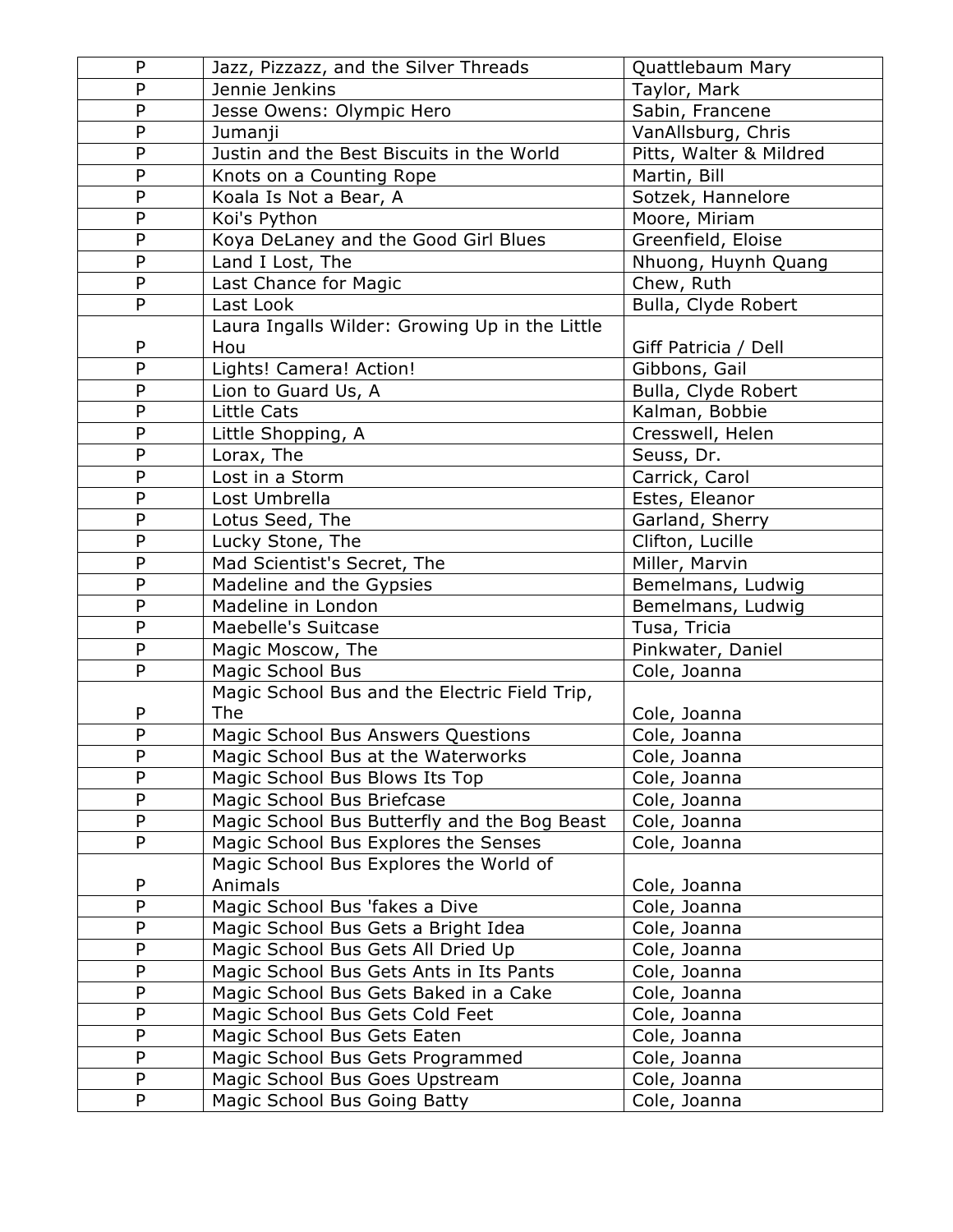| P              | Magic School Bus Hops Home                                                | Cole, Joanna                 |
|----------------|---------------------------------------------------------------------------|------------------------------|
| P              | Magic School Bus in a Pickle                                              | Cole, Joanna                 |
| P              | Magic School Bus in the Arctic                                            | Cole, Joanna                 |
| P              | Magic School Bus in the Haunted Museum                                    | Cole, Joanna                 |
| P              | Magic School Bus in the Rain Forest                                       | Cole, Joanna                 |
| P              | Magic School Bus Inside a Beehive                                         | Cole, Joanna                 |
| P              | Magic School Bus Inside a Hurricane                                       | Cole, Joanna                 |
| P              | Magic School Bus Inside Ralphie                                           | Cole, Joanna                 |
| P              | Magic School Bus Inside the Earth                                         | Cole, Joanna                 |
| P              | Magic School Bus Inside the Human Body                                    | Cole, Joanna                 |
| P              | Magic School Bus Kicks Up a Storm                                         | Cole, Joanna                 |
| P              | Magic School Bus Liz Sorts It Out                                         | Cole, Joanna                 |
| P              | Magic School Bus Lost in the Solar System                                 | Cole, Joanna                 |
| P              | Magic School Bus Makes a Rainbow                                          | Cole, Joanna                 |
| P              | Magic School Bus Meets the Rot Squad                                      | Cole, Joanna                 |
| P              | Magic School Bus on the Ocean Floor                                       | Cole, Joanna                 |
| P              | Magic School Bus Out of This World                                        | Cole, Joanna                 |
| P              | Magic School Bus Plants Seeds                                             | Cole, Joanna                 |
| P              | Magic School Bus Plays Ball                                               | Cole, Joanna                 |
| P              | Magic School Bus Science Explorations                                     | Cole, Joanna                 |
|                | Magic School Bus Search for the Missing                                   |                              |
| P              | <b>Bones</b>                                                              | Cole, Joanna                 |
| P              | Magic School Bus Sees Stars                                               | Cole, Joanna                 |
| P              | Magic School Bus Shows and Tells                                          | Cole, Joanna                 |
| P              | Magic School Bus Space Explorers                                          | Cole, Joanna                 |
| P              | Magic School Bus Spins a Web                                              | Cole, Joanna                 |
| P<br>P         | Magic School Bus Taking Flight                                            | Cole, Joanna                 |
| P              | Magic School Bus The Truth About Bats                                     | Cole, Joanna                 |
| P              | Magic School Bus The Wild Whale Watch<br>Magic School Bus Twister Trouble | Cole, Joanna<br>Cole, Joanna |
| P              | Magic School Bus Ups and Downs                                            | Cole, Joanna                 |
| P              | Magic School Bus Visits the Planets                                       | Cole, Joanna                 |
| P              | Magic School Bus Wet All Over                                             | Cole, Joanna                 |
|                | Magic Squad and the Dog of Great Potential,                               |                              |
| P              | The                                                                       | Quattlebaum Mary             |
| $\overline{P}$ | Mammalabilia                                                              | Florian, Douglas             |
| P              | Man Who Kept House, The                                                   | Haque                        |
|                | Marching to Freedom: The Story of Martin                                  |                              |
| P              | …Jr.                                                                      | Milton, Joyce                |
| P              | Matchlock Gun, The                                                        | Edmonds, Walter D.           |
| P              | Matthew's Dream                                                           | Lionni, Leo                  |
| P              | Mei Fuh: Memories From China                                              | Schaeffer, Edith             |
| P              | Mirette on the HighWire                                                   | McCully, Emily Arnold        |
|                | My First Book of Biographies: Great Men and                               |                              |
| P              | Wom                                                                       | Marzollo, Jean               |
| $\overline{P}$ | Nana Upstairs, Nana Downstairs                                            | dePaloa, Tomie               |
| P              | Nettie Jo's Friends                                                       | McKissack, Patricia          |
| P              | New Kind of Magic, The                                                    | Szymanski, Lois              |
| P              | New Road                                                                  | Gibbons, Gail                |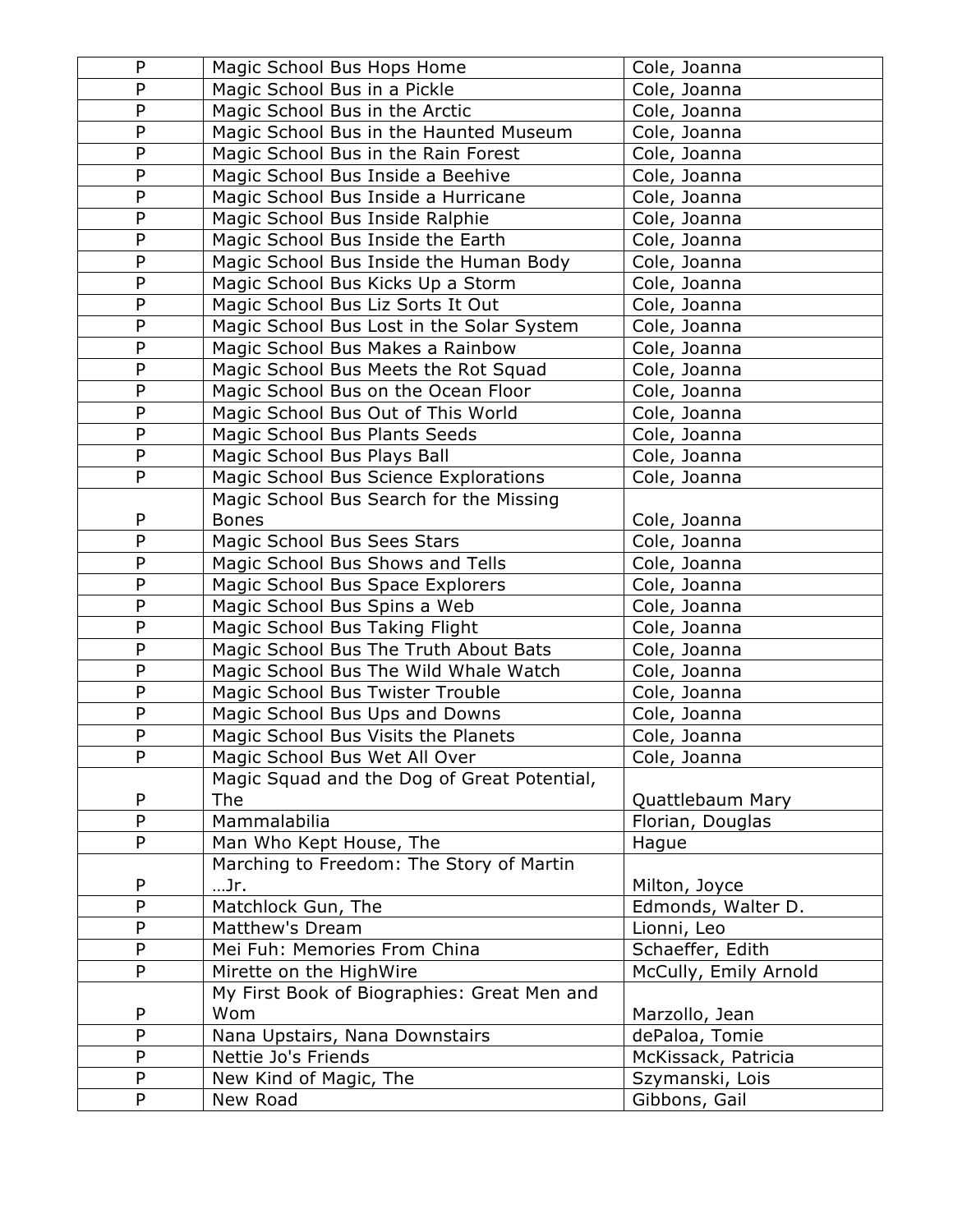| ${\sf P}$                    | No Flying in the House                         | Brock, Betty                     |
|------------------------------|------------------------------------------------|----------------------------------|
| P                            | Nose for Trouble, A                            | Wilson, Nancy Hope               |
| $\mathsf{P}$                 | Odds on Oliver                                 | Greene, Carol                    |
| P                            | Oh, Brother                                    | Wilson, Johnnice M.              |
| $\overline{P}$               | On the Mayflower                               | Waters, Kate                     |
| ${\sf P}$                    | One Day in the Alpine Tundra                   | George, Jean Craighead           |
| P                            | One Day in the Desert                          | George, Jean Craighead           |
| $\mathsf{P}$                 | One Day in the Tropical Rain Forest            | George, Jean Craighead           |
| $\overline{P}$               | One Day in the Woods                           | George, Jean Craighead           |
| P                            | One Morning in Maine                           | McCloskey, Robert                |
| $\mathsf{P}$                 | Only One Woof                                  | Herriot, James                   |
| $\mathsf{P}$                 | Pablo Picasso                                  | Lowery, Linda                    |
| $\overline{P}$               | Pagemaster, The                                | Horowitz, Jordan                 |
| $\mathsf{P}$                 | Penguins                                       | Kaufman, Elizabeth Elias         |
| P                            | Piggins                                        | Yolen, Jane                      |
| ${\sf P}$                    | Pony Tails. Jasmine's Christmas Ride           | Bryant, Bonnie                   |
| $\mathsf{P}$                 | Pony Tails: Jasmine and the Jumping Pony       | Bryant, Bonnie                   |
| $\overline{P}$               | Pony Tails: May Takes the Lead                 | Bryant, Bonnie                   |
| ${\sf P}$                    | Poopsie Pomerantz Pick Up Your Feet            | Giff Patricia / Dell             |
| P                            | Postcards from Pluto                           | Leedy, Loreen                    |
| P                            | Praying Mantis, The                            | Lavies, Bianca                   |
|                              | Private Notebook of Katie Roberts, Age 11,     |                                  |
| P                            | The                                            | Hest, Amy                        |
| P                            | Rain Forest                                    | Cowcher, Helen                   |
| ${\sf P}$                    | Relatives Came, The                            | Rylant, Cynthia                  |
| $\mathsf{P}$<br>$\mathsf{P}$ | Return to Howliday Inn                         | Howe, James                      |
| ${\sf P}$                    | Revenge of the Mummy                           | Parker, A. E.                    |
| ${\sf P}$                    | Riding Freedom                                 | Ryan, Pam Munoz                  |
| P                            | Rising Stars of the NBA<br>Robin Hood          | Layden, Joe                      |
|                              |                                                | Ingle, Annie<br>Dolch, E. W. and |
| P                            | Robinson Crusoe                                | Marguerite P.                    |
| P                            | Rosa Parks                                     | Greenfield, Eloise               |
| P                            | <b>School Mouse</b>                            | Harris, D.                       |
| ${\sf P}$                    | Secret of the Seal, The                        | Davis, Deborah                   |
| ${\sf P}$                    | Secret Soldier, The                            | McGovern, Ann                    |
| $\mathsf{P}$                 | Seminole Indians, The                          | Lund, Bill                       |
| P                            | Sideways Stories from Wayside School           | Sachar, Louis                    |
| P                            | Skates of Uncle Richard, The                   | Fenner, Carol                    |
| ${\sf P}$                    | Someday a Tree                                 | Bunting, Eve                     |
| P                            | Sophie and Lou                                 | Mathers, Petra                   |
| P                            | <b>Sports Bloopers</b>                         | Hollander, Phyllis & Zander      |
| $\mathsf{P}$                 | Sports Mysteries: Case of the Basketball Video | Edwards, T. J.                   |
| ${\sf P}$                    | Sports Mysteries: Case Of The Missing Pitcher  | Edwards, T. J.                   |
| ${\sf P}$                    | Spray-Paint Mystery, the                       | Shelf, Angela                    |
| ${\sf P}$                    | Stanley and the Magic Lamp                     | Brown, Jeff                      |
| ${\sf P}$                    | Sticks and Stones, Bobbie Bones                | Roberts, Brenda C.               |
| P                            | Stone Fox                                      | Gardiner, John Reynolds          |
| P                            | Storm Book, The                                | Zolotow, Charlotte               |
|                              |                                                |                                  |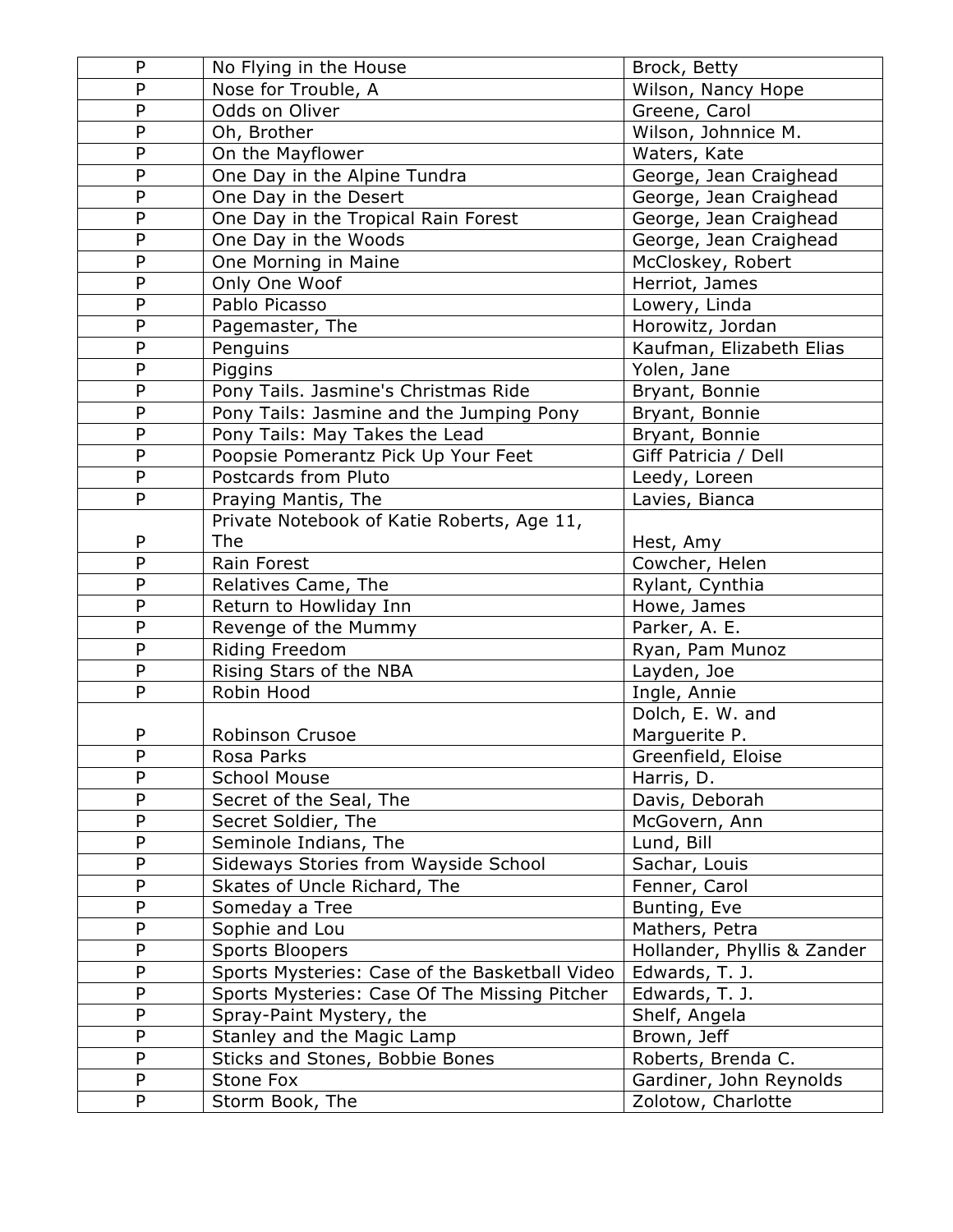| ${\sf P}$      | Story About Ping, The                         | Flack, Marjorie           |
|----------------|-----------------------------------------------|---------------------------|
| P              | Story of Dona Chila, The                      | Moore, Eva                |
| ${\sf P}$      | <b>Strawberry Girl</b>                        | Lenski, Lois              |
| P              | Tales of Olga da Polga, The                   | Bond, Michael             |
| ${\sf P}$      | Tar Beach                                     | Ringgold, Faith           |
| P              | Taste of Blackberries, A                      | Buchanan Smith, Doris     |
| P              | Thank You, Jackie Robinson                    | Cohen, Barbara            |
|                | Thanksgiving: Why We Celebrate It the Way     |                           |
| P              | We                                            | Hintz, Martin & Kate      |
| $\overline{P}$ | The Secret Secret Passage                     | Parker, A. E.             |
| $\mathsf{P}$   | <b>Third Grade Stars</b>                      | Ransom, Candice F.        |
| ${\sf P}$      | Through Grandpa's Eyes                        | MacLachlan, Patricia      |
| P              | <b>Time Cat</b>                               | Alexander, Lloyd          |
| P              | Time Warp Trio: 2095                          | Scieszka, Jon             |
|                | Time Warp Trio: Good, the Bad, and the        |                           |
| P              | Goofy, The                                    | Scieszka, Jon             |
|                | Time Warp Trio: The Knights of the Kitchen    |                           |
| P              | Table                                         | Scieszka, Jon             |
| P              | Time Warp Trio: The Not-So-Jolly Roger        | Scieszka, Jon             |
| P              | Time Warp Trio: Tut Tut                       | Scieszka, Jon             |
|                | Time Warp Trio: Your Mother Was a             |                           |
| P              | Neanderthal                                   | Scieszka, Jon             |
| P              | Tough to Tackle                               | Christopher, Matt         |
|                |                                               | Buffett, Jimmy & Savannah |
| P              | <b>Trouble Dolls</b>                          | Jane                      |
| ${\sf P}$      | Trouble with Trolls                           | Brett, Jan                |
| ${\sf P}$      | Turkey for Thanksgiving, A                    | Bunting, Eve              |
| $\mathsf{P}$   | Tut's Mummy: Lost and Found                   | Donnelly, Judy            |
| P              | Twits, The                                    | Dahl, Roald               |
| ${\sf P}$      | Uncle Jed's Barbershop                        | Mitchell, Margaree King   |
| $\mathsf{P}$   | Wall, The                                     | Bunting, Eve              |
| $\overline{P}$ | Wanted Dead or AliveHarriet Tubman            | Mcgovern, Ann             |
| ${\sf P}$      | Wanted Dead or Alive: TheHarriet Tubman       | McGovern, Ann             |
| P              | Wanted-Mud Blossom                            | Byars, Betsy              |
| ${\sf P}$      | War Between the Vowels and the Consonants     | Turner, Priscilla         |
| P              | Water Buffalo Days                            | Nhuong, Huynh Quang       |
| P              | Wayside School Gets a Little Stranger         | Sachar, Louis             |
| P              | Wayside School is Falling Down                | Sachar, Louis             |
|                | Whale Is Not A Fish, A: And Other Animal Mix- |                           |
| P              | up                                            | Berger, Melvin            |
| $\mathsf{P}$   | What Are You Figuring Now?                    | Ferris, Jeri              |
| P              | Where in the World is the Perfect Family      | Hest, Amy                 |
| P              | Who Killed Mr. Boddy?                         | Parker, A. E.             |
|                | Who Shot the President?: The Death of John E  |                           |
| P              | Ken                                           | Donnelly, Judy            |
| ${\sf P}$      | Who Stole the Wizard of Oz?                   | Avi                       |
| ${\sf P}$      | Why Mosquitoes buzz in People, s Ears         | Aardema, Verna            |
| ${\sf P}$      | Wild Christmas Reindeer                       | Brett, Jan                |
| P              | Wild Weather Hurricanes                       | Hopping, Lorraine         |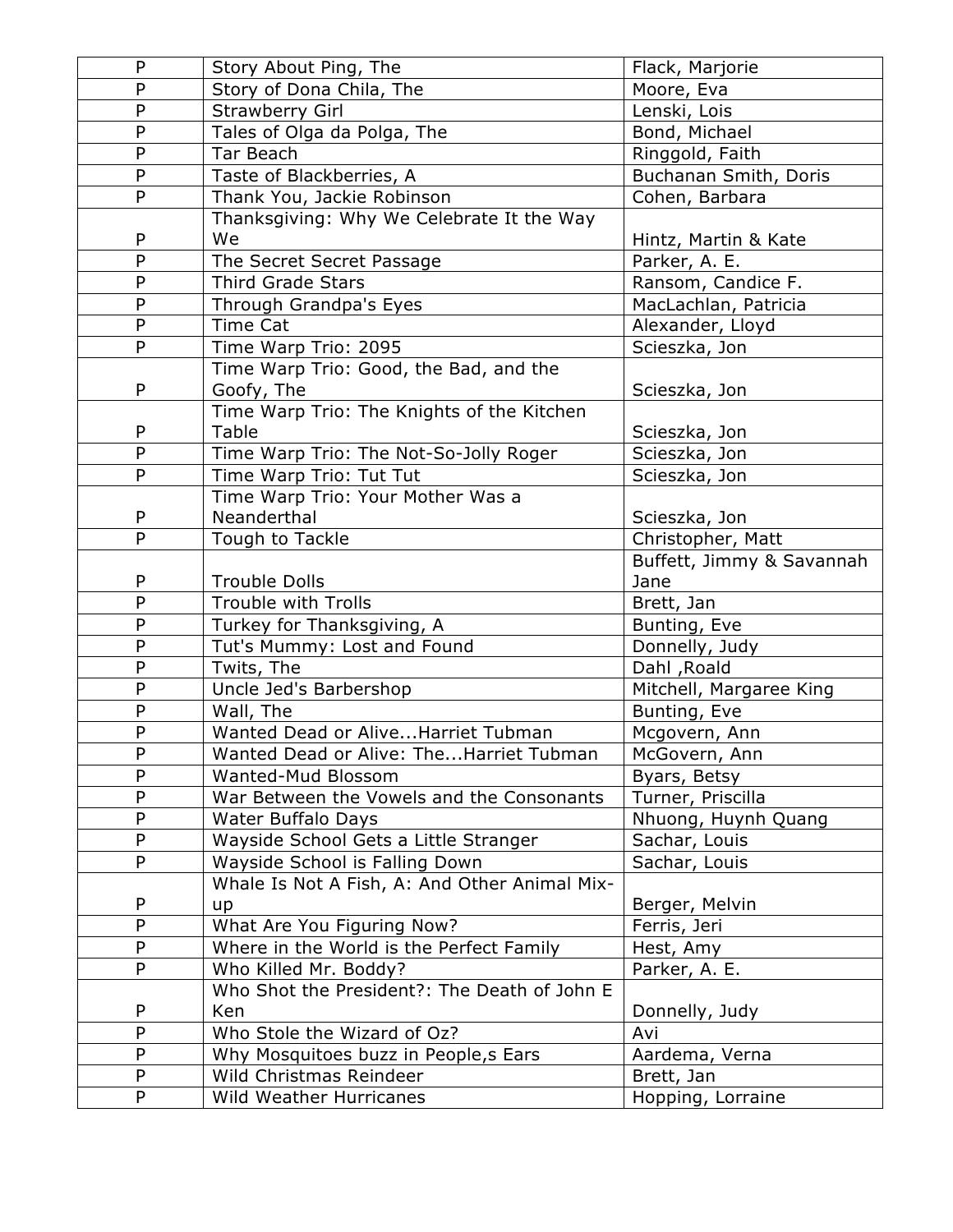| P              | Wilma Mankiller                          | Lowery, Linda               |
|----------------|------------------------------------------|-----------------------------|
| P              | WitcWs Cat                               | Chew, Ruth                  |
| P              | Wolves                                   | Andrews, J.                 |
| P              | Worst Witch at Sea, The                  | Murphy, Jill                |
| P              | Worst Witch Strikes Again, The           | Murphy, Jill                |
| P              | Worst Witch, The                         | Murphy, Jill                |
| P              | Wump World, the                          | Peet, Bill                  |
| P              | Wumpworld                                | Peet, Bill                  |
| $\overline{P}$ | Yang the Eldest and His Odd jobs         | Namioka, Lensey             |
| P              | Yang the Second and Her Secret Admirer   | Namioka, Lensey             |
| $\overline{P}$ | Yang the Third and Her Impossible Family | Namioka, Lensey             |
| P              | Yang the Youngest and His Terrible Ear   | Namioka, Lensey             |
| P              | Yertle the Turtle and Other Stories      | Seuss, Dr.                  |
| P              | You're Only Old Once                     | Seuss, Dr.                  |
| P              | Zooman Sam                               | Lowry, Lois                 |
| Q              | 500 Hats of Bartholomew Cubbins          | Seuss, Dr.                  |
| Q              | Abraham Lincoln                          | Gross, Ruth Belov           |
|                |                                          | American Girls Collection,  |
| Q              | Addy Learns a Lesson: A School Story     | <b>The</b>                  |
|                |                                          | American Girls Collection,  |
| Q              | Addy Saves the Day: A Summer Story       | <b>The</b>                  |
|                |                                          | American Girls Collection,  |
| Q              | Addy's Surprise: A Christmas Story       | <b>The</b>                  |
| Q              | Adventures of the Shark Lady             | McGovern, Ann               |
| Q              | Aliens Ate My Homework                   | Coville, Bruce              |
| Q              | All About Deer                           | Arnosky, Jim                |
| Q              | All About Owls                           | Arnosky, Jim                |
| Q              | All About Seeds                          | Berger, Melvin              |
| Q              | All-of-a-Kind Family                     | Taylor, Sydney              |
| Q              | Always Room for One More                 | Leodhas, Sorche Nic         |
| Q              | Amazing But True Sports Stories          | Hollander, Phyllis & Zander |
| Q              | <b>Amazing Spiders</b>                   | Parsons, Alexanda           |
|                |                                          | Emerson, Charlotte/Little   |
| Q              | Amy's True Prize                         | Women Journals              |
| Q              | Anastasia Again!                         | Lowry, Lois                 |
| Q              | Anastasia At This Address                | Lowry, Lois                 |
| Q              | Anastasia At Your Service                | Lowry, Lois                 |
| $\overline{Q}$ | Anastasia Has the Answers                | Lowry, Lois                 |
| Q              | Anastasia Krupnik                        | Lowry, Lois                 |
| Q              | Anastasia On Her Own                     | Lowry, Lois                 |
| Q              | Anastasia, Absolutely                    | Lowry, Lois                 |
| Q              | Anastasia, Ask Your Analyst              | Lowry, Lois                 |
| Q              | Anastasia's Chosen Career                | Lowry, Lois                 |
| Q              | And Still the Turtle Watched             | MacGill-Callahan, Sheila    |
| Q              | Awfully Short for the Fourth Grade       | Woodruff, Elvira            |
| Q              | Baby-Sitter Burglaries, The              | Keene, Carolyn              |
| Q              | Badger in the Basement                   | Daniels, Lucy               |
| Q              | Bear's House                             | Sachs, Marilyn              |
| Q              | Beetles, Lightly Toasted                 | Naylor, Phyllis Reynolds    |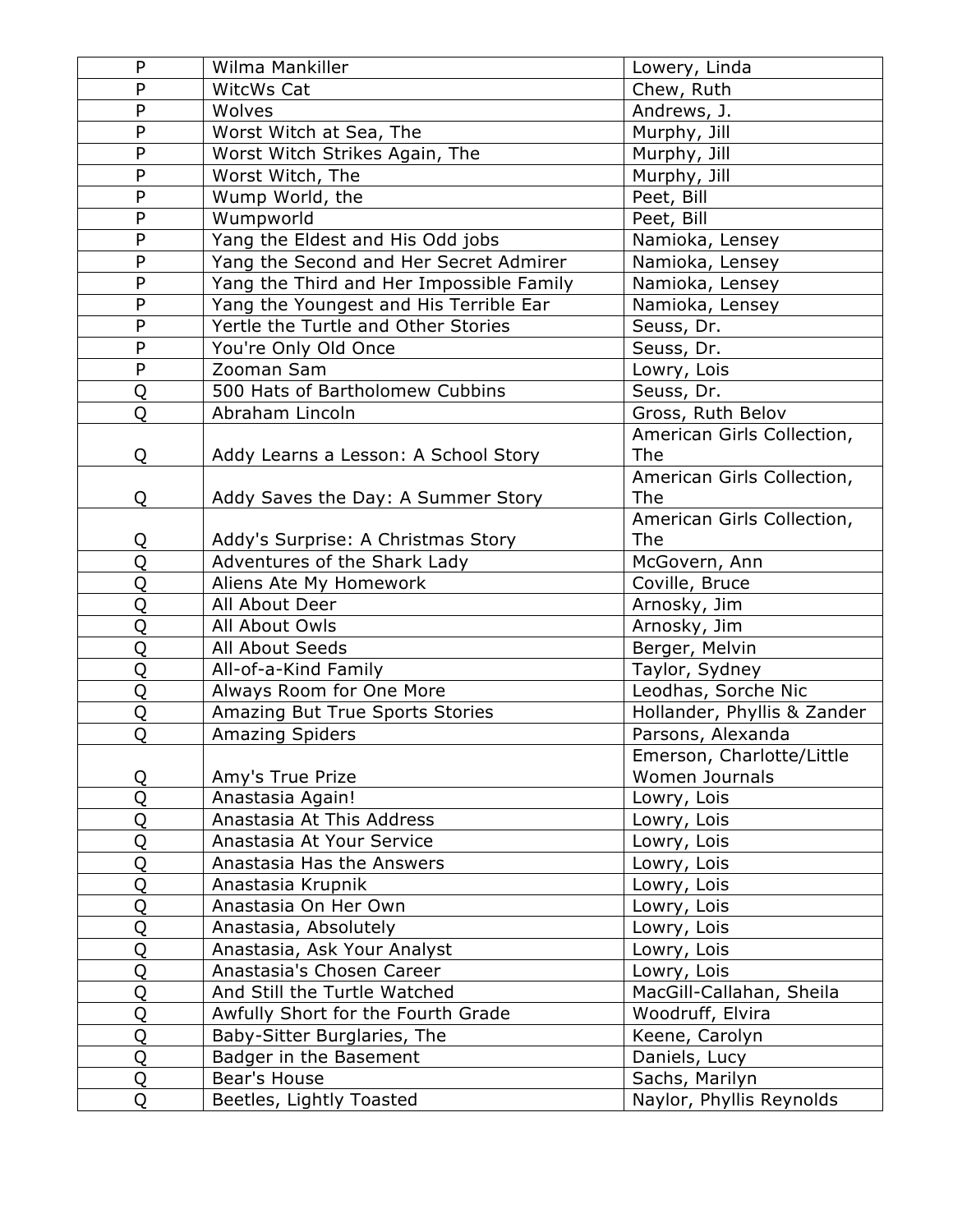| Q              | Best Christmas Pageant                     | Robinson, B.               |
|----------------|--------------------------------------------|----------------------------|
|                |                                            | Emerson, Charlotte Little  |
| Q              | <b>Beth's Snow Dancer</b>                  | Women Journals/            |
| Q              | Betsy and Tacy Go Downtown                 | Lovelace, Maud Hart        |
| Q              | Betsy and Tacy Go Over the Big Hill        | Lovelace, Maud Hart        |
| Q              | Betsy-Tacy: 60th Anniversary Edition       | Lovelace, Maud Hart        |
| Q              | Big Dipper and You, The                    | Krupp, E.C.                |
| Q              | Big Snow, The                              | Hader, Berta               |
| Q              | Big Storm, The                             | Hiscock, Bruce             |
| Q              | Big Wave, The                              | Buck, Pearl S.             |
|                | Black Diamond: Story of the Negro Baseball |                            |
| Q              | Leagu                                      | McKissack, Patricia        |
| Q              | <b>Black-Eyed Susan</b>                    | Armstrong, Jennifer        |
| Q              | Boodil My Dog                              | Lindenbaum, Pija           |
| Q              | Bridging the Gap                           | Miller, Steve              |
| Q              | <b>Bunnicula</b>                           | Howe, James                |
| Q              | Bunnicula Strikes Again!                   | Howe, James                |
| $\overline{Q}$ | Bunnicula: A Rabbit-Tale of Mystery        | Howe, James                |
| Q              | Bunnies in the Bathroom                    | Baglio, Ben M.             |
| Q              | By the Shores of Silver Lake               | Wilder, Laura Ingalls      |
| Q              | Calamity Kate                              | Deary, Terry               |
| Q              | Caribou Journey, A                         | Miller, Debbie S.          |
| Q              | Case of the Invisible Cat, the             | Parker, A. E.              |
|                | Centerburg Tales: More Adventures of Homer |                            |
| Q              | Pric                                       | McCloskey, Robert          |
|                |                                            | American Girls Collection, |
| Q              | Changes for Addy                           | The                        |
|                |                                            | American Girls Collection, |
| Q              | Changes For Addy: A Winter Story           | The                        |
|                |                                            | American Girls Collection, |
| Q              | Changes For Felicity: A Winter Story       | The                        |
|                |                                            | American Girls Collection, |
| Q              | Changes For Josefina: A Winter Story       | The                        |
|                |                                            | American Girls Collection, |
| Q              | Changes For Kirsten: A Winter Story        | The                        |
|                |                                            | American Girls Collection, |
| Q              | Changes For Molly: A Winter Story          | <b>The</b>                 |
|                |                                            | American Girls Collection, |
| Q              | Changes For Samantha: A Winter Story       | <b>The</b>                 |
| Q              | Child's Portrait of Shakespeare, A         | Burdett, Lois              |
| Q              | Chocolate- Covered Contest, The            | Keene, Carolyn             |
| $\overline{Q}$ | Class Trip to the Cave of Doom             | McMullan, Kate             |
| Q              | Countess Veronica                          | Robinson, Nancy K.         |
| Q              | Crime At the Chat Cafe                     | Keene, Carolyn             |
| Q              | Crime for Christmas, A                     | Keene, Carolyn             |
| Q              | Crime in the Queen's Court                 | Keene, Carolyn             |
| Q              | Cuckoo Child, The                          | King-Smith, Dick           |
| Q              | Cup in the Cupboard                        | Baglio, Ben M.             |
| Q              | Day of the Blizzard                        | Moskin, Marietta           |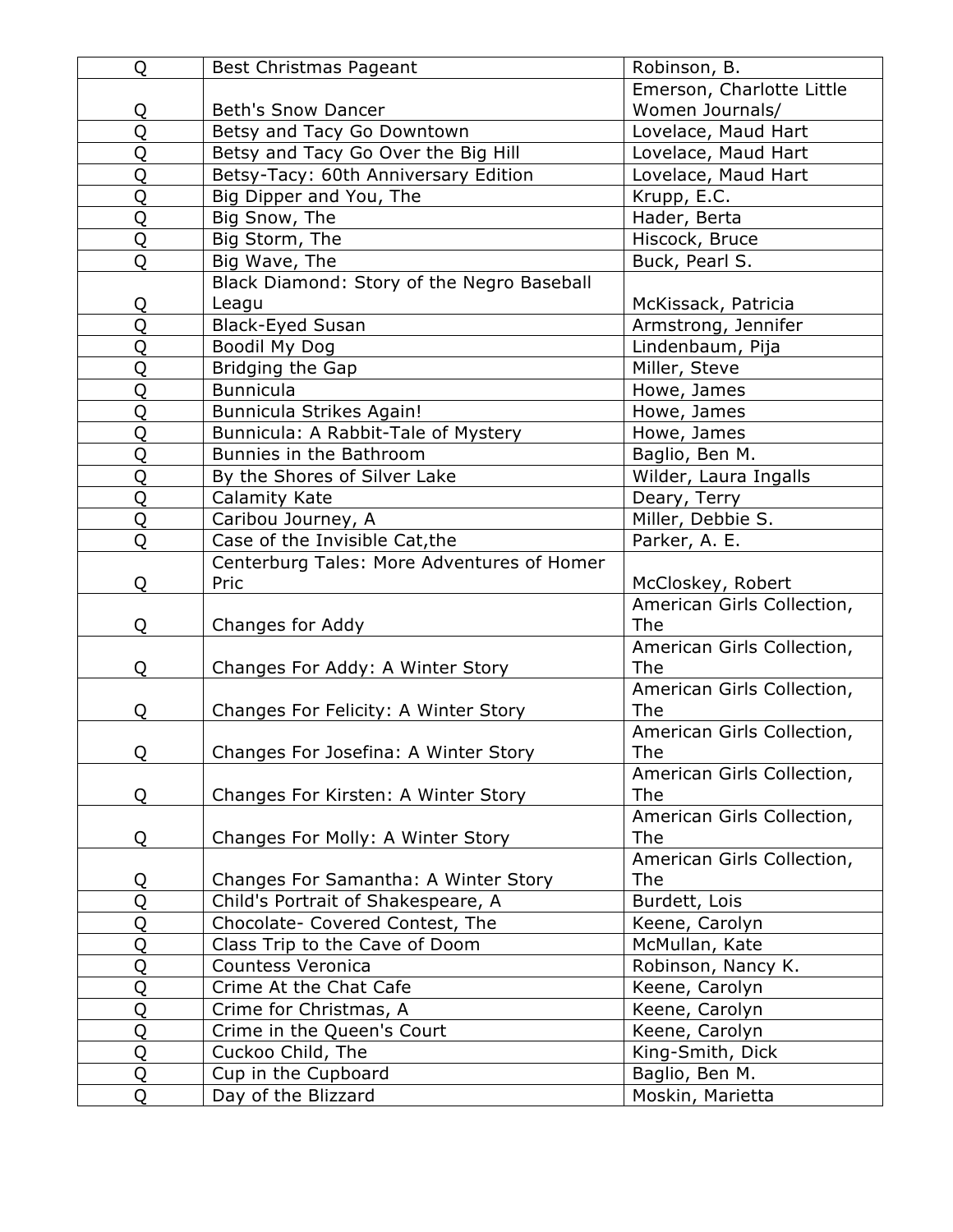| Q              | Day the Fifth Grade Disappeared, The                    | Fields, Terri                    |
|----------------|---------------------------------------------------------|----------------------------------|
| Q              | Dear Mr. Henshaw                                        | Cleary, Beverly                  |
| Q              | Disappearing Bike Shop, The                             | Woodruff, Elvira                 |
| Q              | Do You Know Me?                                         | Farmer, Nancy                    |
| Q              | Dragon for Sale                                         | MacDonald, Maryann               |
| Q              | Dragon in the Family, A                                 | Koller, Jackie French            |
| Q              | Dragon Quest                                            | Koller, Jackie French            |
| Q              | Dragon Trouble                                          | Koller, Jackie French            |
| Q              | Dragonling, The                                         | Koller, Jackie French            |
| Q              | Dragons and Kings                                       | Koller, Jackie French            |
| Q              | Dragons of Krad                                         | Koller, Jackie French            |
| Q              | Easter Bunny that Ate My Sister, The                    | Marney, Dean                     |
| Q              | Empty Envelope, the                                     | Roy, Ron                         |
|                | Escape From Slavery: Five Journeys to                   |                                  |
| Q              | Freedom                                                 | Rappaport, Doreen                |
| Q              | <b>Exploring the Titanic</b>                            | Ballard, Robert D.               |
| Q              | <b>Family Dinner</b>                                    | Cutler, Jane                     |
| Q              | Fantastic Mr. Fox                                       | Dahl, Roald                      |
| Q              | Farmer Boy                                              | Wilder, Laura Ingalls            |
|                |                                                         | American Girls Collection,       |
| Q              | Felicity Learns a Lesson                                | <b>The</b>                       |
|                |                                                         | American Girls Collection,       |
| Q              | Felicity Saves the Day                                  | <b>The</b>                       |
|                |                                                         | American Girls Collection,       |
| Q              | <b>Felicity's Surprise</b>                              | <b>The</b>                       |
| Q              | Finding the Titanic                                     | Ballard, Robert D.               |
| Q              | Fisherman and His Wife                                  | Zemach, Margot                   |
| Q              | <b>Four Gallant Sisters</b>                             | Kimmel, Eric                     |
| Q              | Fourth Grade Celebrity                                  | Giff Patricia / Dell             |
| Q              | Fourth Grade Wizards, The                               | DeClements, Barthe               |
| Q              | Fox in the Frost                                        | Baglio, Ben M.                   |
| Q              | Free Fall                                               | Basalaj, Kathy                   |
| $\overline{Q}$ | Friendship Pact, The                                    | Pfeffer, Susan Beth              |
| $\overline{Q}$ | Fudge-a-Mania                                           | Blume, Judy                      |
| Q              | <b>Full House Stephanie</b>                             | Herman, Gail                     |
| Q              | Galimoto                                                | Williams, Karen                  |
| Q              | Garfield and the Beast in the Basement                  | Davis, Jim                       |
| Q              | Garfield and the Mysterious Mummy                       | Davis, Jim                       |
| Q              | Gathering: A Northwoods Counting Book                   | Bowen, Betsy                     |
| Q              | Gauguin                                                 | Venezia, Mike                    |
| Q              | Getting Rid of Katherine                                | Wright, Betty                    |
| Q<br>Q         | Ghost Come Calling, The<br>Ghost On Saturday Night, The | Wright, Betty<br>Fleischman, Sid |
|                |                                                         |                                  |
| Q              | Girl in the Golden Bower, The                           | Yolen, Jane                      |
| Q              | Girl Who Knew it All, The                               | Giff Patricia<br>Dell            |
| Q              | Girl Who Loved the Wind, The                            | Yolen, Jane                      |
| Q              | Go Fish                                                 | Stolz, Mary                      |
| Q              | Goat in the Garden                                      | Baglio, Ben M.                   |
| Q              | Golden Sword of Dragonwalk                              | Stine, R. L.                     |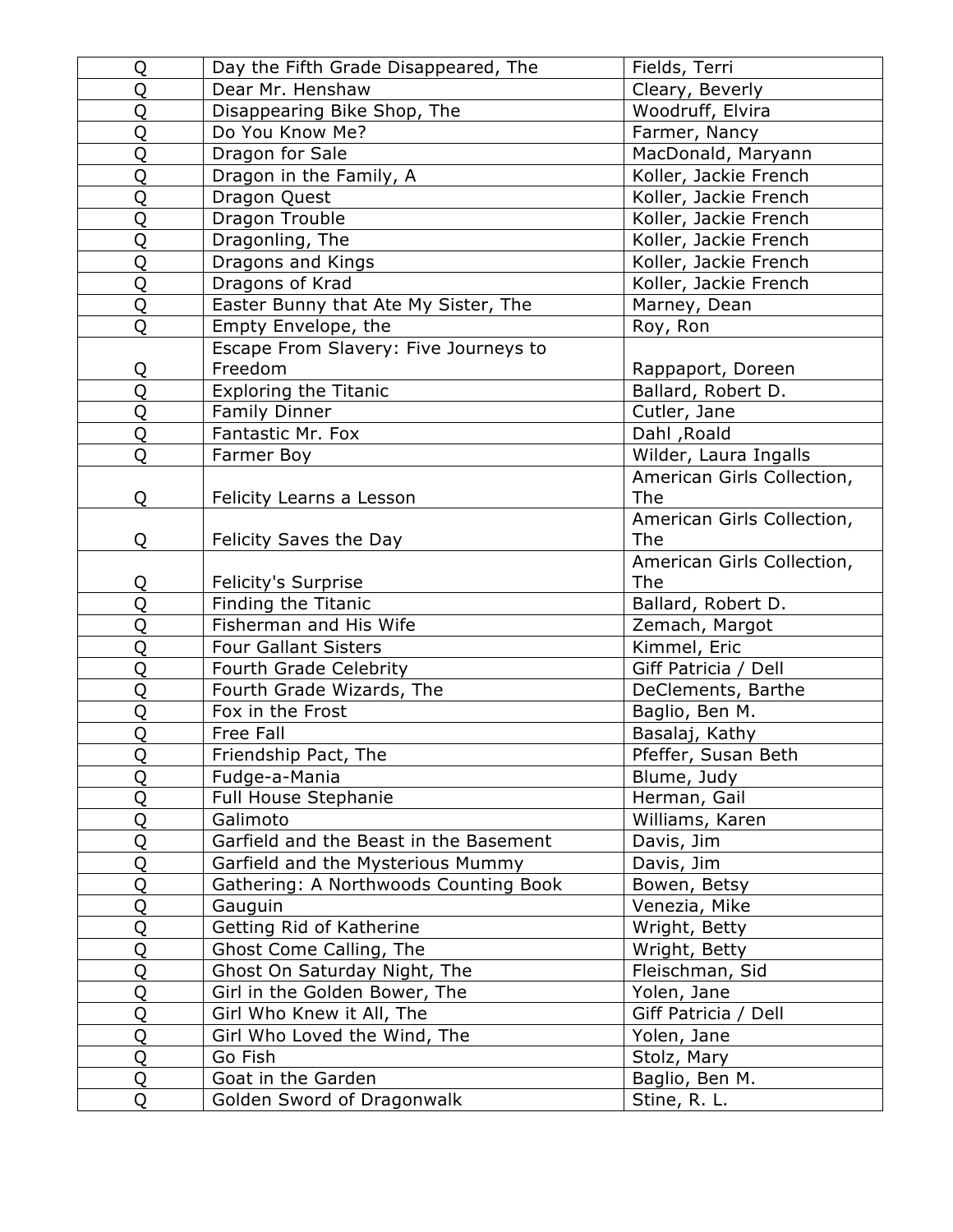| Q              | Goodbye, Chicken Little                      | Byars, Betsy               |
|----------------|----------------------------------------------|----------------------------|
| Q              | Goose on the Loose                           | Baglio, Ben M.             |
| Q              | Grandpa's Face                               | Greenfield, Eloise         |
| Q              | Great Wall of China, The                     | Fisher, Leonard Everett    |
| Q              | Greyling                                     | Yolen, Jane                |
|                |                                              | Dolch, E. W. and           |
| Q              | <b>Gulliver's Stories</b>                    | Marguerite P.              |
| Q              | Hamster in a Handbasket                      | Baglio, Ben M.             |
| Q              | Hannah and the Angels                        | Lowery, Linda              |
|                |                                              | Van Leeuwen, Jean          |
| Q              | Hannah of Fairfield                          | /Pioneer Daughters         |
| $\overline{Q}$ | Hannah's Helping Hands                       | Van Leeuwen, Jean          |
| Q              | Hannah's Winter of Hope                      | Van Leeuwen, Jean          |
|                |                                              | American Girls Collection, |
| Q              | Happy Birthday, Addy!                        | The                        |
|                |                                              | American Girls Collection, |
| Q              | Happy Birthday, Felicity!                    | The                        |
|                |                                              | American Girls Collection, |
| Q              | Happy Birthday, Josefina!                    | <b>The</b>                 |
|                |                                              | American Girls Collection, |
| Q              | Happy Birthday, Kirsten!                     | <b>The</b>                 |
|                |                                              | American Girls Collection, |
| Q              | Happy Birthday, Molly!                       | <b>The</b>                 |
|                |                                              | American Girls Collection, |
| Q              | Happy Birthday, Samantha!                    | The                        |
| Q              | Heather at the Barre                         | Sinykin, Sheri Cooper      |
| Q              | Heather Goes to Hollywood                    | Sinykin, Sheri Cooper      |
| Q              | Heather Takes the Reins                      | Sinykin, Sheri Cooper      |
| Q              | Heather, Belle of the Ball                   | Sinykin, Sheri Cooper      |
| Q              | Hedgehog in the Hall                         | Daniels, Lucy              |
| Q              | Help! I'm a Prisoner in the Library          | Clifford, Eth              |
| Q              | Help! I'm Trapped in an Alien's Body         | Strasser, Todd             |
| $\overline{O}$ | Help! I'm Trapped in My Lunch Lady's Body    | Strasser, Todd             |
| Q              | Help! I'm Trapped in My Teacher's Body       | Strasser, Todd             |
| Q              | Help! I'm Trapped in Obedience School        | Strasser, Todd             |
| Q              | Help! I'm Trapped in Santa's Body            | Strasser, Todd             |
| Q              | Help! I'm Trapped in the First Day of School | Strasser, Todd             |
| Q              | Help! I'm Trapped in the President's Body    | Strasser, Todd             |
| Q              | Henry and the Paper Route                    | Cleary, Beverly            |
| Q              | Hide and Seek Fog                            | Tresselt, Alvin            |
| Q              | <b>Homer Price</b>                           | McCloskey, Robert          |
| Q              | Horrors of the Haunted Museum                | Stine, R. L.               |
| Q              | Hundred Penny Box, the                       | Mathis, Sharon             |
| Q              | I Have a Dream                               | Davidson, Margaret         |
| Q              | I Have a Dream King                          | Davidson, Margaret         |
| Q              | If I Ran the Zoo                             | Seuss, Dr.                 |
| Q              | If You Grew Up with Abraham Lincoln          | McGovern, Ann              |
| Q              | If You Grew Up with George Washington        | Gross, Ruth Belov          |
| Q              | If You Lived 100 Years Ago                   | McGovern, Ann              |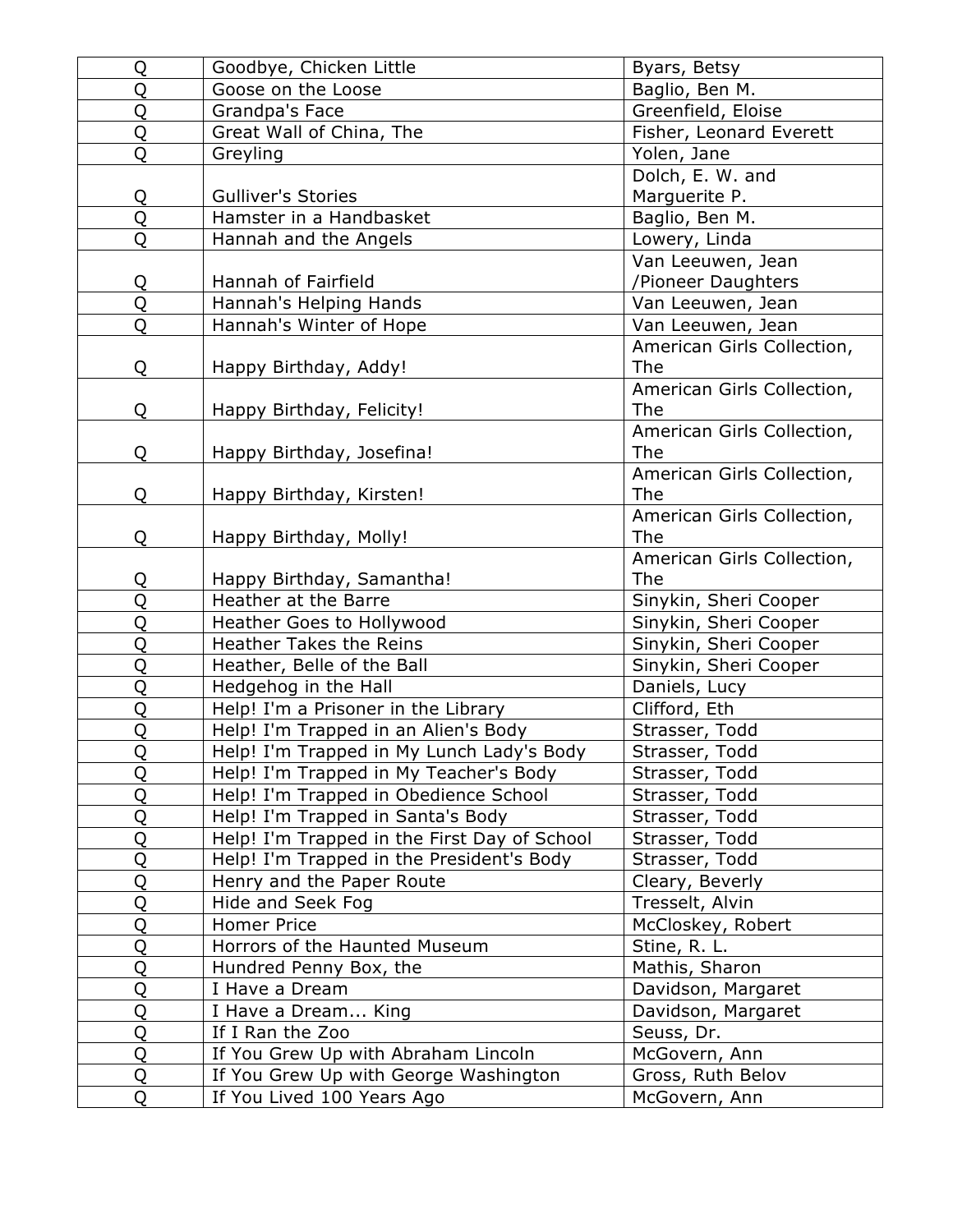|                | If You Lived at the Time of the American       |                            |
|----------------|------------------------------------------------|----------------------------|
| Q              | Revoluti                                       | Moore, Kay                 |
| Q              | If You Lived at the Time of the Civil War      | Moore, Kay                 |
|                | If You Lived at the Time of the Great San      |                            |
| Q              | Francis                                        | Levine, Ellen              |
| Q              | If You Lived in Colonial Times                 | McGovern, Ann              |
| Q              | If You Lived in the Time of Martin Luther King | Levine, Ellen              |
| Q              | If You Lived with the Cherokee                 | Roop, Peter and Connie     |
| Q              | If You Lived with the Hopi                     | Kamma, Anne                |
| Q              | If You Lived with the Iroquois                 | Levine, Ellen              |
| Q              | If You Lived with the Sioux Indians            | McGovern, Ann              |
| Q              | If You Sailed on the Mayflower in 1620         | McGovern, Ann              |
| Q              | If You Traveled on the Underground Railroad    | Levine, Ellen              |
| Q              | If You Traveled West in a Covered Wagon        | Levine, Ellen              |
|                | If You Were There When They Signed the         |                            |
| Q              | Constit                                        | Levy, Elizabeth, et al     |
| Q              | If Your Name was Changed at Ellis Island       | Levine, Ellen              |
| Q              | Isabella: A Wish for Miguel                    | Childhood Journeys         |
| Q              | It'll Be All Right on the Night!               | Quinn, Pat                 |
| Q              | It's New, It's Improved, It's Terrible!        | Manes, Stephen             |
| Q              | J.T.                                           | Wagner, Jane               |
| Q              | James and the Giant Peach                      | Dahl, Roald                |
| Q              | Jim Ugly                                       | Fleischman, Sid            |
|                |                                                | Emerson, Charlotte Little  |
| Q              | Jo's Troubled Heart                            | Women Journals/            |
| Q              | Josefina Learns a Lesson                       | Tripp, Valerie, et al      |
|                |                                                | American Girls Collection, |
| Q              | Josefina Saves the Day                         | <b>The</b>                 |
|                |                                                | American Girls Collection, |
| Q              | Josefina's Surprise                            | <b>The</b>                 |
| Q              | Joshua T. Bates                                | Shreve, Susan              |
| Q              | Joshua T. Bates in Trouble Again               | Shreve, Susan              |
| $\overline{Q}$ | Joshua T. Bates Takes Charge                   | Shreve, Susan              |
| Q              | Junebug                                        | Mead, Mice                 |
| Q              | Just a Dream                                   | VanAllsburg, Chris         |
| Q              | Just Juice                                     | Hesse, Karen               |
| Q              | Keisha Leads the Way: Magic Attic Club         | Reed, Teresa               |
|                |                                                | Reed, Teresa et al/ Attic  |
| Q              | Keisha the Fairy Snow                          | Club                       |
| Q              | Keisha to the Rescue: Magic Attic Club         | Reed, Teresa               |
| Q              | Keisha's Maze Mystery: Magic Attic Club        | Benson, Lauren             |
| Q              | Kid Heroes of the Environment                  | Dee, Catherine             |
| Q              | King Max                                       | King-Smith, Dick           |
| Q              | King's Stilts, The                             | Seuss, Dr.                 |
|                |                                                | American Girls Collection, |
| Q              | Kirsten Learns a Lesson                        | <b>The</b>                 |
|                |                                                | American Girls Collection, |
| Q              | Kirsten Saves the Day                          | <b>The</b>                 |
| Q              | Kirsten's Surprise                             | American Girls Collection, |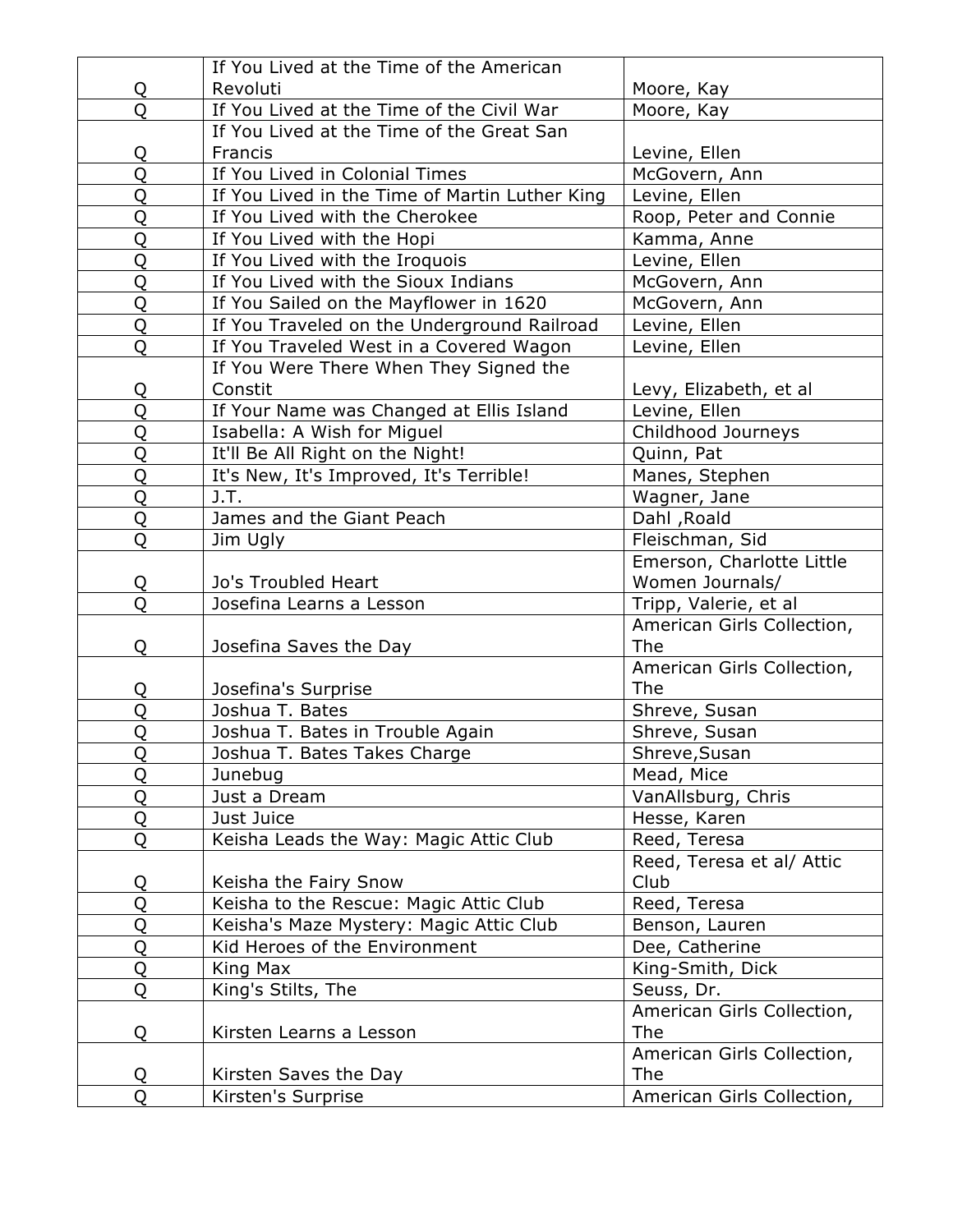|          |                                      | <b>The</b>                 |
|----------|--------------------------------------|----------------------------|
| Q        | Kitten Crowd                         | Baglio, Ben M.             |
| Q        | Kitten in the Cold                   | Baglio, Ben M.             |
| Q        | Kitten That Won First Prize, The     | Baglio, Ben M.             |
| Q        | Kittens in the Kitchen               | Daniels, Lucy              |
| Q        | Knitwits                             | Taylor, William            |
| Q        | Lady Bird Johnson                    | Simon, Charnan             |
| Q        | Lamb in the Laundry                  | Baglio, Ben M.             |
| Q        | Lemonade Trick, The                  | Corbett, Scott             |
| Q        | Little Clearing in the Woods         | Wilkes, Maria D.           |
| Q        | Little House by Boston Bay           | Wiley, Melissa             |
| Q        | Little House in Brookfield           | Wilkes, Maria D.           |
| Q        | Little House in the Big Woods        | Wilder, Laura Ingalls      |
| Q        | Little House in the Highlands        | Wiley, Melissa             |
| Q        | Little Red LighthouseBridge          | Swift, Hildegarde          |
| Q        | Little Town at the Crossroads        | Wilkes, Maria D.           |
| Q        | Long Winter, The                     | Ingalls Wilder, Laura      |
| Q        | Lost Flower Children, The            | Lisle, Janet Taylor        |
| Q        | Love, from the Fifth-Grade Celebrity | Giff Patricia / Dell       |
| Q        | <b>Many Moons</b>                    | Thurber, James             |
| Q        | Mary by Myself                       | Smith, Jane Denitz         |
| Q        | Mary on Horseback                    | Wells, Rosemary            |
| Q        | Max the Man Mountain                 | McFarlane, Peter           |
| Q        | Medieval Feast, A                    | Aliki                      |
| Q        | Mee                                  | Venezia, Mike              |
|          |                                      | American Girls Collection, |
| Q        | Meet Addy                            | <b>The</b>                 |
|          |                                      | American Girls Collection, |
| Q        | <b>Meet Felicity</b>                 | <b>The</b>                 |
| Q        | Meet Hillary Rodham Clinton          | Spain, Valerie             |
| Q        | Meet John F. Kennedy                 | White, Nancy Bean          |
|          |                                      | American Girls Collection, |
| <u>Q</u> | Meet Josefina                        | The                        |
|          |                                      | American Girls Collection, |
| Q        | Meet Kirsten                         | <b>The</b>                 |
|          |                                      | American Girls Collection, |
| Q        | <b>Meet Molly</b>                    | The                        |
|          |                                      | American Girls Collection, |
| Q        | Meet Samantha                        | <b>The</b>                 |
| Q        | Megan in Ancient Greece              | Korman, Susan              |
| Q        | Megan's Balancing Act                | Korman, Susan              |
|          |                                      | Emerson, Charlotte Little  |
| Q        | Meg's Dearest Wish                   | Women Journals/            |
| Q        | Michael Jordan                       | Lovitt, Chip               |
| Q        | Mixed-up Max                         | King-Smith, Dick           |
| Q        | Moki                                 | Jackson Penney, Grace      |
|          |                                      | American Girls Collection, |
| Q        | Molly Learns a Lesson                | <b>The</b>                 |
| Q        | Molly Saves the Day                  | American Girls Collection, |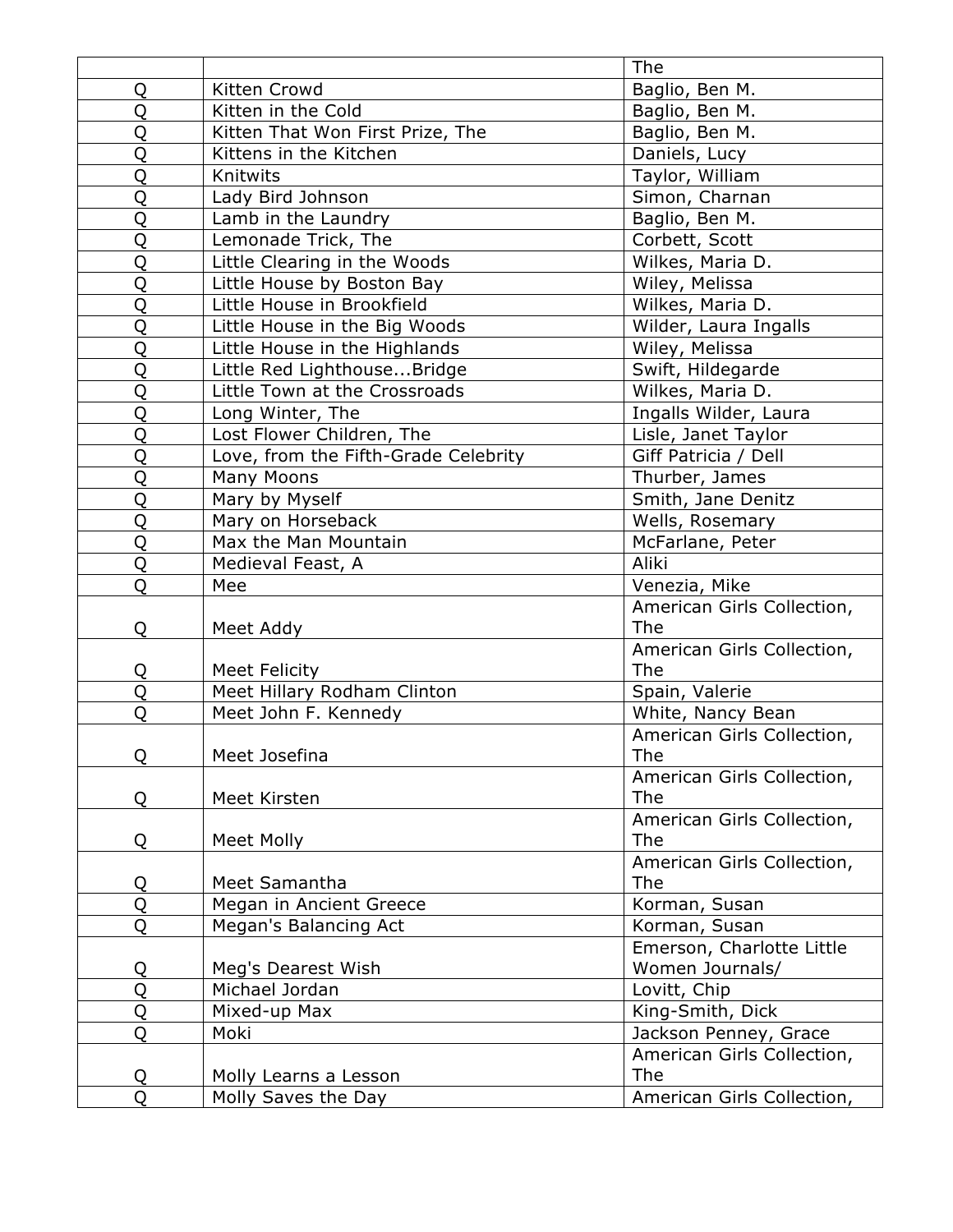|                |                                             | <b>The</b>                   |
|----------------|---------------------------------------------|------------------------------|
|                |                                             | American Girls Collection,   |
| Q              | Molly's Surprise                            | <b>The</b>                   |
| Q              | Morgans, Zoo                                | Howe, James                  |
| Q              | Moses the Kitten                            | Herriot, James               |
| Q              | Mostly Michael                              | Smith, Robert Kimmel         |
| Q              | Mountain Bike Challenge, The                | Morgan, Patrick              |
|                |                                             | Weitzman, et al., Stories of |
| Q              | Mountain Man and the President, The         | America Series               |
| $\overline{Q}$ | Mouse of Amherst, The                       | Spires, Elizabeth            |
| Q              | Mr. Popper's Penguins                       | Atwater, Richard             |
| Q              | <b>Native American Stories</b>              | Bruchac, Joseph              |
| Q              | Newspaper Kids, The                         | Phillips, Juanita            |
| Q              | Nothing But Trouble, Trouble, Trouble       | Hermes, Patricia             |
| Q              | On the Banks of Plum Creek                  | Wilder, Laura Ingalls        |
| Q              | On the Banks of the Bayou                   | MacBride, Roger Lea          |
| Q              | On Top of Concord Hill                      | Wilkes, Maria D.             |
| Q              | Once I Was a Plum Tree                      | Hurwitz, Johanna             |
| Q              | One Small Blue Bead                         | Baylor, Byrd                 |
| Q              | <b>Onion Tears</b>                          | Kidd, Diana                  |
| Q              | Original Adventures of Hank the Cowdog, The | Erickson, John R.            |
| Q              | Orphan Train Children: Aggie's Home         | Nixxon, Joan Lowery          |
| Q              | Oscar, Cat-About-Town                       | Herriot, James               |
| Q              | Our Teacher's Having a Baby                 | Bunting, Eve                 |
| Q              | Outside and Inside Bats                     | Markle, Sandra               |
| Q              | Outside and Inside Kangaroos                | Markle, Sandra               |
| Q              | <b>Outside and Inside Sharks</b>            | Markle, Sandra               |
| Q              | Outside and Inside Snakes                   | Markle, Sandra               |
| Q              | Outside and Inside Spiders                  | Markle, Sandra               |
| Q              | Owl in the Office                           | Baglio, Ben M.               |
| Q              | Owl-Cart Man                                | Hall, Donald                 |
| Q              | Patrick's Dinosaurs                         | Carrick, Carol               |
| $\overline{Q}$ | Peanut                                      | Selsam Millicent             |
| Q              | Pedro's journal                             | Conrad, Pam                  |
| Q              | Picture Book of Simon Bolivar, A            | Adler, David                 |
| Q              | Piglet in a Playpen                         | Baglio, Ben M.               |
| Q              | Plain Girt                                  | Sorensen, Virginia           |
| Q              | Pocketful of Goobers: GeorgeW. Carver       | Mitchell, Barbara            |
| Q              | Ponies at the Point                         | Baglio, Ben M.               |
| Q              | Pony on the Porch                           | Baglio, Ben M.               |
| Q              | <b>Prairie Songs</b>                        | Conrad, Pam                  |
| Q              | Prince William                              | Rand, Gloria                 |
| Q              | Puppies in the Pantry                       | Baglio, Ben M.               |
| Q              | Rain Forest Tree, A                         | Kite, Lorien                 |
| Q              | Rain Forest, The                            | Fusselman, Fred              |
| Q              | Red-Hot Hightops                            | Christopher, Matt            |
|                |                                             | Grahame, Kenneth/            |
| Q              | Reluctant Dragon, The                       | Bantam                       |
| Q              | Safe Return                                 | Dexter, Catherine            |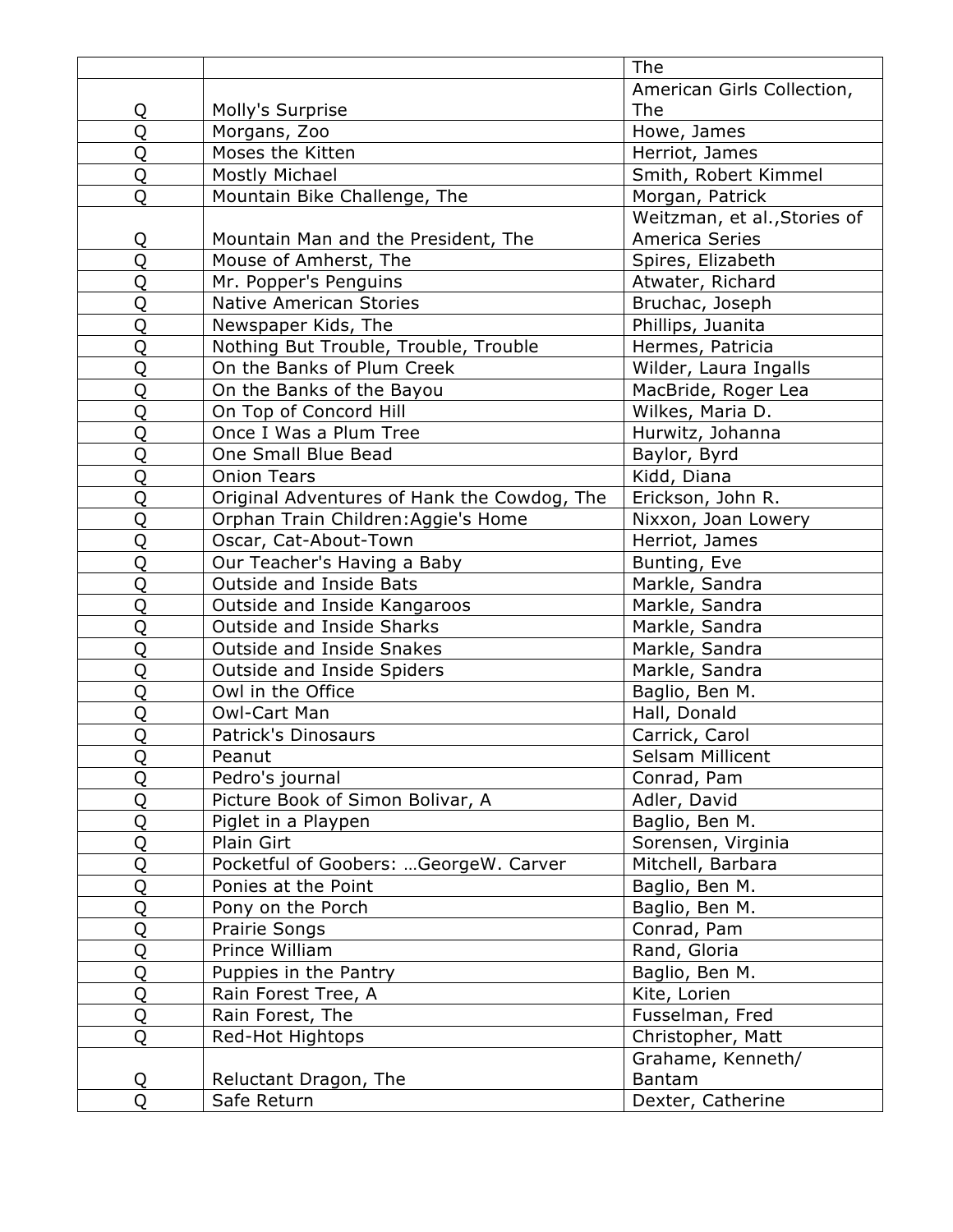|   |                                                | American Girls Collection, |
|---|------------------------------------------------|----------------------------|
| Q | Samantha Saves the Day                         | <b>The</b>                 |
|   |                                                | American Girls Collection, |
| Q | Samantha's Surprise                            | <b>The</b>                 |
| Q | Samurai's Daughter, The                        | San Souci, Robert D.       |
|   | Sarah Morton Daniel's Day: Day in the Life of, |                            |
| Q | A                                              | Waters, Kate               |
| Q | Scrappers No Easy Out                          | Hughes, Dean               |
| Q | Scrappers No Fear                              | Hughes, Dean               |
| Q | Sharks and Rays                                | Weldon, Owen               |
| Q | Sheepdog in the Snow                           | Baglio, Ben M.             |
| Q | Sierra                                         | Siebert, Diane             |
|   | SojournerTruth: Walking The Road To            |                            |
| Q | Freedom                                        | Ferris, Jeri               |
| Q | Soup                                           | Peck, Robert               |
| Q | Squirrels in the School                        | Baglio, Ben M.             |
| Q | Story of George Washington Carver, The         | Moore, Eva                 |
|   | Story of Laura Ingalls Wilder, Pioneer Girt,   |                            |
| Q | <b>The</b>                                     | Stine, Megan               |
| Q | Summer I Shrank My Grandmother, The            | Woodruff, Elvira           |
| Q | Summer in the South, A                         | Marshall, James            |
| Q | Superfudge                                     | Blume, Judy                |
| Q | <b>Sweet Memories Still</b>                    | Kinsey-Warnock, N. & H.    |
| Q | Tales of a Fourth Grade Nothing                | Blume, Judy                |
| Q | Tchaikovsky                                    | Venezia, Mike              |
| Q | There's A Boy In The Girls' Bathroom           | Sachar, Louis              |
| Q | There's a Hamster in my Lunchbox               | Clymer, Susan              |
| Q | There's an Owl in the Shower                   | George, Jean Craighead     |
| Q | Thomas Alva Edison: Young Inventor             | Sabin, Louis               |
| Q | Toilet Paper Tigers, The                       | Korman, Gordon             |
| Q | True Story of the 3 Little Pigs                | Scieszka, Jon              |
| Q | True Story of the Three Little Pigs, The       | Scieszka, Jon              |
| Q | Trumpet of the Swan, The                       | White, E. B.               |
| Q | Turkey That Ate My Father, The                 | Marney, Dean               |
| Q | Twits                                          | Dahl, Roald                |
| Q | Two Bad Ants                                   | VanAllsburg, Chris         |
| Q | Vampire Who Came For Christmas, The            | Curtis Regan, Dian         |
| Q | Velveteen Rabbit                               | Williams, Margery          |
| Q | Velveteen Rabbit, The                          | Williams, Margery          |
| Q | Walking the Road to Freedom: The Story of      | Ferris, Jeri               |
| Q | War with Grandpa                               | Smith, Robert              |
| Q | Whose Side Are You On?                         | Moore, Emily               |
| Q | Why Coyote Howls at Night                      | Moore, Emily               |
| Q | Why the Ocean Is Salty                         | Leonhardt, Alice           |
| Q | Witch Hunt: It Happened in Salem Village       | Krensky, Stephen           |
| Q | Wreck of the Zephyr                            | VanAllsburg, Chris         |
|   | Writer of the Plains: A Story about Willa      |                            |
| Q | Cather                                         | Streissguth, Tom           |
| Q | You Be The Detective                           | Miller, Marvin             |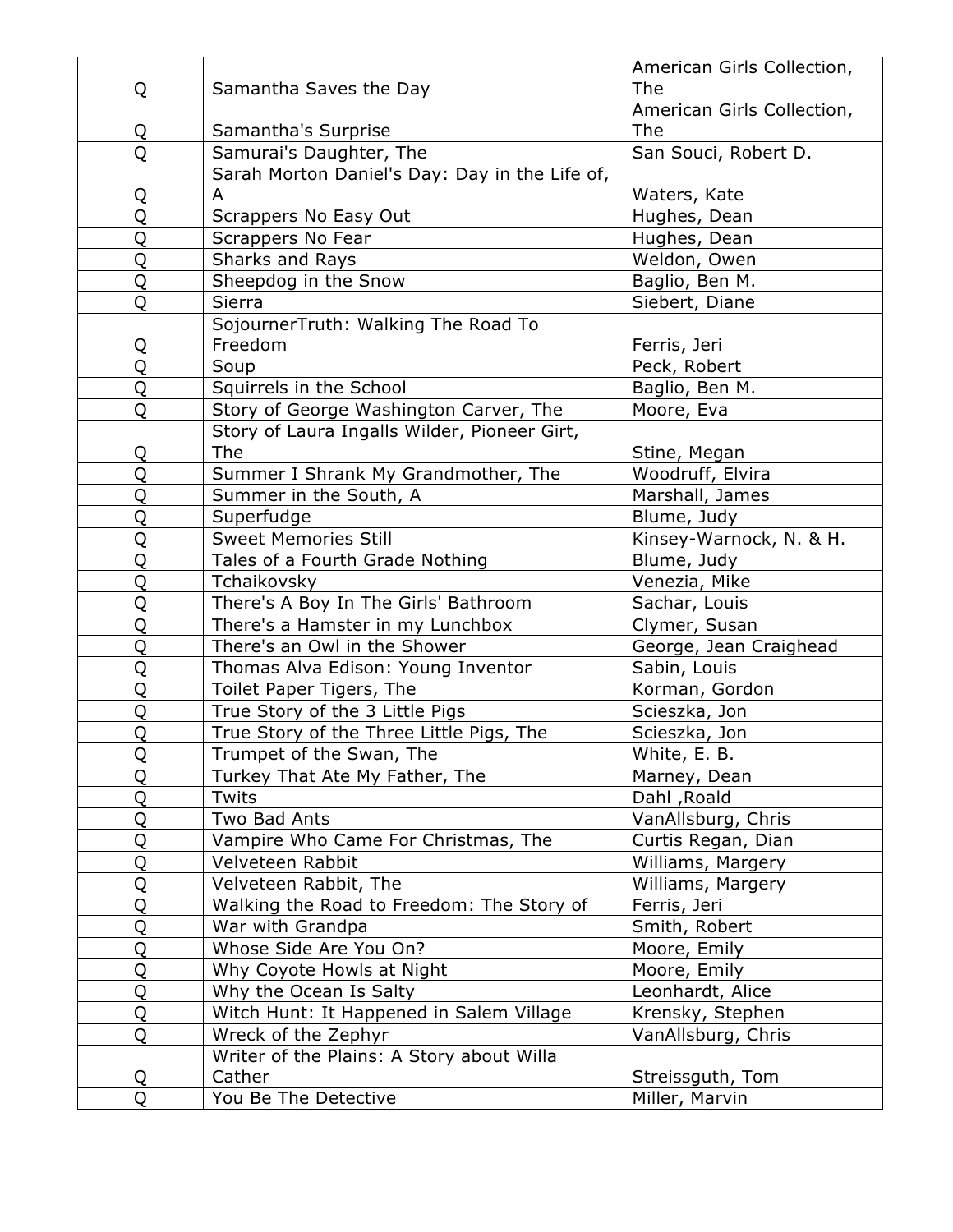| Q            | You Be The Jury                              | Miller, Marvin                             |
|--------------|----------------------------------------------|--------------------------------------------|
| Q            | You Be The Jury: Courtroom V                 | Miller, Marvin                             |
| Q            | Zinnia and Dot                               | Ernst, Lisa                                |
| R            | 18th Emergency, The                          | Byars, Betsy                               |
| R            | Abel's Island                                | Steig, William                             |
| R            | Abigail Adams: Girl of Colonial Days         | Wagoner, Jean Brown                        |
| R            | Abraham Lincoln: The Great Emancipator       | Stevenson, Augusta                         |
| $\mathsf R$  | Absolutely True Story, The: How I Visited    | Roberts, Willo Davis                       |
| R            | Ace: The Very Important Pig                  | King-Smith, Dick                           |
| R            | Adventures in the Amazon Rain Forest         | Goodman, Susan, E.                         |
| R            | Adventures of Spider, The                    | Arkhurst, Joyce C.                         |
| $\mathsf R$  | Adventures of Spider, the                    | Arkhurst, Joyce, Scholastic                |
| R            | After the Goat Man                           | Byars, Betsy                               |
| R            | Afternoon of the Elves                       | Lisle, Janet Taylor                        |
| R            | <b>Against the Rules</b>                     | Costello, Emily                            |
| R            | Agnes the Sheep                              | Taylor, William                            |
| R            | Ahyoka and the Talking Leaves                | Proop, Peter & Connie                      |
| R            | Ajeemah and His Son                          | Berry, James                               |
| R            | Alice the Brave                              | Naylor, Phyllis Reynolds                   |
| R            | All Is Well                                  | Litchman, Kristin Embry                    |
| R            | Alltogether, One at one Time                 | Konigsburg, E. L.                          |
| R            | Amanda joins the Circus                      | Avi                                        |
| R            | Amazing Impossible Erie Canal, the           | Harness, Cheryl                            |
| R.           | Amelia Earhart: Young Aviator                | Gormley, Beatrice                          |
|              | America Street: A Multicultural Anthology of |                                            |
|              |                                              |                                            |
| R.           | Sto                                          | Mazer, Anne                                |
|              |                                              | Lawrence, Jan and Raskin,                  |
| R            | America's Most Wanted Fifth-Graders          | Linda                                      |
| R            | Amos and the Alien                           | Paulsen, Gary                              |
| R            | Amos Gets Famous                             | Paulsen, Gary                              |
| R            | <b>Amos Gets Married</b>                     | Paulsen, Gary                              |
| ${\sf R}$    | Amos Goes Bananas                            | Paulsen, Gary                              |
| R            | Amos's Killer Concert Caper                  | Paulsen, Gary                              |
| R            | And Then What Happened Paul Revere?          | Fritz, Jean                                |
|              | Animal, the Vegetable, and John D. Jones,    |                                            |
| R            | <b>The</b>                                   | Byars, Betsy                               |
| R            | Annie Oakley                                 | Wilson, Ellen                              |
| $\mathsf{R}$ | Arthur, For the Very First Time              | MacLachlan, Patricia                       |
| R            | Babe Didrikson: Athlete of the Century       | Knudson, R.R.                              |
| R            | Babe Ruth: One of Baseball's Greatest        | Van Riper, Guernsey                        |
| $\mathsf{R}$ | Babe the Gallant Pig                         | King-Smith, Dick                           |
| R            | Backward Bird Dog, The                       | Wallace, Bill                              |
| R            | Barrel in the Basement, The                  | Wallace, Barbara Brooks                    |
| R            | Benjamin Franklin: Young Printer             | Stevenson, Augusta                         |
| R            | Betsy Ross: Designer of Our Flag             | Weil, Ann                                  |
| R.           | Bighorn Sheep, The                           | Mattern, Joanne                            |
|              |                                              | Cornerstones of                            |
| R<br>R       | Bill of Rights, The<br>Birds At My Feeder    | Freedom/Children's Press<br>Kalman, Bobbie |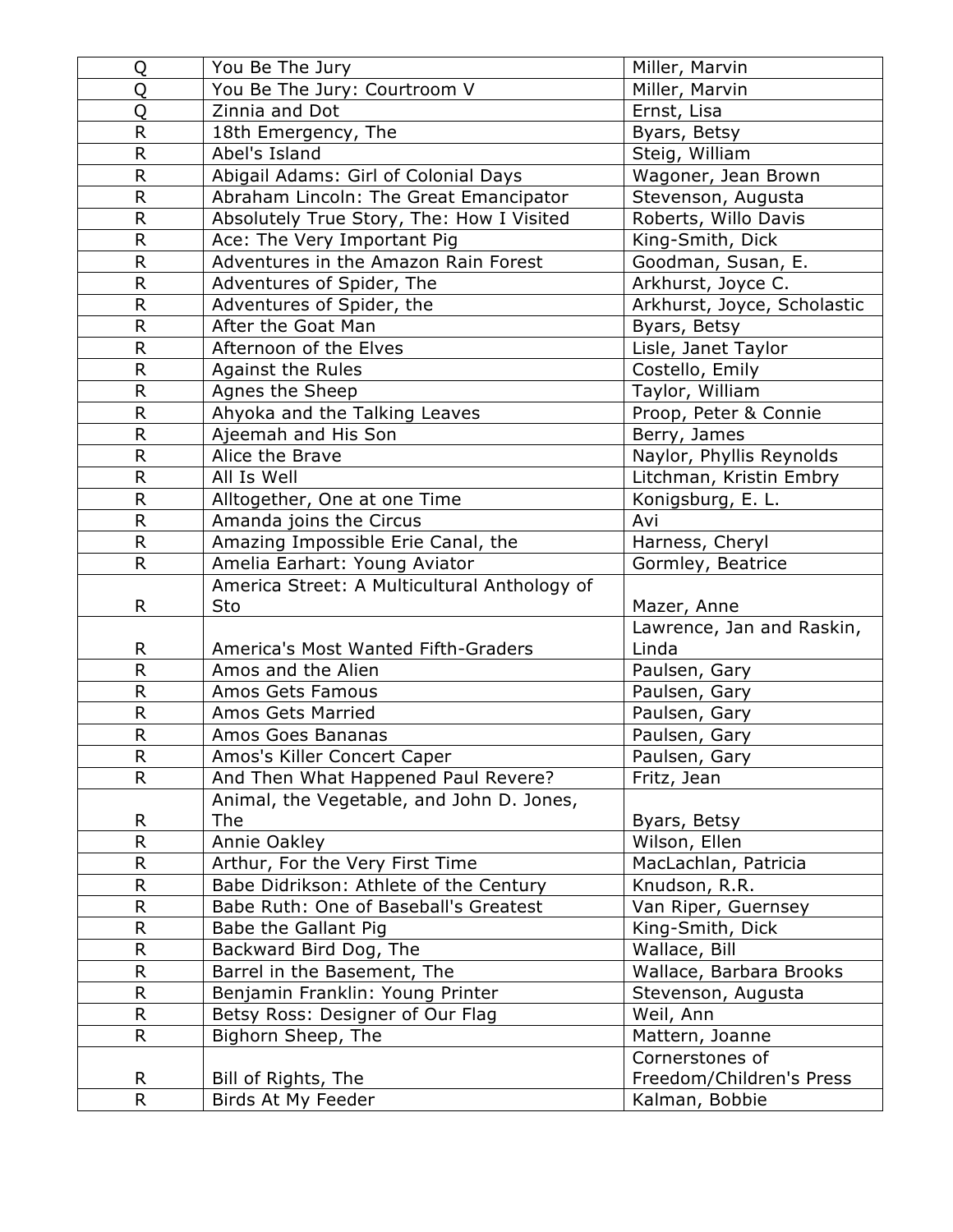|                | Birthday Surprises: Ten Great Stories to      |                          |
|----------------|-----------------------------------------------|--------------------------|
| R.             | Unwrap                                        | Hurwitz, Johanna         |
| R              | <b>Black Gold</b>                             | Henry, Marguerite        |
| R              | Book About Planets and Stars, A               | Reigot, Betty            |
| R              | Born To Trot                                  | Henry, Marguerite        |
| $\overline{R}$ | Boy Who Lost His Face, The                    | Sachar, Louis            |
| R.             | Bracelet, The                                 | Uchida, Yoshiko          |
|                | Brendan the Navigator: A History Mystery      |                          |
| R              | About                                         | Fritz, Jean              |
| R.             | <b>Brian's Winter</b>                         | Paulsen, Gary            |
| R.             | Brighty of the Grand Canyon                   | Henry, Marguerite        |
|                |                                               | Cornerstones of          |
| R.             | <b>Building the Capital City</b>              | Freedom/Children's Press |
| R.             | Bully of Barkham Street                       | Stolz, Mary              |
| R.             | Cabin Faced West, The                         | Fritz, Jean              |
| R              | Caddie Woodlawn                               | Brink, Carol Ryrie       |
| R.             | Call Me Ruth                                  | Sachs, Marilyn           |
| R              | Can't You Make Them Behave, King George?      | Fritz, Jean              |
|                |                                               | Cornerstones of          |
| R.             | Capitol, The                                  | Freedom/Children's Press |
| R              | Carole: The Inside Story                      | Bryant, Bonnie           |
| R.             | Case of the Sabotaged School Play, The        | Singer, Marilyn          |
| R              | Castle in the Attic, The                      | Winthrop, Elizabeth      |
| R              | Cat Walk                                      | Stolz, Mary              |
| R              | Caves                                         | Wood, jenny              |
| R              | Celery Stalks at Midnight, The                | Howe, James              |
| R              | Chancy and the Grand Rascal                   | Fleischman, Sid          |
| $\mathsf{R}$   | Charlie and the Chocolate Factory             | Dahl, Roald              |
| R              | Charlie and the Great Glass Elevator          | Dahl, Roald              |
|                |                                               | Kennedy, William &       |
| R              | Charlie Malarkey and the Singing Moose        | <b>Brendan</b>           |
| $\mathsf R$    | Charlotte's Web                               | White, E. B.             |
| $\mathsf R$    | Children of Christmas: Stories for the Season | Rylant, Cynthia          |
|                | Chocolate by Hershey: A Story about Milton S. |                          |
| R              | He                                            | Burford, Betty           |
| R              | Christina's Ghost                             | Wright, Betty            |
| R.             | Christmas Spurs, The                          | Wallace, Bill            |
| R              | Circle of Gold                                | Boyd, Candy Dawson       |
|                | Clara Barton: Founder of the American Red     |                          |
| R              | Cross                                         | Stevenson, Augusta       |
| R              | Close to Home: A Story of the Polio Epidemic  | Weaver, Lydia            |
| R              | Coach Amos                                    | Paulsen, Gary            |
| R              | Computer Nut, The                             | Byars, Betsy             |
|                |                                               | Cornerstones of          |
| R.             | Constitution, The                             | Freedom/Children's Press |
|                | Crispus Attucks: Black Leader of Colonial     |                          |
| R.             | Patriots                                      | Millender, Dharathula H. |
| R              | Cybil War, The                                | Byars, Betsy             |
| R.             | Danger on Panther Peak                        | Wallace, Bill            |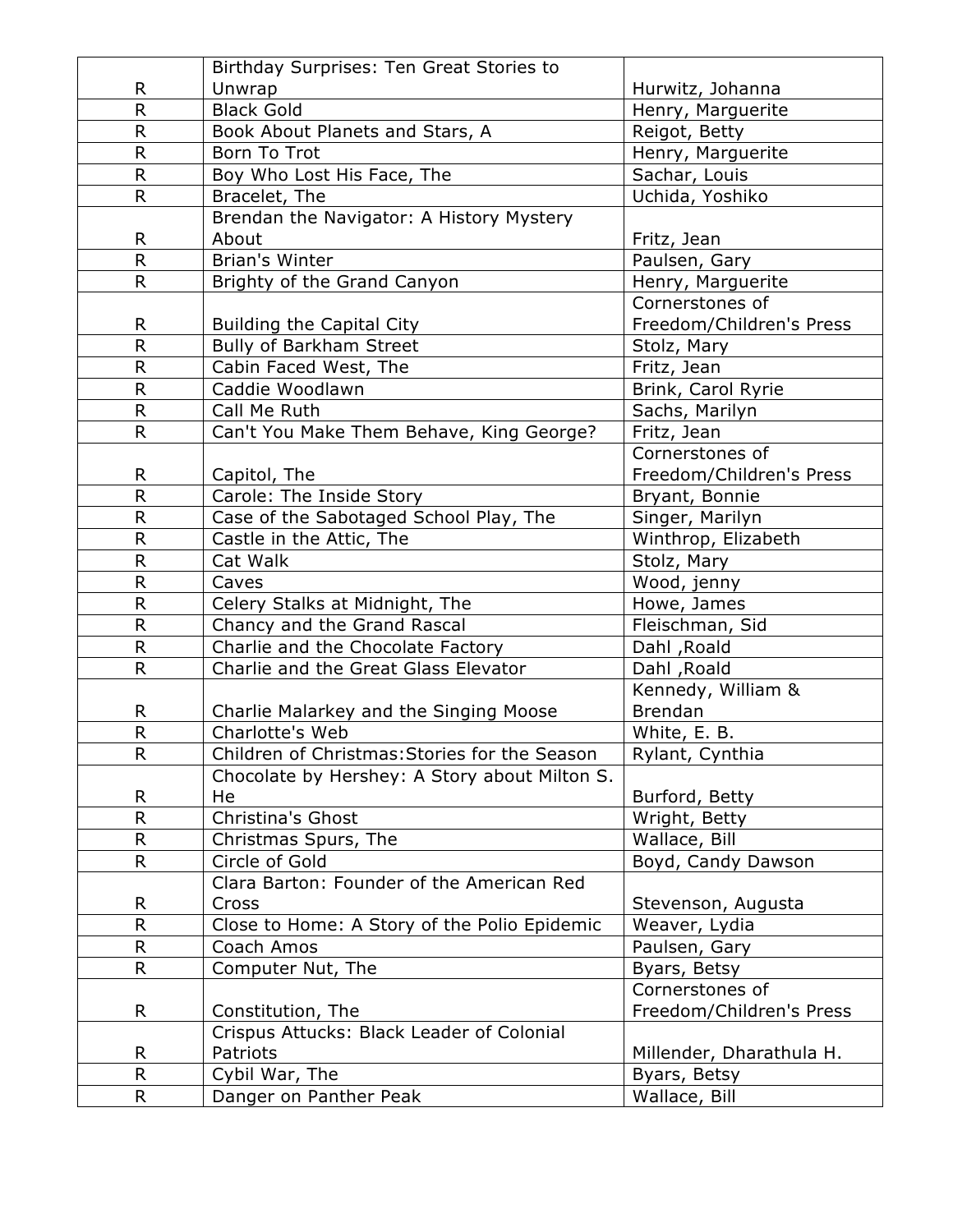| R           | Devil's Bridge                             | DeFelice, Cynthia       |
|-------------|--------------------------------------------|-------------------------|
| R           | Dirty Socks Don't Win Games                | Marney, Dean            |
| $\mathsf R$ | Dog Called Kitty, A                        | Wallace, Bill           |
| R           | Dog on Barkham Street, A                   | Stolz, Mary             |
| R           | Dog Years                                  | Warner, Sally           |
| $\mathsf R$ | Doll's House, The                          | Godden, Rumer           |
| R           | Dominic                                    | Steig, William          |
| R           | Dragon in the Ghetto Caper, The            | Konigsburg, E.L.        |
| R           | Dunc and Amos and the Red Tattoos          | Paulsen, Gary           |
| R           | Dunc and Amos Go to the Dogs               | Paulsen, Gary           |
| R           | Dunc and Amos Hit the Big Top              | Paulsen, Gary           |
| R           | Dunc and Amos Meet the Slasher             | Paulsen, Gary           |
| R           | Dunc and the Flaming Ghost                 | Paulsen, Gary           |
| R           | Dunc and the Greased Sticks of Doom        | Paulsen, Gary           |
| R           | Dunc and the Haunted Castle                | Paulsen, Gary           |
| R           | Dunc and the Scam Artists                  | Paulsen, Gary           |
| R           | Dunc Breaks the Record                     | Paulsen, Gary           |
| R           | Dunc Gets Tweaked                          | Paulsen, Gary           |
| R           | Dunc's Doll                                | Paulsen, Gary           |
| R           | Dunc's Dump                                | Paulsen, Gary           |
| R           | Dunc's Halloween                           | Paulsen, Gary           |
| $\mathsf R$ | Dunc's Undercover Christmas                | Paulsen, Gary           |
| R           | Earthquake!: San Francisco, 1906           | Wilson, Kate            |
| R           | Eleanor Roosevelt: First Lady of the World | Faber, Doris            |
| $\mathsf R$ | Ellie Brader Hates Mr. G.                  | Johnson, Janet          |
| R           | Enchanted Horse, The                       | Nabb, Magdalen          |
| R           | <b>Endangered Desert Animals</b>           | Taylor, Dave            |
| R           | <b>Endangered Forest Animals</b>           | Taylor, Dave            |
| R           | <b>Endangered Grassland Animals</b>        | Taylor, Dave            |
| R           | <b>Endangered Island Animals</b>           | Taylor, Dave            |
| R           | <b>Endangered Mountain Animals</b>         | Taylor, Dave            |
| ${\sf R}$   | <b>Endangered Ocean Animals</b>            | Taylor, Dave            |
| R           | Endangered Savannah Animals                | Taylor, Dave            |
| R           | <b>ESP TV</b>                              | Rodgers, Mary           |
| R           | Every Living Thing                         | Rylant, Cynthia         |
| R           | Everywhere                                 | Brooks, Bruce           |
| R           | Fig Pudding                                | Fletcher, Ralph         |
| R           | Fire in the Sky                            | Ransom, Candice F.      |
| R           | Fire! The Beginnings of the Labor Movement | Goldin, Barbara Diamond |
| R           | First Four Years, The                      | Wilder, Laura Ingalls   |
| R           | Flight: The Journey of Charles Lindbergh   | Burleigh, Robert        |
| R           | <b>Flying Solo</b>                         | Fletcher, Ralph         |
| R           | <b>Forest Mammals</b>                      | Kalman, Bobbie          |
| R           | Fortune Branches Out, A                    | Mahy, Margaret          |
| R           | Foul Play on the Sidelines                 | Costello, Emily         |
| R           | Francisco Goya                             | Venezia, Mike           |
| R           | Freaky Friday                              | Rodgers, Mary           |
| $\mathsf R$ | Frederick Douglass: Fights For Freedom     | Miller, William         |
| R.          | Freedom Crossing                           | Clark, Margaret         |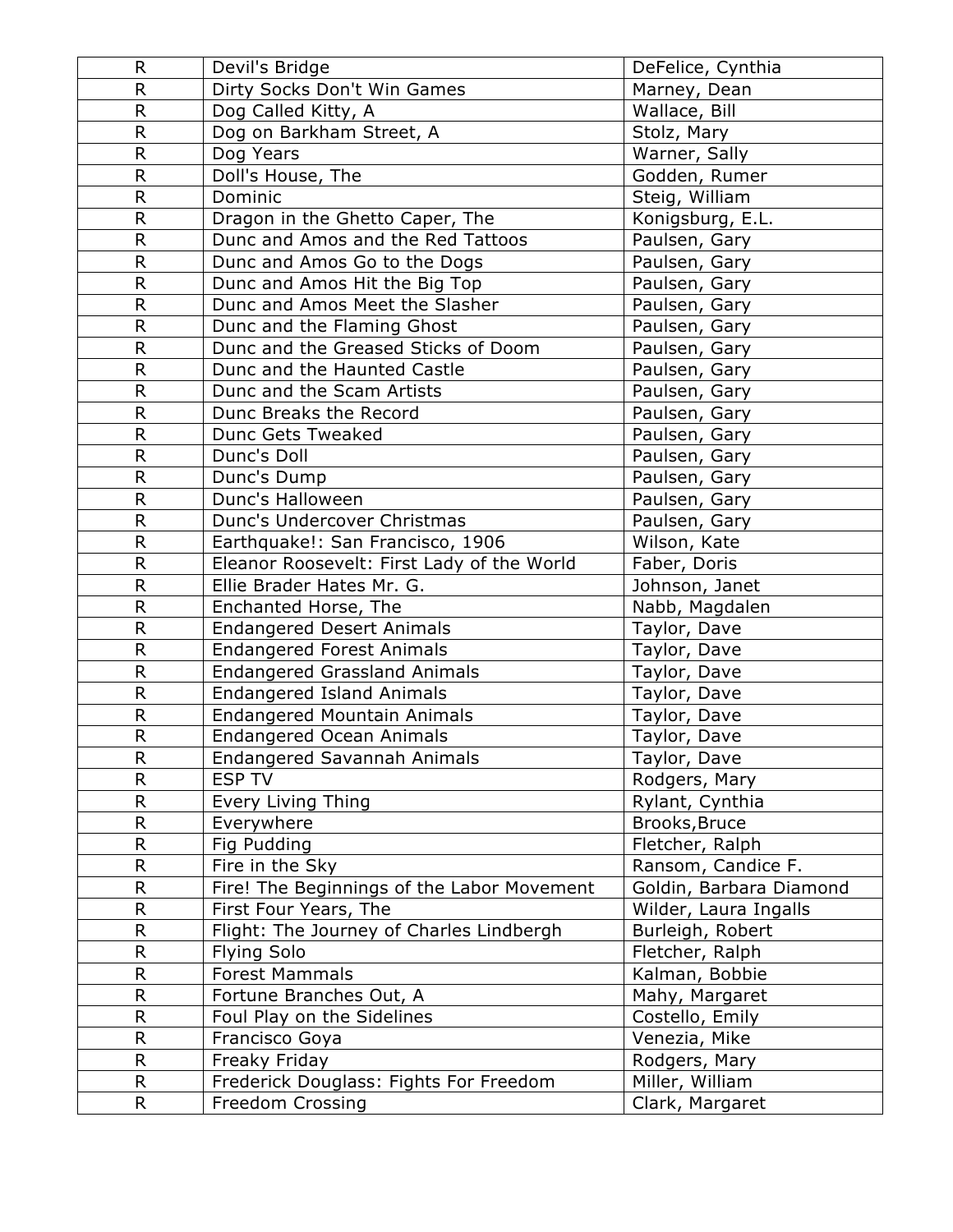| R            | Frida Kahlo                                   | Venezia, Mike            |
|--------------|-----------------------------------------------|--------------------------|
| $\mathsf R$  | Frindle                                       | Clements, Andrew         |
| R.           | From the Mixed-Up Files of Mrs. Basil T       | Konigsburg, E.L.         |
|              | Gentle Annie: The True Story of a Civil War   |                          |
| R            | <b>Nurs</b>                                   | Shura, Mary Frances      |
| $\mathsf{R}$ | George Handel                                 | Venezia, Mike            |
| $\mathsf R$  | George Washington: A Picture Book Biography   | Giblin, James Cross      |
| $\mathsf{R}$ | Georgia O'Keeffe                              | Venezia, Mike            |
| R            | <b>Ghosts Beneath Our Feet</b>                | Wright, Betty            |
| $\mathsf{R}$ | Girl-Son, The                                 | Neuberger, Anne E.       |
|              | Glorious Days, Dreadful Days: The Battle of   |                          |
| R            | <b>Bunke</b>                                  | Kirby, Philippa          |
| $\mathsf{R}$ | Go Free or Die: A Story About Harriet Tubman  | Ferris, Jeri             |
|              | Goldfish Charlie and the Case of the Missing  |                          |
| R            | Planet                                        | Mazer, Anne              |
| R            | Grant Wood                                    | Venezia, Mike            |
|              |                                               | Cornerstones of          |
| R            | Great Depression, The                         | Freedom/Children's Press |
| $\mathsf{R}$ | Great Kapok Tree, The                         | Cherry, Lynne            |
| $\mathsf{R}$ | Growin'                                       | Grimes, Nikki            |
| R.           | Hannah's Fancy Notions: A Story of Industrial | Ross, Pat                |
| $\mathsf{R}$ | Harry Cat's Pet Puppy                         | Selden, George           |
| $\mathsf R$  | Harry Houdini: Master of Magic                | Kraske, Robert           |
| $\mathsf R$  | Hatchet                                       | Paulsen, Gary            |
| $\mathsf{R}$ | Have You Seen Hyacinth Macaw?                 | Giff Patricia / Dell     |
| $\mathsf{R}$ | Hawaiian Magic                                | Morris, Rod              |
| $\mathsf R$  | Helen Keller: A Light For The Blind           | Kudlinski, Kathleen V.   |
| $\mathsf{R}$ | Hello, My Name Is Scrambled Eggs              | Gilson, Jamie            |
| R            | Henri de Toulouse-Lautrec                     | Venezia, Mike            |
| $\mathsf{R}$ | <b>Henry Matisse</b>                          | Venezia, Mike            |
|              | Her Piano Sang: A Story About Clara           |                          |
| R            | Schumann                                      | Allman, Barbara          |
| $\mathsf R$  | Home Sweet Home, Goodbye                      | Stowe, Cynthia           |
| $\mathsf R$  | House of Wings, The                           | Byars, Betsy             |
| $\mathsf R$  | How To Eat Fried Worms                        | Rockwell, Thomas         |
| $\mathsf R$  | I Can Read About Planets                      | Schector, Darrow         |
| $\mathsf R$  | Iggie's House                                 | Blume, Judy              |
| $\mathsf{R}$ | Indian in the Cupboard, The                   | Banks, Lynne Reid        |
| $\mathsf R$  | Island, The                                   | Paulsen, Gary            |
| R.           | It Came From Ohio!: My Life as a Writer       | Stine, R.L.              |
|              |                                               | Cornerstones of          |
| R            | Jackie Robinson Breaks the Color Line         | Freedom/Children's Press |
| $\mathsf{R}$ | Jar of Dreams, A                              | Uchida, Yoshiko          |
|              | Jennifer, Hecate, Macbeth, William McKinley,  |                          |
| R            | and                                           | Konigsburg, E. L.        |
| $\mathsf R$  | Jerry on the Line                             | Seabrooke, Brenda        |
| R            | Just Call Me Stupid                           | Birdseye, Toni           |
| R            | Keep Your Eye On Amanda!                      | Avi                      |
| R            | King Emmett the Second                        | Stolz, Mary              |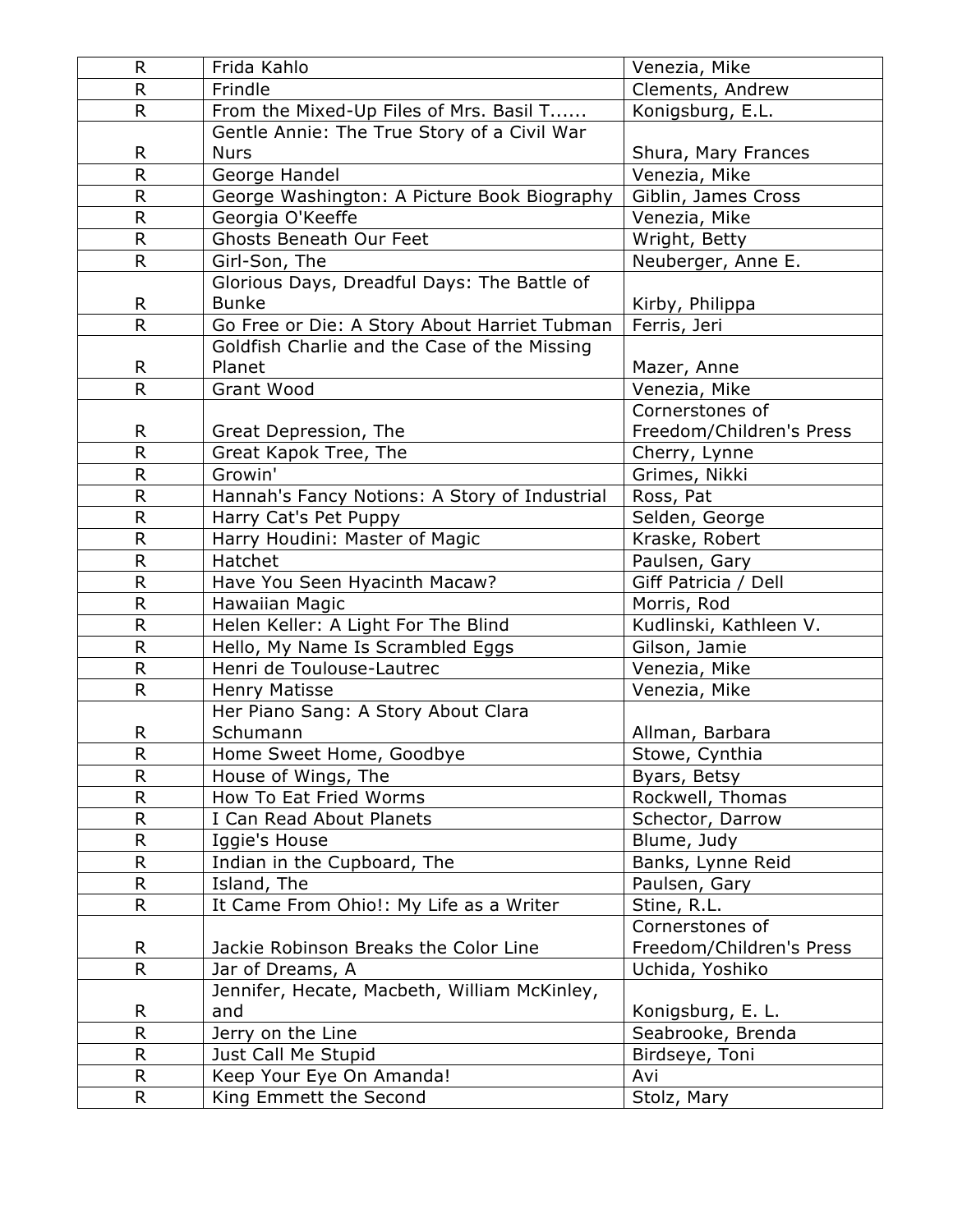| R                       | Landry News, The                             | Clements, Andrew         |
|-------------------------|----------------------------------------------|--------------------------|
| R.                      | Later, Gator                                 | Yep, Laurence            |
| $\overline{R}$          | Laura Ingalls Wilder, Pioneer Girt           | Stine, Megan             |
| R                       | Laura Ingalls Wilder: A Biography            | Anderson, William        |
| R                       | Leonard Bernstein                            | Venezia, Mike            |
| R                       | Letter to Mrs. Roosevelt, A                  | DeYoung, C. Coco         |
|                         |                                              | Cornerstones of          |
| R                       | Lewis and Clark                              | Freedom/Children's Press |
|                         |                                              | Cornerstones of          |
| R.                      | Lexington and Concord                        | Freedom/Children's Press |
|                         |                                              | Cornerstones of          |
| R                       | Liberty Bell, The                            | Freedom/Children's Press |
| $\overline{\mathsf{R}}$ | Library Card, The                            | Spinelli, Jerry          |
|                         |                                              | Cornerstones of          |
| R                       | Library of Congress, The                     | Freedom/Children's Press |
|                         |                                              | Cornerstones of          |
| R.                      | Lincoln Memorial, The                        | Freedom/Children's Press |
|                         |                                              | Cornerstones of          |
| R                       | Lincoln-Douglas Debates, The                 | Freedom/Children's Press |
|                         | Listening to Crickets: A Story About Rachel  |                          |
| R.                      | Carso                                        | Ransom, Candice F.       |
| R                       | Little Farm in the Ozarks                    | MacBride, Roger Lea      |
| R                       | Little House on Rocky Ridge                  | MacBride, Roger Lea      |
| $\mathsf R$             | Little Town in the Ozarks                    | MacBride, Roger Lea      |
| R                       | Log Cabin in the Woods                       | Henry, Joanne Landers    |
| $\mathsf R$             | Long Way, A: A Story Women's Right to Vote   | O'Neil, Zibby            |
| R                       | Lost on a Mountain in Maine                  | Fendler, Donn            |
|                         |                                              | Cornerstones of          |
| R                       | Louisiana Purchase, The                      | Freedom/Children's Press |
| $\overline{R}$          | Love You, Soldier                            | Hest, Amy                |
| R                       | Maria: A Christmas Story                     | Taylor, Theodore         |
| R                       | Martin Luther King, Jr. and the March Toward | Hakim, Rita              |
| R                       | Math Wiz, The                                | Duffey, Betsy            |
| R                       | Meet Calliope Day                            | Haddad, Charles          |
| R                       | Meet Martin Luther King, Jr.                 | de Kay, James T.         |
| R                       | Megan's Island                               | Roberts, Willo Davis     |
| R                       | Message, The                                 | Applegate, K.A.          |
| R.                      | Midnight Fox, The                            | Byars, Betsy             |
| R                       | Miracles on Maple Hill                       | Sorensen, Virginia       |
| R                       | Mirandy and Brother Wind                     | McKissack, Patricia      |
| R                       | Misty of Chincoteague                        | Henry, Marguerite        |
| R                       | Misty's Twilight                             | Henry, Marguerite        |
| R                       | Monet                                        | Venezia, Mike            |
| R                       | Monster's Ring, The                          | Coville, Bruce           |
|                         |                                              | Cornerstones of          |
| R.                      | Monticello                                   | Freedom/Children's Press |
| R.                      | Moonlight on the River                       | Kovacs, Deborah          |
|                         |                                              | Cornerstones of          |
| R.                      | Mount Vernon                                 | Freedom/Children's Press |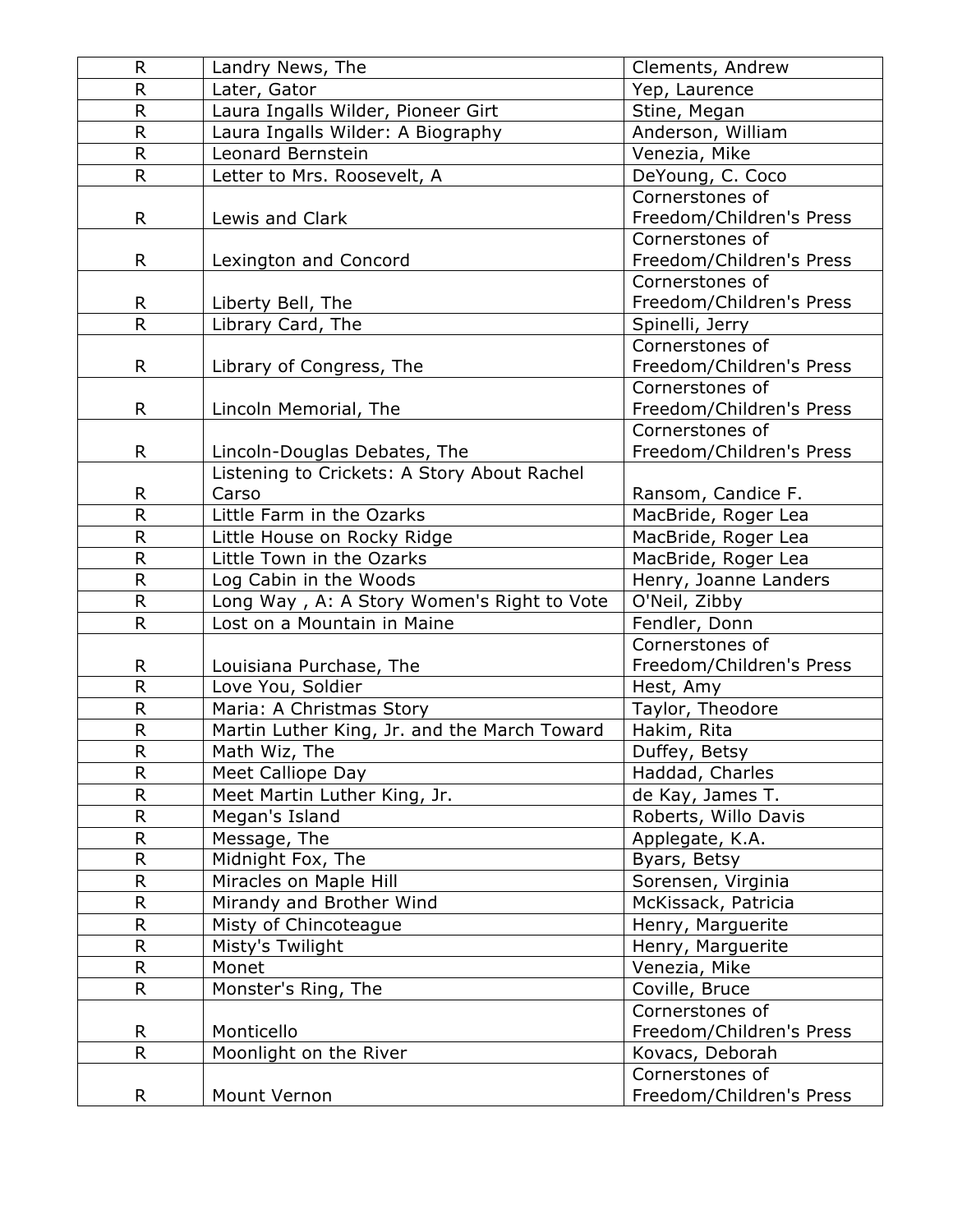| R              | Mr. Mysterious & Company                        | Fleischman, Sid             |
|----------------|-------------------------------------------------|-----------------------------|
| R              | Mummies Made in Egypt                           | Aliki                       |
| R              | My Brother is a Visitor From Another Planet     | Sheldon, Dyan               |
| R              | My Dream of Martin Luther King                  | Ringgold, Faith             |
| R              | My Sister the Witch                             | Conford, Ellen              |
| R              | Mystery of the Cupboard                         | Banks, Lynne Reid           |
| R              | <b>Mystery Stories</b>                          | Higgins, James              |
| $\mathsf R$    | Nasty, Stinky Sneakers                          | Bunting, Eve                |
| R              | Nelson Mandela: Freedom for South Africa        | Dell, Pamela                |
| R              | News Flash!                                     | Hill, Sharon                |
| R              | Nightmare Mountain                              | Howe, James                 |
| R              | Nighty-Nightmare                                | Howe, James                 |
| R              | No More Magic                                   | Avi                         |
| $\overline{R}$ | Noonday Friends, The                            | Stolz, Mary                 |
| R              | Nothing's Fair in Fifth Grade                   | DeClements, Barthe          |
| R              | On Guard                                        | Napoli, Donna Jo            |
| R.             | One Hundredth Thing About Caroline, The         | Lowry, Lois                 |
| R              | One Thing I'm Good At                           | Williams, Karen             |
| R              | Otherwise Known As Sheila the Great             | Blume, Judy                 |
| R              | Our Only May Amelia                             | Holm, Jennifer              |
| R              | Owls                                            | Kalman, Bobbie              |
|                |                                                 | Cornerstones of             |
| R.             | Panama Canal, The                               | Freedom/Children's Press    |
|                |                                                 | Cornerstones of             |
| R              | Paul Revere                                     | Freedom/Children's Press    |
| R              | Pigs Might Fly                                  | King-Smith, Dick            |
| R              | Pike River Phantom, The                         | Wright, Betty               |
|                |                                                 | Cornerstones of             |
| R              | Pilgrims, The                                   | Freedom/Children's Press    |
| R.             | Pioneer Girl, The Story of Laura Ingalls Wilder | Anderson, William           |
| R              | Please Don't Be Mine, Julie Valentine!          | Strasser, Todd              |
|                |                                                 | Cornerstones of             |
| R              | Pony Express, The                               | Freedom/Children's Press    |
| R              | Pony For Jeremiah, A                            | Miller, Robert H.           |
|                |                                                 | Cornerstones of             |
| R              | Powers of Congress, The                         | Freedom/Children's Press    |
|                |                                                 | Cornerstones of             |
| R.             | <b>Presidential Elections</b>                   | Freedom/Children's Press    |
| R              | Raptors: Hunters in the Sky                     | Rauzon, Mark J.             |
|                |                                                 | Atwater, Mary & Baptiste et |
| R              | Relationships of Living Things                  | al                          |
| R              | River, The                                      | Paulsen, Gary               |
| R              | Road to Seneca Falls, The                       | Swain, Gwenyth              |
|                |                                                 | Cornerstones of             |
| R              | Rough Riders, The                               | Freedom/Children's Press    |
| $\mathsf{R}$   | Sadako and the Thousand Paper Cranes            | Coerr, Eleanor              |
| R.             | San Domingo                                     | Henry, Marguerite           |
|                |                                                 | Cornerstones of             |
| R.             | Santa Fe Trail, The                             | Freedom/Children's Press    |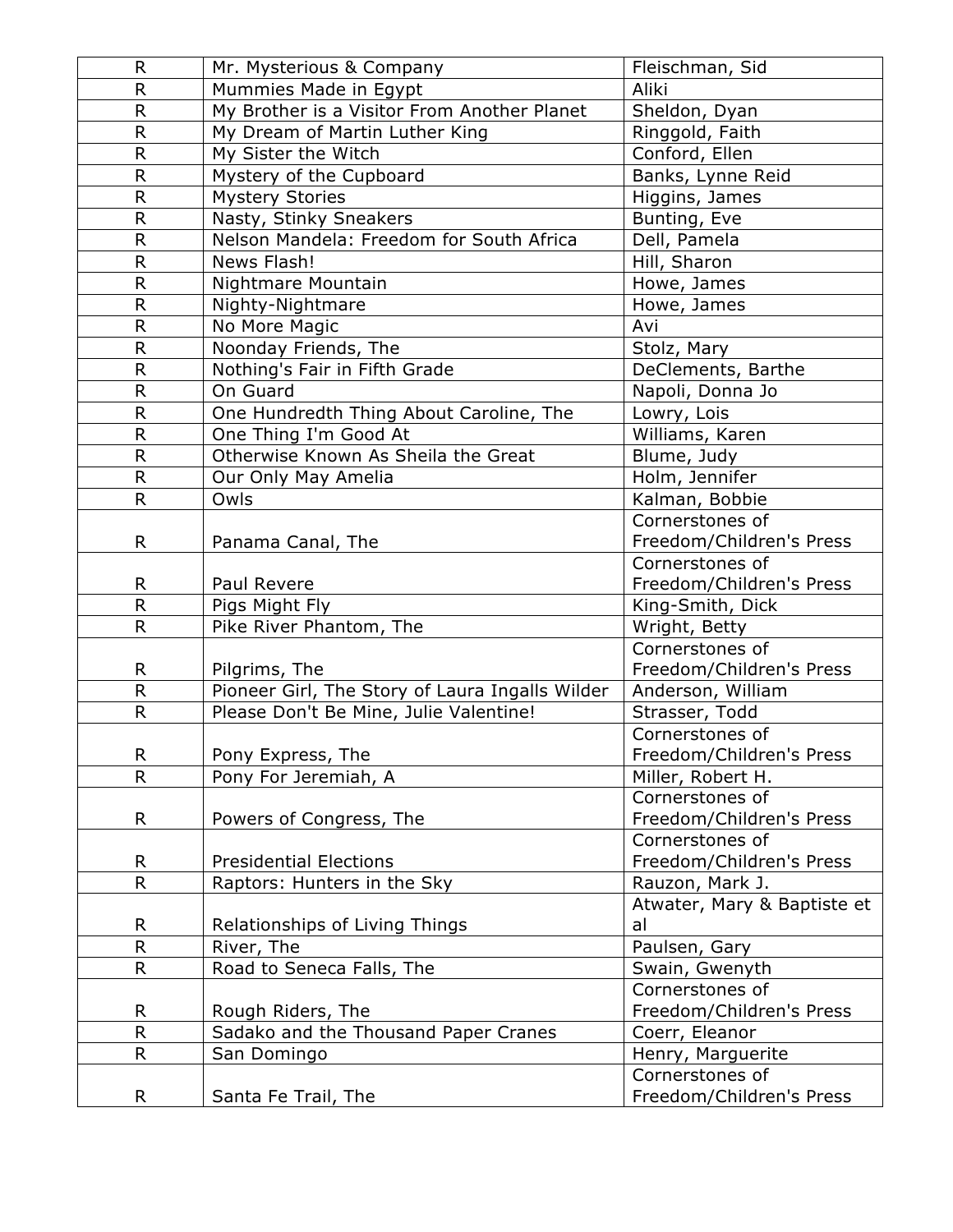| $\mathsf R$    | Sarah, Plain and Tall                         | MacLachlan, Patricia     |
|----------------|-----------------------------------------------|--------------------------|
| $\mathsf R$    | Sea Star                                      | Henry, Marguerite        |
| $\mathsf{R}$   | Shiloh                                        | Naylor, Phyllis Reynolds |
|                | Shoes for Everyone: A Story About Jan         |                          |
| R              | Matzelige                                     | Mitchell, Barbara        |
| $\overline{R}$ | <b>Shooting Stars</b>                         | Costello, Emily          |
| $\mathsf{R}$   | Six Voyages of Pleasant Fieldmouse, The       | Wahl, Jan                |
| R              | Sixth-Grade Sleepover                         | Bunting, Eve             |
| $\mathsf R$    | <b>Skylark</b>                                | MacLachlan, Patricia     |
| $\mathsf{R}$   | <b>Snow Treasure</b>                          | McSwigan, Marie          |
| $\mathsf{R}$   | Soccer Stars, Best Friend Face-off            | Costello, Emily          |
| $\mathsf R$    | Some Friend                                   | Warner, Sally            |
| $\mathsf{R}$   | Something Very Sorry                          | Bohlmeijer, Arno         |
|                |                                               | Cornerstones of          |
| R              | Spanish-American War, The                     | Freedom/Children's Press |
| $\overline{R}$ | Spell Casters, Phoebe's Fortune               | Warriner, Holly          |
| $\mathsf{R}$   | Spider Boy                                    | Fletcher, Ralph          |
|                |                                               | Cornerstones of          |
| R              | Spirit of St. Louis, The                      | Freedom/Children's Press |
| $\mathsf{R}$   | <b>Staying Nine</b>                           | Conrad, Pam              |
| $\mathsf{R}$   | Stormy, Misty's Foal                          | Henry, Marguerite        |
|                |                                               | Cornerstones of          |
| R.             | Story of Geronimo, The                        | Freedom/Children's Press |
|                |                                               | Cornerstones of          |
| R              | Story of the Mayflower Compact, The           | Freedom/Children's Press |
|                |                                               | Cornerstones of          |
| R.             | Story of The Persian Gulf War, The            | Freedom/Children's Press |
|                | Story of The Sinking of the Battleship Maine, | Cornerstones of          |
| R              | <b>The</b>                                    | Freedom/Children's Press |
|                |                                               | Cornerstones of          |
| R.             | Story of The Surrender at Yorktown, The       | Freedom/Children's Press |
|                |                                               | Cornerstones of          |
| R              | Story of The Women's Movement, The            | Freedom/Children's Press |
| $\mathsf R$    | Story of Thomas Alva Edison, The              | Davidson, Margaret       |
| $\mathsf R$    | Stray, The                                    | King-Smith, Dick         |
| $\mathsf R$    | Strider                                       | Cleary, Beverly          |
| $\mathsf{R}$   | <b>Stuart Little</b>                          | White, E. B.             |
| $\mathsf{R}$   | <b>Summer Switch</b>                          | Rodgers, Mary            |
| $\mathsf{R}$   | Sun & Spoon                                   | Henkes, Kevin            |
| R.             | Super Amos                                    | Paulsen, Gary            |
| $\mathsf{R}$   | Survival!: Fire                               | Duey, K. & Bale, K. A.   |
|                | Susan B. Anthony: Champion of Women's         |                          |
| R              | Rights                                        | Monsell, Helen Albee     |
| $\mathsf R$    | Switcharound                                  | Lowry, Lois              |
| $\mathsf R$    | Sydney-Where Biscuits Go Surfing              | Coy, Michael             |
| $\mathsf{R}$   | Taking Care of Yoki                           | Campbell, Barbara        |
|                |                                               | Cornerstones of          |
| R              | Tecumseh                                      | Freedom/Children's Press |
| $\overline{R}$ | There's a Frog in My Sleeping Bag             | Clymer, Susan            |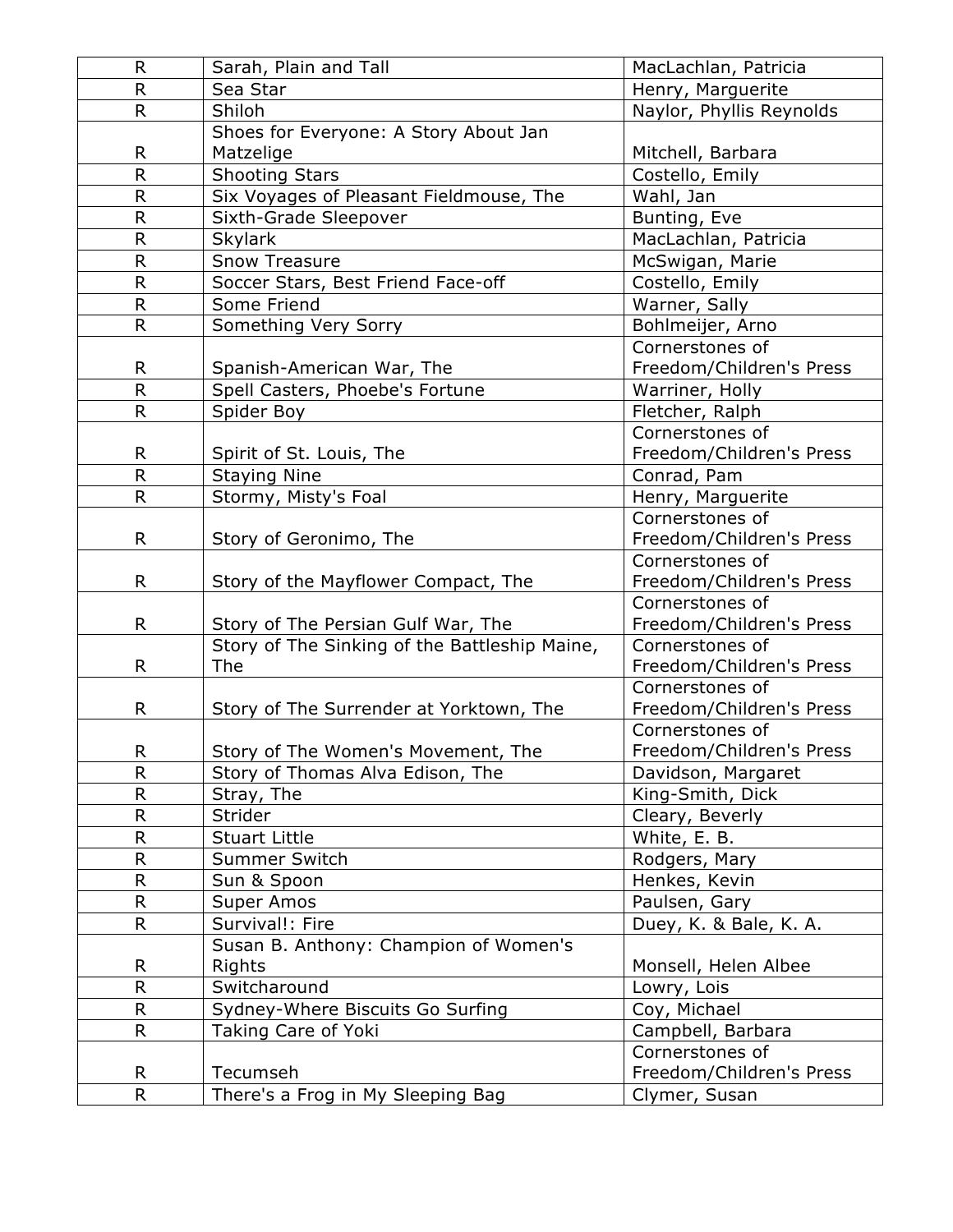| R.                           | There's a Hamster in My Lunchbox             | Clymer, Susan            |
|------------------------------|----------------------------------------------|--------------------------|
| R                            | There's a Tarantula in My Homework           | Clymer, Susan            |
| $\mathsf R$                  | These Happy Golden Years                     | Wilder, Laura Ingalls    |
| R                            | Thirteen                                     | Ransom, Candice F.       |
| R                            | This Place is Dry                            | Cobb, Vicki              |
| $\mathsf R$                  | This Place is Wet                            | Cobb, Vicki              |
| R                            | Thunder Valley                               | Paulsen, Gary            |
| R                            | Tiger Woods: An American Master              | Edwards, Nicholas        |
| $\overline{R}$               | Till's Christmas                             | Thacker, Nola            |
| R                            | Time of Wonder                               | McCloskey, Robert        |
| R                            | <b>Titantic Crossing</b>                     | Williams, Barbara        |
|                              |                                              | Cornerstones of          |
| R                            | Titantic, the                                | Freedom/Children's Press |
| R.                           | <b>Tomorrow Wizzard</b>                      | MacLachlan, Patricia     |
| R.                           | Too Much Magic                               | Sterman, Betsy & Samual  |
| R                            | <b>Tournament Trouble</b>                    | Costello, Emily          |
| R                            | Treasure of El PatrEn, the                   | Paulsen, Gary            |
| R                            | Triffic the Extraordinay Egg                 | King-Smith, Dick         |
| R                            | Trouble with Tuck                            | Taylor, Theodore         |
| R                            | Trumpet of the Swan, the                     | White, E. B.             |
| R                            | Tutankhamen's Gift                           | Sabuda, Robert           |
| R.                           | TV Kid, the                                  | Brars, Betsy             |
|                              |                                              | Cornerstones of          |
| R.                           | Underground Railroad                         | Freedom/Children's Press |
| R                            | Way West: The Journal of a Pioneer Woman     | Knight, Amelia Stewart   |
| $\overline{R}$               | Weather Words and What they Mean             | Gibbons, Gail            |
| R                            | Weather Words-What They Mean                 | Gibbons, Gail            |
| R                            | West Side Kids Don't Call me Slob-O          | Schecter, Ellen          |
| R                            | When the Water Closes Over My Head           | Napoli, Donna Jo         |
| R                            | Where Was Patrick Henry on the 29th of May?  | Fritz, Jean              |
| $\mathsf R$                  | <b>Whipping Boy</b>                          | Fleischman, Sid          |
| $\mathsf R$                  | Who's That Stepping on Plymouth Rock?        | Fritz, Jean              |
| R                            | Why Don't You Get on a Horse Sam Adams?      | Fritz, Jean              |
| R                            | Witches, the                                 | Dahl, Roald              |
| R                            | World of Adventure:                          | Paulsen, Gary            |
| R                            | Wretched Stone                               | VanAllsburg, Chris       |
| R                            | You Move, J.P.                               | Lowry, Lois              |
| R<br>$\overline{\mathsf{S}}$ | Zebra Wall, The                              | Henkes, Kevin            |
| $\overline{\mathsf{S}}$      | Aldo (books)                                 | Hurwitz, Johanna         |
| $\overline{\mathsf{S}}$      | Amelia Earhart: Challenging the Skies        | Sloate, Susan            |
| $\overline{\mathsf{s}}$      | Amelia Earhart: Courage in the Sky           | Kerby, Mona              |
| $\overline{\mathsf{s}}$      | Amelia Earhart: Flying for Adventure         | Wade, Mary Dodson        |
| $\overline{\mathsf{s}}$      | Animals Do the Strangest Things              | Hornblow, Leonora        |
| $\overline{\mathsf{s}}$      | Anne Frank                                   | Epstein, Rachel          |
| $\overline{\mathsf{s}}$      | Awake and Dreaming                           | Person, Kit              |
|                              | Back To The Day Lincoln Was Shot!            | Gormley, Beatrice        |
| $rac{S}{S}$                  | <b>Back To The Titanic!</b>                  | Gormley, Beatrice        |
|                              | Barefoot: Escape on the Underground Railroad | Edwards, Pamela Duncan   |
| $\overline{S}$               | Bats: The Amazing Upside-Downers             | Perry, Phyllis           |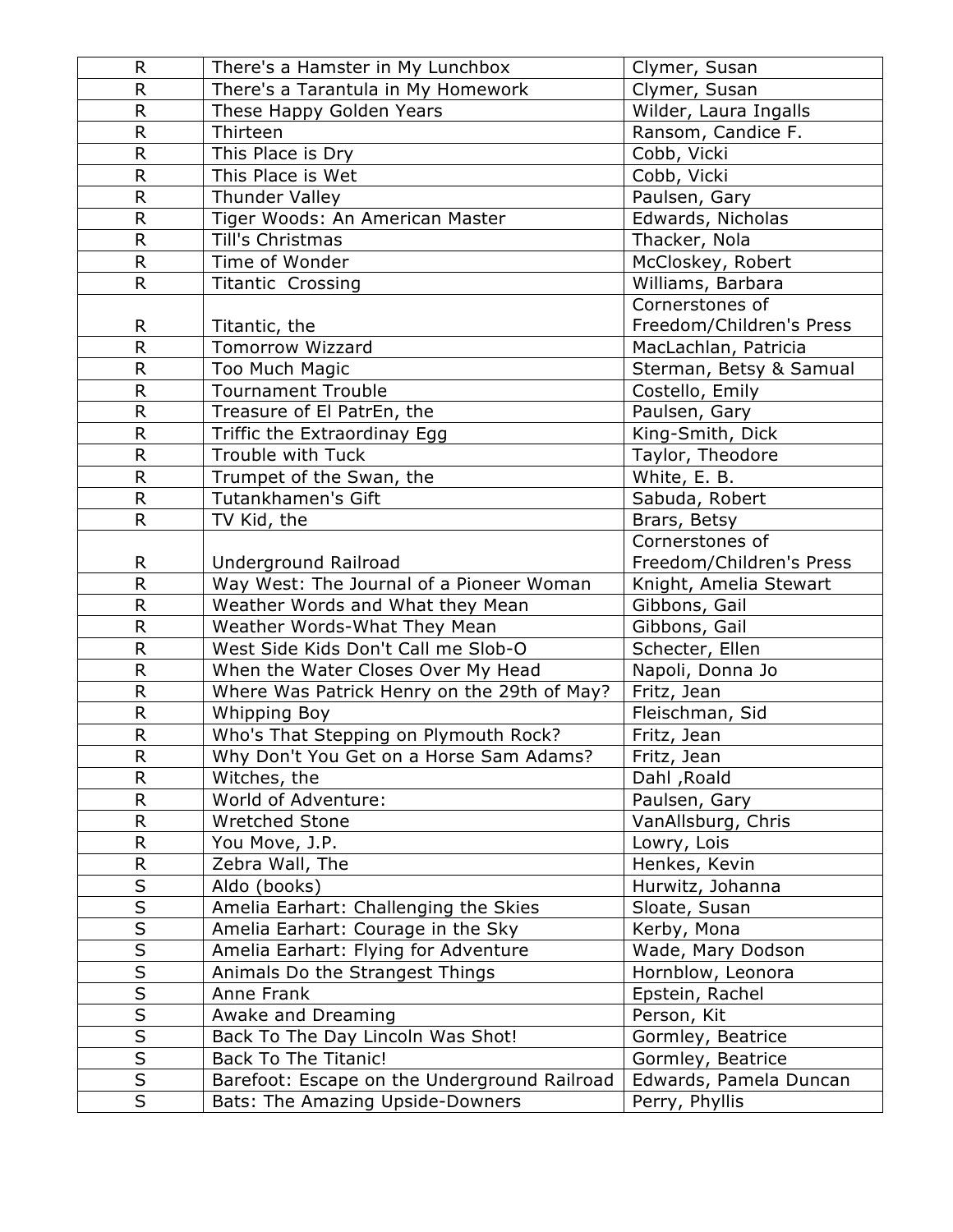| S                       | Beethoven Lives Upstairs                      | Nichol, Barbara          |
|-------------------------|-----------------------------------------------|--------------------------|
| $\overline{\mathsf{s}}$ | Bell, the Book, and the Spellbinder, The      | Strickland, Brad         |
| $\overline{\mathsf{s}}$ | Ben and Me                                    | Lawson, Robert           |
| $\overline{\mathsf{s}}$ | Boomtowns of the West                         | Kalman, Bobbie           |
| $\overline{\mathsf{S}}$ | Borrowers, The                                | Norton, Mary             |
| $\overline{\mathsf{s}}$ | Boy Called Slow, A                            | Bruchac, Joseph          |
| $\overline{\mathsf{S}}$ | <b>Boys Against Girls</b>                     | Naylor, Phyllis Reynolds |
|                         | Boys Start the War and the Girls Get Even,    |                          |
| $rac{S}{S}$             | The                                           | Naylor, Phyllis Reynolds |
|                         | Boys Will, A                                  | Haugaard, Erik Christian |
| $\overline{\mathsf{s}}$ | Bridge to Terabithia                          | Paterson, Katherine      |
| $\overline{\mathsf{s}}$ | Broccoli Tapes, The                           | Slepian, Jan             |
| $\overline{\mathsf{s}}$ | Caleb's Choice                                | Wisler, G. Clifton       |
| $\overline{\mathsf{S}}$ | Calico Captive                                | Speare, Elizabeth George |
| $\overline{\mathsf{s}}$ | Cartoonist, The                               | Byars, Betsy             |
| $\overline{\mathsf{s}}$ | Case of Capital Intrigue, The                 | Keene, Carolyn           |
| $\overline{\mathsf{S}}$ | Case of the Captured Queen                    | Keene, Carolyn           |
| $\overline{\mathsf{s}}$ | Case of the Dangerous Solution, The           | Keene, Carolyn           |
| $\overline{\mathsf{s}}$ | Case of the Floating Crime, The               | Keene, Carolyn           |
| $\overline{\mathsf{S}}$ | Case of the Twin Teddy Bears, The             | Keene, Carolyn           |
| $\overline{\mathsf{s}}$ | Cat!                                          | Kroll, Virginia L.       |
| $\overline{\mathsf{S}}$ | Change The Locks                              | French, Simon            |
| $\overline{\mathsf{s}}$ | <b>Chester Cricket's New Home</b>             | Selden, George           |
| $\overline{\mathsf{s}}$ | Chester Cricket's Pigeon Ride                 | Selden, George           |
| $\overline{\mathsf{s}}$ | Children of the Longhouse                     | Bruchac, Joseph          |
| $\overline{\mathsf{s}}$ | Cold and Hot Winter                           | Hurwitz, Johanna         |
|                         |                                               | Blue, Rose & Naden,      |
| $\sf S$                 | Colin Powell: Straight to the Top             | Corinne J.               |
| $\overline{\mathsf{s}}$ | Cowboy Trade, The                             | Rounds, Glen             |
| $\overline{\mathsf{s}}$ | Cricket in Times Square, The                  | Selden, George           |
| $\overline{\mathsf{s}}$ | Cry of the Crow, The                          | George, Jean Craighead   |
| $\overline{\mathsf{s}}$ | Disappearing Acts                             | Byars, Betsy             |
| $\overline{\mathsf{s}}$ | Dollhouse Murders, The                        | Wright, Betty            |
|                         | Don't Split the Pole: Tales of Down-Home Folk |                          |
| $\sf S$                 | Wi                                            | Tate, Eleanora E.        |
| $\overline{\mathsf{S}}$ | Eagle Song                                    | Bruchac, Joseph          |
| $\overline{\mathsf{S}}$ | Earthquake!: A Story of Old San Francisco     | Kudlinski, Kathleen V.   |
| $\overline{\mathsf{s}}$ | Eat Up, Gemma                                 | Hayes, Sarah             |
| $\overline{\mathsf{s}}$ | Eenie, Meamie, Murphy, NO!                    | McKenna, Colleen         |
| $\overline{\mathsf{s}}$ | Eleanor                                       | Cooney, Barbara          |
| $rac{S}{S}$             | Eureka! It's an Airplane                      | Bendick, Jeanne          |
|                         | Experiments with Heat                         | Walter, Oleksy           |
| $\overline{\mathsf{S}}$ | <b>Experiments with Magnets</b>               | Challand, Helen          |
| $\overline{\mathsf{S}}$ | Facing West: A Story of the Oregon Trail      | Kudlinski, Kathleen V.   |
| $\overline{\mathsf{S}}$ | Facts and Fun About the Presidents            | Sullivan, George         |
| $\overline{\mathsf{s}}$ | <b>Family Tree</b>                            | Ayres, Katherine         |
| $\overline{\mathsf{s}}$ | Felita                                        | Mohr, Nicholasa          |
| $\overline{\mathsf{S}}$ | Fifth Grade: Here Comes Trouble               | McKenna, Colleen         |
| $\overline{\mathsf{s}}$ | Fig Pudding                                   | McKenna, Colleen         |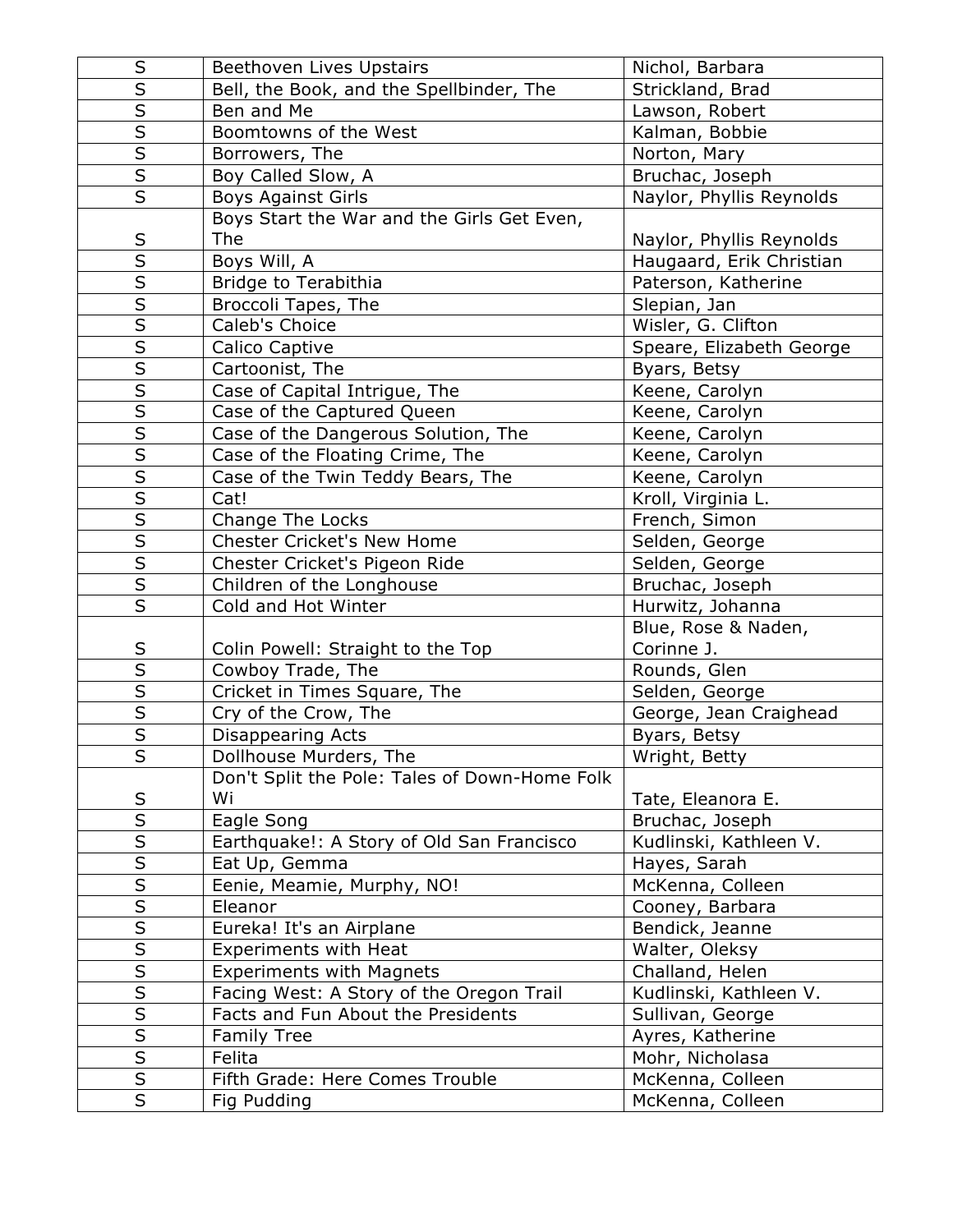| $\sf S$                 | Figure in the Shadows, The                    | Bellairs, John             |
|-------------------------|-----------------------------------------------|----------------------------|
| $\overline{\mathsf{s}}$ | Finding Buck McHenry                          | Slote, Alfred              |
|                         | Fish Do the Strangest Things                  | Hornblow, Leonora          |
| $\overline{\mathsf{s}}$ | Flying Flea, Callie, and Me, The              | Wallace, Carol & Bill      |
| $\overline{\mathsf{S}}$ | Friendship and the Gold Cadillac, The         | Taylor, Mildred            |
| $\overline{\mathsf{s}}$ | Friendship, The                               | Taylor, Mildred            |
|                         | From the Mixed-up Files of Mrs. Basil E.      |                            |
| S                       | Frankwei                                      | Konigsburg, E.L.           |
| $\overline{\mathsf{s}}$ | Future-Telling Lady and Other Stories, The    | Berry, James               |
| $\overline{\mathsf{s}}$ | Gentle Annie: The true Story of the  Nurse    | Shura, Mary Frances        |
| $\overline{\mathsf{S}}$ | Georgia O'Keefe                               | Turner, Robyn Montana      |
| $\overline{\mathsf{s}}$ | Ghostmobile, The                              | Tapp, Kathy Kennedy        |
| $\overline{\mathsf{s}}$ | Gift-Giver, The                               | Hansen, Joyce              |
| $\overline{\mathsf{s}}$ | Glory Girl, The                               | Byars, Betsy               |
| $\overline{\mathsf{s}}$ | Gold Cadillac, The                            | Taylor, Mildred            |
| $\overline{\mathsf{s}}$ | Gold Dust Letters, The                        | Lisle, Janet Taylor        |
| $\overline{\mathsf{s}}$ | Good Master, The                              | Seredy, Kate               |
| $\overline{\mathsf{s}}$ | Good-Bye My Wishing Star                      | Grove, Vicki               |
| $\overline{\mathsf{s}}$ | Grand Escape, The                             | Naylor, Phyllis Reynolds   |
| $\overline{\mathsf{s}}$ | Great Dimpole Oak, The                        | Lisle, Janet Taylor        |
| $\overline{\mathsf{s}}$ | <b>Great Expectations</b>                     | Dickens, Charles: Bullseye |
| $\overline{\mathsf{S}}$ | Great Gilly Hopkins, The                      | Paterson, Katherine        |
| $\overline{\mathsf{S}}$ | Guinea Pigs                                   | Hansen, Elvig              |
| $\overline{\mathsf{s}}$ | Harry and Chicken                             | Sheldon, Dyan              |
| $\overline{\mathsf{s}}$ | Harry On Vacation                             | Sheldon, Dyan              |
| $\overline{\mathsf{s}}$ | Harry the Explorer                            | Sheldon, Dyan              |
| $\overline{\mathsf{s}}$ | Hey World, Here I Am!                         | Little, Jean               |
| $\overline{\mathsf{S}}$ | Hiroshima                                     | Yep, Laurence              |
| $\overline{\mathsf{s}}$ | Home for the Howl-idays                       | Regan, Dian Curtis         |
| $\overline{\mathsf{S}}$ | House in the Snow, The                        | Engh, M.J.                 |
| $\overline{\mathsf{s}}$ | House with a Clock in its Walls, The          | Bellairs, John             |
| $\overline{\mathsf{S}}$ | I Am the Ice Worm                             | Easley, Mary Ann           |
| $\overline{\mathsf{S}}$ | I Was a Sixth Grade Alien                     | Coville, Bruce             |
| $\overline{\mathsf{s}}$ | In the Year of the Boar and Jackie Robinson   | Lord, Bette Bao            |
| $\overline{\mathsf{S}}$ | Insects Do the Strangest Things               | Hornblow, Leonora          |
| $\overline{\mathsf{s}}$ | It's Not Easy Being George                    | Smith, Janice Lee          |
|                         | Jackie Robinson and the Breaking of the Color |                            |
| $\sf S$                 | Bar                                           | Shorto, Russell            |
| $\overline{\mathsf{s}}$ | Journey                                       | MacLachlan, Patricia       |
| S                       | Journey                                       | MacLachlan, Patricia       |
| $\overline{\mathsf{s}}$ | Journey Home, The                             | Holland, Isabelle          |
|                         | Journey to Jo'burg                            | Naidoo, Beverly            |
| $\overline{\mathsf{S}}$ | Kid Power                                     | Pfeffer, Susan Beth        |
| $\overline{\mathsf{S}}$ | Koko's Kitten                                 | Patterson, Francine        |
| $\overline{\mathsf{s}}$ | Lamp from the Warlock's Tomb, The             | Bellairs, John             |
| $\overline{\mathsf{s}}$ | Letter, the Witch, and the Ring, The          | Bellairs, John             |
| $\overline{\mathsf{S}}$ | Letters from Rifka                            | Besse, Karen               |
| $\overline{\mathsf{s}}$ | Lewis & Clark: Explorers of the American West | Kroll, Steven              |
| $\overline{S}$          | Lily's Crossing                               | Giff Patricia / Dell       |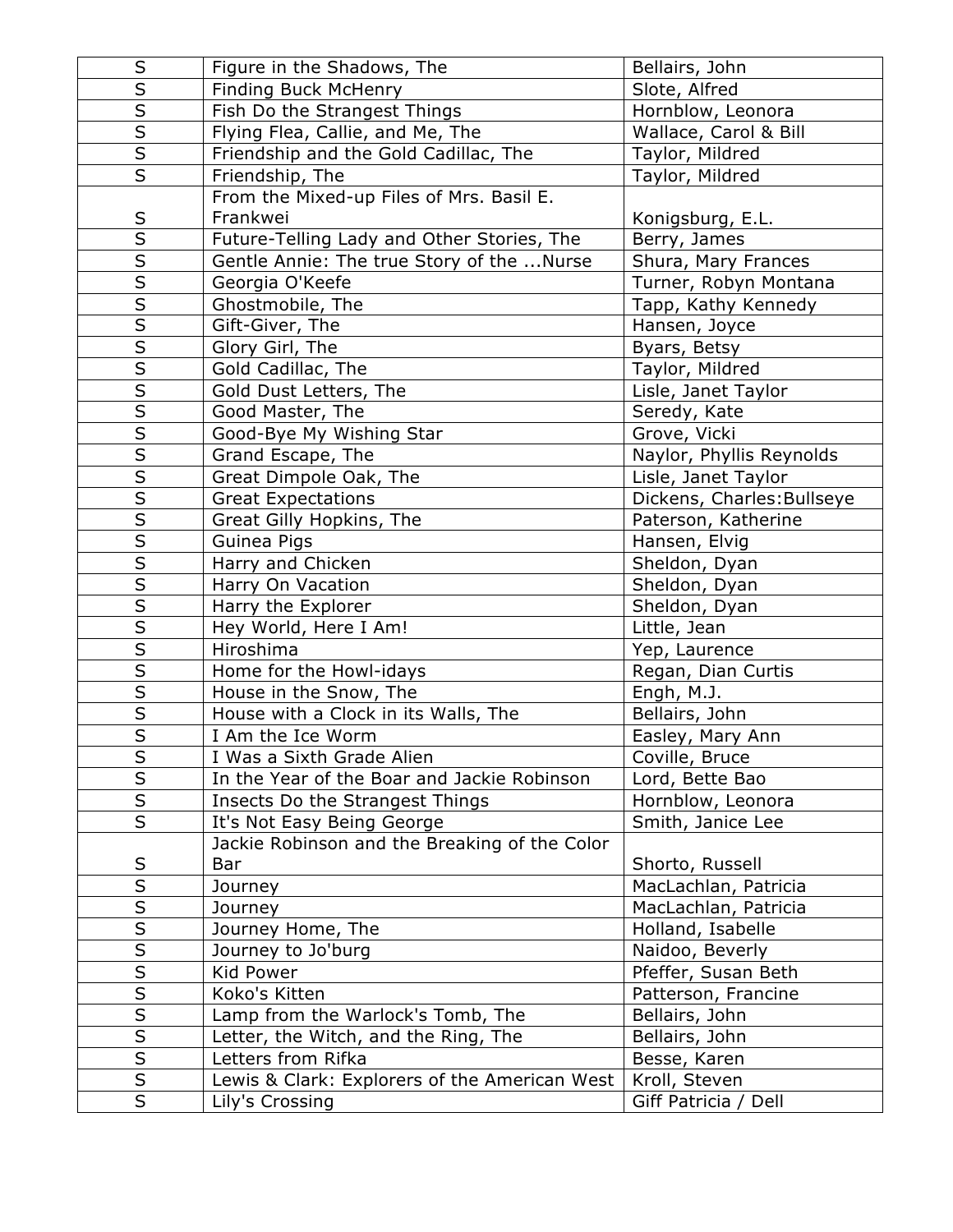| S                       | Little House on the Prairie                 | Wilder, Laura Ingalls   |
|-------------------------|---------------------------------------------|-------------------------|
| $\overline{\mathsf{s}}$ | Little Town on the Prairie                  | Wilder, Laura Ingalls   |
| $\overline{\mathsf{S}}$ | Love Me, Love My Broccoli                   | Peters, Julie Anne      |
| $\overline{\mathsf{s}}$ | Man From The Sky                            | Avi                     |
| $\overline{\mathsf{s}}$ | Man Who Kept His Heart in a Bucket, The     | Levitin, Sonia          |
| $\overline{\mathsf{s}}$ | Mansion in the Mist, The                    | Bellairs, John          |
| $\overline{\mathsf{S}}$ | Martin Luther King Day                      | Lowery, Linda           |
| $\overline{\mathsf{S}}$ | Mary McLeod Bethune-Voice of Black Hope     | Meltzer. Milton         |
|                         | Matilda                                     | Dahl, Roald             |
| $\overline{\mathsf{s}}$ | Me, Mop, and the Moondance Kid              | Myers, Walter Dean      |
| $\overline{\mathsf{s}}$ | Mississippi Bridge                          | Taylor, Mildred         |
| $\overline{\mathsf{s}}$ | Misty of Chincoteague                       | Henry, Marguerite       |
| $\overline{\mathsf{s}}$ | Monster of the Year                         | Coville, Bruce          |
|                         | More Perfect Union: The Story of Our        |                         |
| $\sf S$                 | Constitutio                                 | Maestro, Betsy & Giulio |
| $\overline{\mathsf{s}}$ | Morning Girl                                | Dorris, Michael         |
| $\overline{\mathsf{S}}$ | Mr. President: A Book of U.S. Presidents    | Sullivan, George        |
| $\overline{\mathsf{s}}$ | My Life in Dog Years                        | Paulsen, Gary           |
| $\overline{\mathsf{S}}$ | My Sister Annie                             | Dodds, Bill             |
| $\overline{\mathsf{s}}$ | My Teacher Flunked the Planet               | Coville, Bruce          |
| $\overline{\mathsf{S}}$ | My Teacher Fried My Brains                  | Coville, Bruce          |
| $\overline{\mathsf{s}}$ | My Teacher Glows in the Dark                | Coville, Bruce          |
| $\overline{\mathsf{S}}$ | My Teacher Is an Alien                      | Coville, Bruce          |
| $\overline{\mathsf{s}}$ | Night Swimmers, The                         | Byars, Betsy            |
| $\overline{\mathsf{s}}$ | Night Without Stars, A                      | Howe, James             |
| $\overline{\mathsf{s}}$ | Off and Running                             | Soto, Gary              |
| $\overline{\mathsf{S}}$ | Old Meadow, The                             | Selden, George          |
| $\overline{\mathsf{s}}$ | On My Honor                                 | Bauer, Marion Dane      |
| $\overline{\mathsf{s}}$ | On the Way Home                             | Wilder, Laura Ingalls   |
| $\overline{\mathsf{s}}$ | Once on this Island                         | Whelan, Gloria          |
| $\overline{\mathsf{s}}$ | One Giant Leap                              | Fraser, Mary Ann        |
| $\overline{\mathsf{s}}$ | One-Eyed Cat                                | Fox, Paula              |
| $\overline{\mathsf{S}}$ | Orphan of Ellis Island, The                 | Woodruff, Elvira        |
| $\overline{\mathsf{s}}$ | Out of Darkness: The Story of Louis Braille | Freedman, Russell       |
| $\sf S$                 | Owls in the Family                          | Mowat, Farley           |
| $\overline{\mathsf{S}}$ | Phoebe the Spy                              | Griffin, Judith Berry   |
| $\overline{\mathsf{S}}$ | Picture Book of Harriet Tubman              | Adler, David            |
| $\overline{\mathsf{s}}$ | Pinballs. The                               | <b>Byars Betsy</b>      |
| $\sf S$                 | Plant That Ate Dirty Socks Goes Up in Space | McArthur, Nancy         |
| $\overline{\mathsf{S}}$ | Poppy                                       | Avi                     |
| $\overline{\mathsf{s}}$ | Poppy and Rye                               | Avi                     |
| $\overline{\mathsf{s}}$ | Pow Wow Summer                              | Rendon, Marcie R.       |
| $\overline{\mathsf{s}}$ | Puppies, Dogs, and Blue Northers            | Paulsen, Gary           |
| $\overline{\mathsf{S}}$ | Rain Forest Secrets                         | Dorros, Arthur          |
| $\overline{\mathsf{S}}$ | Rairarubia                                  | Adams, W. Royce         |
|                         | Red Means Good Fortune:  San Fran China     |                         |
| S                       | Town                                        | Goldin, Barbara Diamond |
| $\overline{\mathsf{s}}$ | Remembering Box, The                        | Clifford, Eth           |
| $\overline{S}$          | Reptiles Do the Strangest Things            | Hornblow, Leonora       |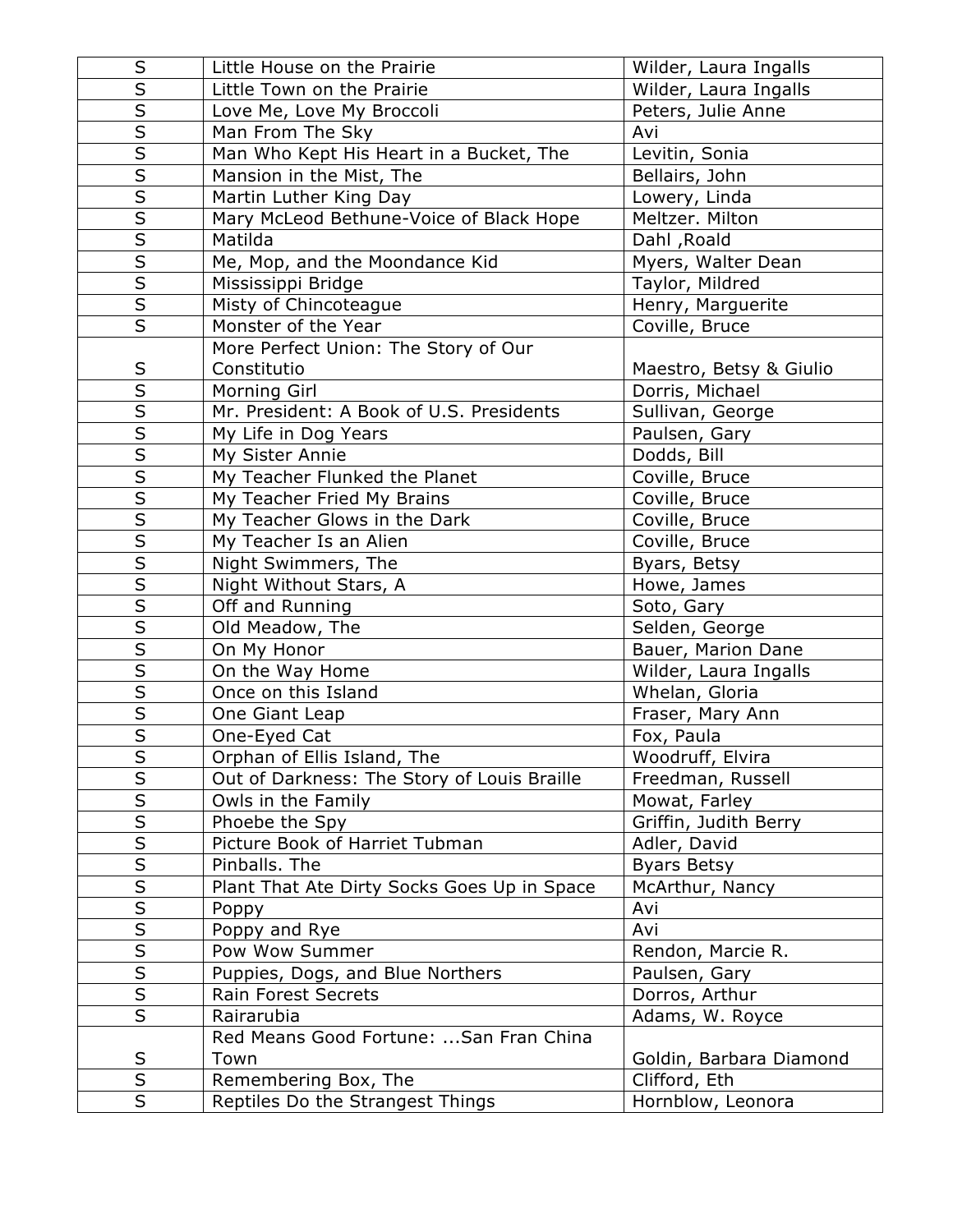| $\sf S$                 | Rescuers, The                              | Sharp, Margery           |
|-------------------------|--------------------------------------------|--------------------------|
| $\overline{s}$          | River Ran Wild, A                          | Cherry, Lynne            |
| $\overline{\mathsf{s}}$ | Rough-Faced Girl, The                      | Martin, Rafe             |
| $\overline{\mathsf{s}}$ | Samuel's Choice                            | Berleth, Richard         |
| $\overline{\mathsf{s}}$ | Searching For Laura Ingalls Wilder         | Lasky, Kathryn           |
| $\overline{\mathsf{S}}$ | <b>Seedfalks</b>                           | Fleischman, Paul         |
| $\overline{\mathsf{S}}$ | Seventh Grade Weirdo                       | Wardlaw, Lee             |
| $\overline{\mathsf{S}}$ | Sideways Arithmetic from Wayside School    | Sachar, Louis            |
| $\overline{\mathsf{s}}$ | Sideways Stories from Wayside School       | Sachar, Louis            |
| $\overline{\mathsf{s}}$ | Sister Sister Homegirl on the Range        | Quin-Harkin, Janet       |
| $\overline{\mathsf{S}}$ | Sixth Grade Can Really Kill You            | DeClements, Barthe       |
| $rac{S}{S}$             | <b>Sixth Grade Secrets</b>                 | Sachar, Louis            |
|                         | Smartest Man in Ireland, The               | Hunter, Mollie           |
| $\overline{\mathsf{s}}$ | Smoky the Cow Horse                        | James, Will              |
| $\overline{\mathsf{S}}$ | Song of the Trees                          | Taylor, Mildred          |
| $\overline{\mathsf{S}}$ | Spirit Quest                               | Sharpe, Susan            |
| $\overline{\mathsf{s}}$ | Star Fisher, The                           | Yep, Laurence            |
|                         | Story of Harriet Tubman, The: Conductor of |                          |
| S                       | the                                        | McMullan, Kate           |
|                         | Story of Muhammad Ali: Heavyweight         |                          |
| S                       | Champion                                   | Denenberg, Barry         |
| $\overline{\mathsf{s}}$ | Story of the White House, The              | Waters, Kate             |
| $\overline{\mathsf{s}}$ | Sugaring Season (Making Maple Syrup)       | Burns, Diane             |
| $\overline{\mathsf{s}}$ | <b>Sugaring Time</b>                       | Lasky, Kathryn           |
| $\overline{\mathsf{S}}$ | Sweet Clara and the Freedom Quilt          | Hopkinson, Deborah       |
| $\overline{\mathsf{s}}$ | <b>Taking Care of Terrific</b>             | Lowry, Lois              |
| $\overline{\mathsf{s}}$ | <b>Taking Sides</b>                        | Soto, Gary               |
|                         | Tales from the Homeplace: Adventures of a  |                          |
| S                       | <b>Texas</b>                               | Burandt, H. and Dale, S. |
|                         |                                            | Ringold, E, Freeman,     |
| $rac{S}{S}$             | Talking to Faith Ringgold                  | L.&Roucher,              |
|                         | This Can't Be Happening at Macdonald Hall  | Korman, Gordon           |
| $\overline{\mathsf{s}}$ | Thunder At Gettysburg                      | Gauch, Patricia Lee      |
| S                       | Time Benders                               | Paulsen, Gary            |
| $\overline{\mathsf{S}}$ | Time for Andrew                            | Hahn, Mary               |
| $\overline{S}$          | Too Soon to Say Goodbye                    | Kent, Deborah            |
| $\overline{\mathsf{s}}$ | <b>Travels with Rainie Marie</b>           | Martin, Patricia         |
| $\overline{\mathsf{S}}$ | Treasure of Alpheus Winterborn, The        | Bellairs, John           |
| $\overline{\mathsf{s}}$ | Treasury of Pirate Stories, A              | Bradman, Tony            |
| $\overline{\mathsf{s}}$ | Trouble River                              | Byars, Betsy             |
| $\overline{\mathsf{S}}$ | <b>True Confessions</b>                    | Tashjian, Janet          |
| $rac{\overline{S}}{S}$  | <b>Tucket's Gold</b>                       | Paulsen, Gary            |
|                         | Tucket's Ride                              | Paulsen, Gary            |
| $\overline{\mathsf{s}}$ | Twinkie Squad, The                         | Korman, Gordon           |
|                         | Two Tickets to Freedom: The True Story of  |                          |
| $\sf S$                 | Ellen                                      | Freedman, Florence       |
| $\overline{\mathsf{s}}$ | <b>US and Uncle Fraud</b>                  | Lowry, Lois              |
| $\overline{\mathsf{s}}$ | Van Gogh Cafe, The                         | Rylant, Cynthia          |
| $\overline{\mathsf{s}}$ | Voyage of the Frog, The                    | Paulsen, Gary            |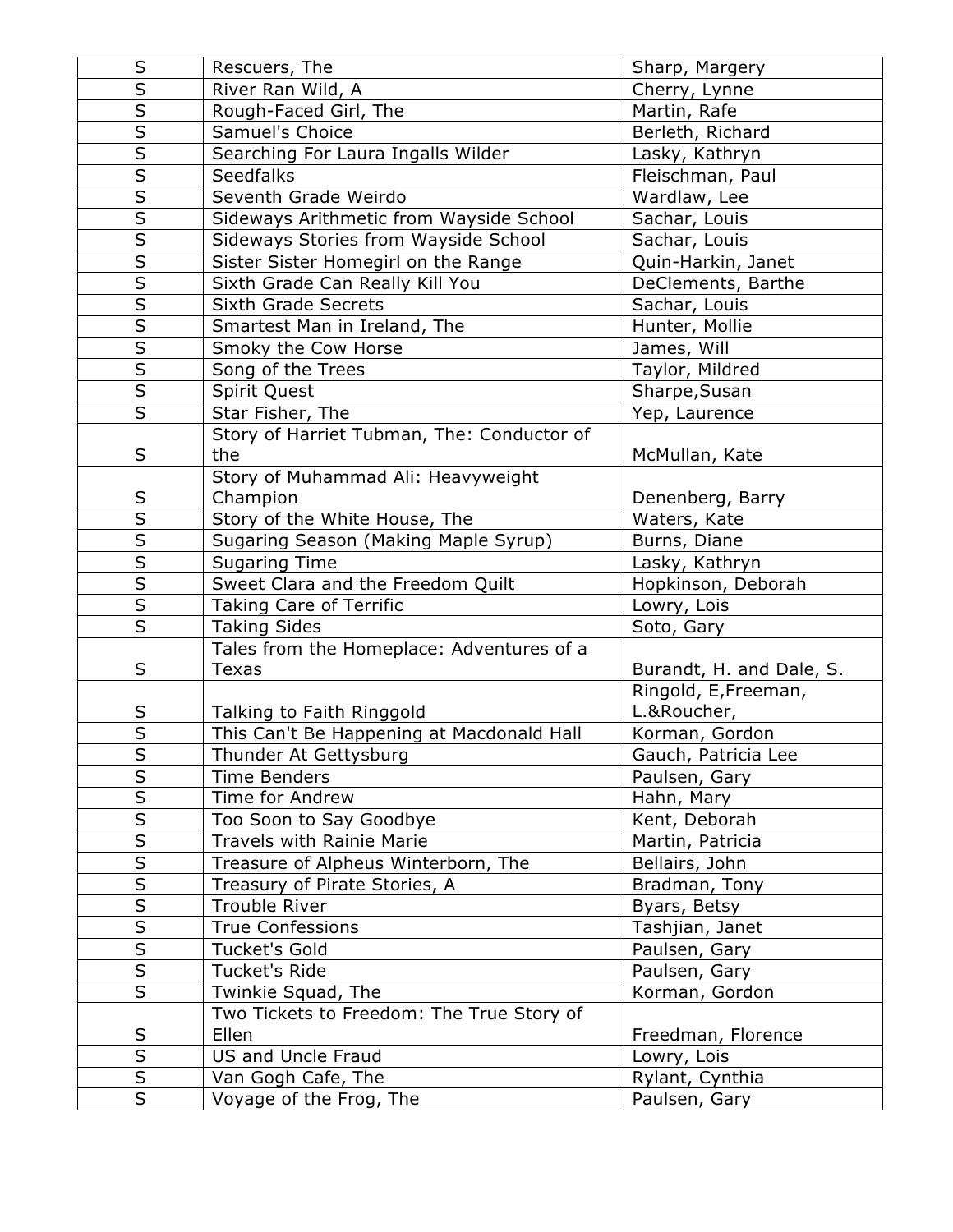|                         | War Dog Heroes: True Stories of Dog Courage |                          |
|-------------------------|---------------------------------------------|--------------------------|
| $\sf S$                 | in                                          | Sanderson, Jeannette     |
| $\overline{\mathsf{s}}$ | War With Grandpa, The                       | Kimmel Smith, Robert     |
| $\overline{\mathsf{s}}$ | Wayside School is Falling Down              | Sachar, Louis            |
|                         | Where Do You Think You're Going,            |                          |
| $\sf S$                 | Christopher                                 | Fritz, Jean              |
| $\overline{\mathsf{s}}$ | Which Witch?                                | Ibbotson, Eva            |
| $\overline{\mathsf{S}}$ | William Problem, The                        | Baker, Barbara           |
| $\overline{\mathsf{s}}$ | Witch of Fourth Street, The                 | Levoy, Myron             |
| $\overline{S}$          | Yeh-Shen                                    | Louie, Ai-Ling           |
| $\overline{\mathsf{s}}$ | Young Merlin Trilogy: Hobby                 | Yolen, Jane              |
| $\overline{\mathsf{s}}$ | Young Merlin Trilogy: Merlin                | Yolen, Jane              |
| $\overline{\mathsf{S}}$ | Young Merlin Trilogy: Passenger             | Yolen, Jane              |
| $\overline{\mathsf{S}}$ | Zucchini                                    | Dana, Barbara            |
| $\overline{\top}$       | 52 Days by Camel: My Sahara Adventure       | Raskin, Lawrence         |
| $\overline{\top}$       | About The B'nai Bagels                      | Konigsburg, E. L.        |
| $\overline{\top}$       | Abraham's Battle: A Novel of Gettysburg     | Banks, Sara Harrell      |
| T                       | Addie's Dakota Winter                       | Lawlor, Laurie           |
|                         |                                             | Cornerstones of          |
| T                       | African-Americans in the Old West           | Freedom/Children's Press |
|                         |                                             | Cornerstones of          |
| Τ                       | Aftican-Americans in the Thirteen Colonies  | Freedom/Children's Press |
| $\overline{\top}$       | American Revolution, The                    | Bliven, Bruce Jr.        |
| T                       | An Early Winter                             | Bauer, Marion Dane       |
| $\overline{\mathsf{T}}$ | Animorphs #4: The Message                   | Applegate, Catherine     |
| $\overline{\top}$       | Are You There God? It's Me, Margaret.       | Blume, Judy              |
| T                       | Ashanti to Zulu                             | Musgrove, Margaret       |
|                         |                                             | Cornerstones of          |
| Τ                       | Assassination of Abraham Lincoln, The       | Freedom/Children's Press |
| $\overline{\top}$       | Avi                                         | Markham, Lois            |
| $\overline{\top}$       | Baby                                        | MacLachlan, Patricia     |
| T                       | Ballad of the Civil War, A                  | Stolz, Mary              |
| T                       | Baseball in April                           | Soto, Gary               |
|                         |                                             | Cornerstones of          |
| Τ                       | Battle for Iwo Jima, The                    | Freedom/Children's Press |
|                         |                                             | Cornerstones of          |
| T                       | Battle of Chancellorsville, The             | Freedom/Children's Press |
|                         |                                             | Cornerstones of          |
| Τ                       | Battle of the Alamo, The                    | Freedom/Children's Press |
|                         |                                             | Cornerstones of          |
| Т                       | Battle of the Little Bighorn, The           | Freedom/Children's Press |
| T                       | Bear Called Paddington, A                   | Bond, Michael            |
| T                       | Bears' House, The                           | Sachs, Marilyn           |
| T                       | <b>Behind Rebel Lines</b>                   | Reit, Seymour            |
| T                       | Better Brown Stories, The                   | Ahlberg, Allan           |
| T                       | Big Lie, The: A True Story                  | Leitner, Isabella        |
| T                       | Birchbark House, The                        | Erdrich, Louise          |
| Τ                       | <b>Black Stallion, The</b>                  | Farley, Walter           |
| T                       | <b>Blackwater Swamp</b>                     | Wallace, Bill            |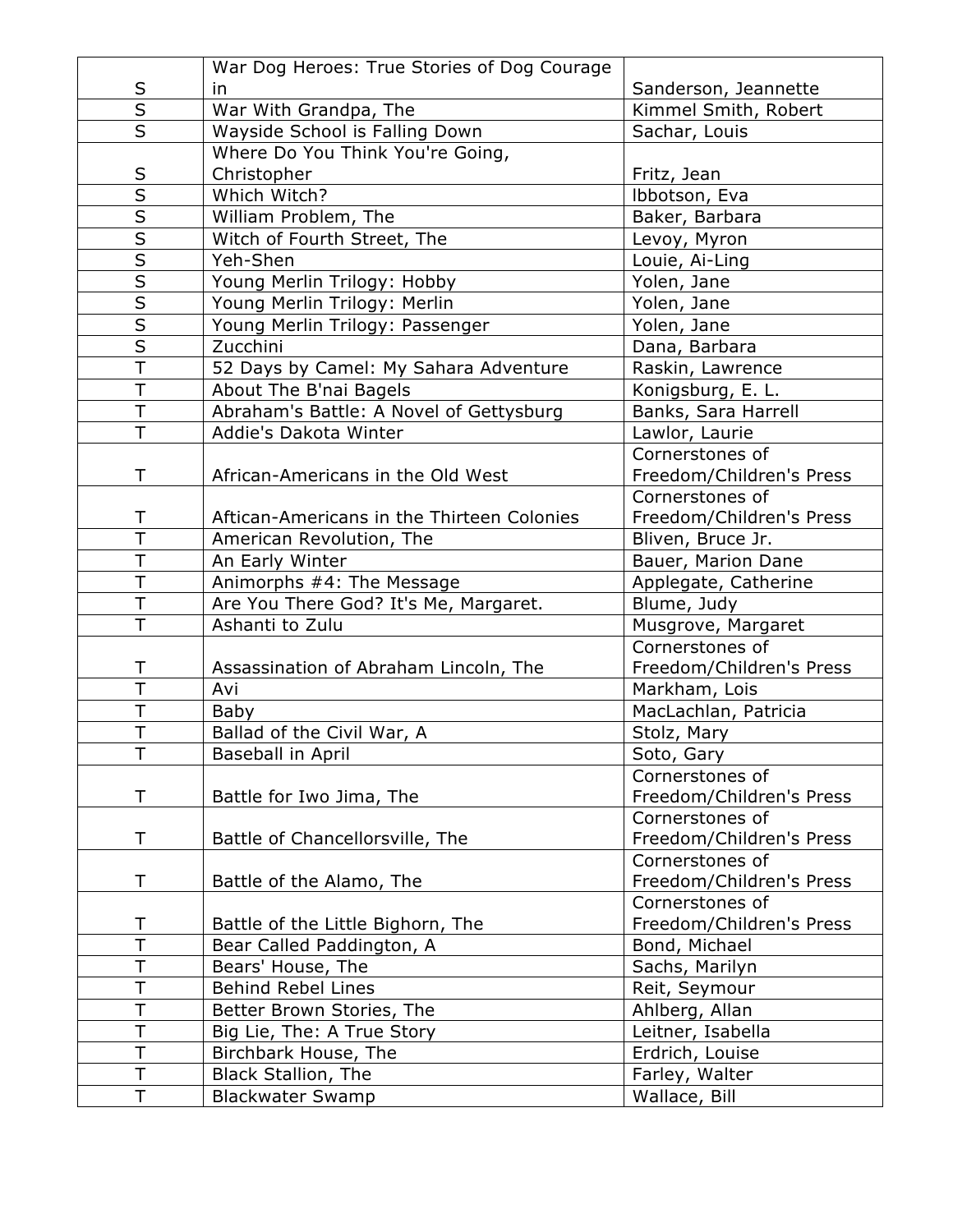| T                       | <b>Blubber</b>                                | Blume, Judy              |
|-------------------------|-----------------------------------------------|--------------------------|
| T                       | <b>Blue Ice</b>                               | Salata, Estelle          |
| T                       | Bonanza Girl                                  | Beatty, Patricia         |
|                         | Book of Monsters: Tales to Give You the       |                          |
| Τ                       | Creeps                                        | Coville, Bruce           |
|                         | Book of Spine Tinglers: Tales To Make You     |                          |
| T                       | Shiver                                        | Coville, Bruce           |
|                         |                                               | Knight/Adventures in     |
| T                       | Boston Tea Party: Rebellion in the Colonies   | <b>Colonial America</b>  |
| Ť                       | Boy                                           | Dahl, Roald              |
| T                       | <b>Bright Shadow</b>                          | Avi                      |
| T                       | Broken Blade, The                             | Durbin, William          |
| $\overline{\top}$       | Buck Stops Here, The                          | Provensen, Alice         |
| T                       | Bud, Not Buddy                                | Curtis, Christopher Paul |
| T                       | Burning Questions of Bingo Brown              | Byars, Betsy             |
| T                       | California Gold Rush, The                     | McNeer, May              |
| $\overline{\top}$       | Canada Celebrates Multiculturalism            | Kalman, Bobbie           |
| T                       | Canada: The Culture                           | Kalman, Bobbie           |
| $\overline{\top}$       | Canada: The Land                              | Kalman, Bobbie           |
| T                       | Canada: The People                            | Kalman, Bobbie           |
| T                       | Carolina Crow Girl                            | Hobbs, Valerie           |
| $\overline{\top}$       | Cassie Binegar                                | MacLachlan, Patricia     |
| $\overline{\top}$       | Children of Green Knowe, The                  | Boston, L.M.             |
| T                       | China: The Culture                            | Kalman, Bobbie           |
| $\overline{\top}$       | China: The Land                               | Kalman, Bobbie           |
| $\overline{\top}$       | China: The People                             | Kalman, Bobbie           |
|                         |                                               | Cornerstones of          |
| Τ                       | Chisholm Trail, The                           | Freedom/Children's Press |
| T                       | Cleopatra                                     | Stanley, Diane           |
| T                       | Clothes & Crafts in Ancient Egypt             | Balkwill, Richard        |
| $\overline{\mathsf{T}}$ | <b>Clothes &amp; Crafts in Ancient Greece</b> | Steele, Philip           |
| Τ                       | Clothes & Crafts in Aztec Times               | Dawson, Imogen           |
| T                       | Clothes & Crafts in Roman Times               | Steele, Philip           |
| T                       | Clothes & Crafts in the Middle Ages           | Dawson, Imogen           |
|                         | Clothes & Crafts in Victorian Times           | Steele, Philip           |
| Τ                       | Cold As Ice                                   | Keene, Carolyn           |
| T                       | Colonial Times from A to Z                    | Kalman, Bobbie           |
| Τ                       | Cousins                                       | Hamilton, Virginia       |
| T                       | Cowboys                                       | Sandler, Martin W.       |
| T                       | Cracker Jackson                               | Byars, Betsy             |
| T                       | Crazy Fish                                    | Mazer, Norma Fox         |
|                         | Cut From the Same Cloth: American Women       |                          |
| T                       | of                                            | San Souci, Robert D.     |
| T                       | Daily Life in a Plains Indian Village: 1868   | Terry, Michael Bad Hand  |
| Τ                       | Danger on Parade                              | Keene, Carolyn           |
| T                       | Danny, Champion of the World                  | Dahl, Roald              |
| T.                      | Dear Levi: Letters from the Overland Trail    | Woodruff, Elvira         |
|                         |                                               | Cornerstones of          |
| Τ                       | Declaration of Independence, The              | Freedom/Children's Press |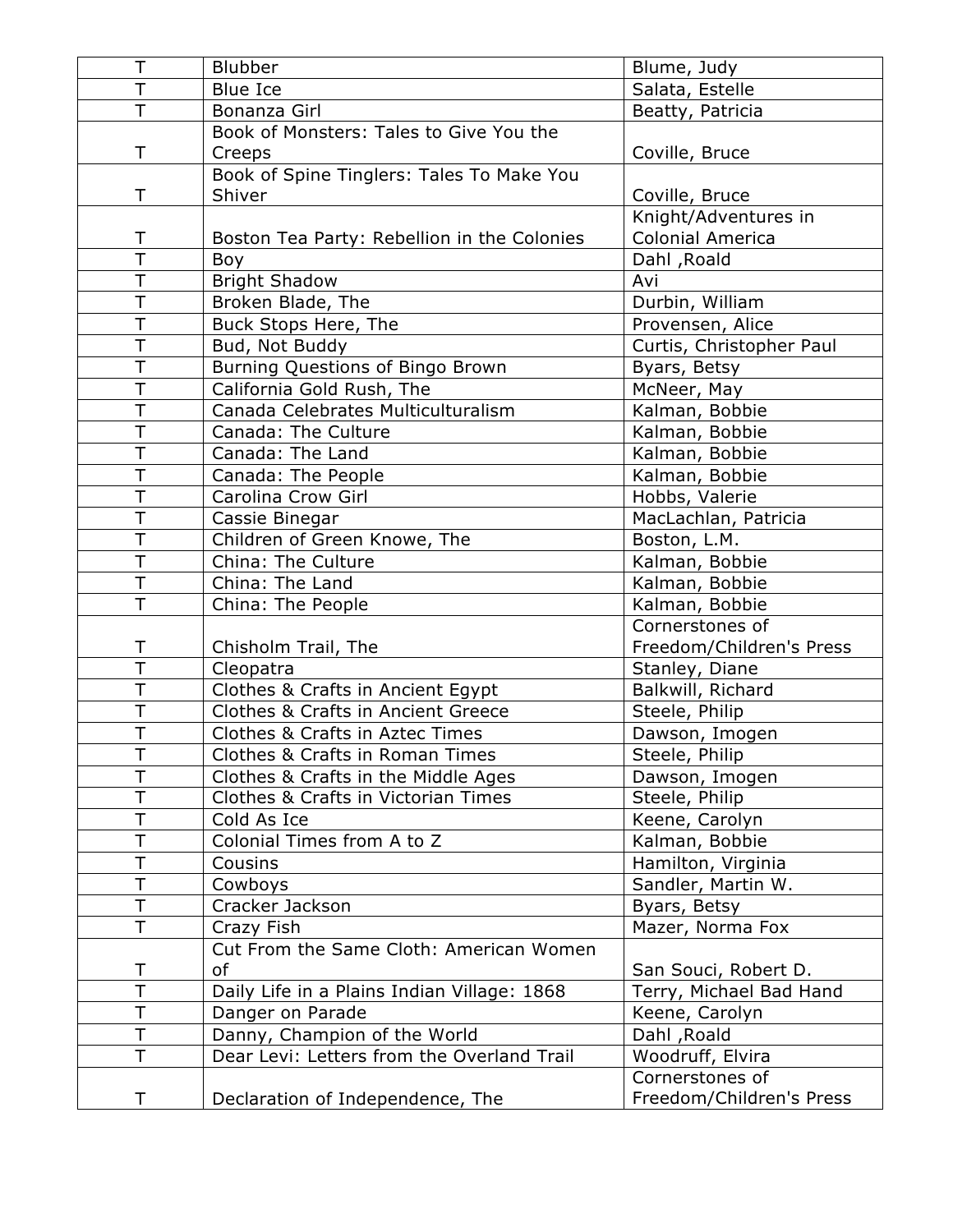| Τ                       | Defenders, The                                | McGovern, Ann            |
|-------------------------|-----------------------------------------------|--------------------------|
| $\overline{\top}$       | Devil's Highway, The                          | Applegate, Stan          |
|                         |                                               | Cornerstones of          |
| T                       | Disability Rights Movement, The               | Freedom/Children's Press |
|                         | Discovering Jupiter: The Amazing Collision in |                          |
| Τ                       | Spac                                          | Berger, Melvin           |
| $\overline{\top}$       | Double Life of Pocahontas, The                | Fritz, Jean              |
| T                       | Dove Is a Beau                                | Yolen, Jane              |
| $\overline{\top}$       | Dr. Quinn Medicine Wornan                     | McKenna, Colleen         |
|                         |                                               | Cornerstones of          |
| Τ                       | Dred Scott Decision, The                      | Freedom/Children's Press |
| $\overline{\top}$       | Earthquakes                                   | Simon, Seymour           |
| T                       | Eclipses: Nature's Blackouts                  | Aronson, Billy           |
|                         |                                               | Cornerstones of          |
| Τ                       | Emancipation Proclamation, The                | Freedom/Children's Press |
| $\overline{\top}$       | Everglades                                    | George, Jean Craighead   |
| Ť                       | Explorers: Women in Profile                   | Hacker, Carolotta        |
| T                       | Family Under the Bridge                       | Carlson, Natalie         |
| $\overline{\top}$       | Ferret In The Bedroom, Lizards In The Fridge  | Wallace, Bill            |
|                         |                                               | Cornerstones of          |
| T                       | <b>First Ladies</b>                           | Freedom/Children's Press |
| $\overline{\mathsf{T}}$ | <b>Flaming Arrows</b>                         | Steele, William          |
| $\overline{\top}$       | Flying Free: America's First Black Aviators   | Hart, Philip S.          |
| T                       | Food & Feasts Between the Two World Wars      | Steele, Philip           |
| $\overline{\top}$       | Food & Feasts In Ancient Egypt                | Balkwill, Richard        |
| $\overline{\top}$       | Food & Feasts In Ancient Greece               | Steele, Philip           |
| $\overline{\mathsf{T}}$ | Food & Feasts In Ancient Rome                 | Steele, Philip           |
| T                       | Food & Feasts In the Middle Ages              | Dawson, Imogen           |
| $\overline{\mathsf{T}}$ | Food & Feasts In Tudor Times                  | Balkwill, Richard        |
| $\overline{\top}$       | Food & Feasts With the Aztecs                 | Dawson, Imogen           |
| $\overline{\top}$       | Food & Feasts With the Vikings                | Marshall, James          |
| T                       | Forgotten Door, The                           | Key, Alexander           |
|                         |                                               | Cornerstones of          |
| Τ                       | Fort Sumter                                   | Freedom/Children's Press |
| T                       | Frederick Douglass: Fights For Freedom        | Davidson, Margaret       |
| T                       | Freedom Songs                                 | Moore, Yvette            |
| Ť                       | Freshwater Pond, A                            | Small. Worlds            |
| T                       | Friends, The                                  | Yumoto, Kazumi           |
| Т                       | Frozen Man                                    | Getz, David              |
| T                       | Fur, Feathers, and Flippers: How Animals Live | Lauber, Patricia         |
| T                       | Galaxies                                      | Simon, Seymour           |
| T                       | Gathering of Days, A                          | Blos, Joan               |
| T                       | Gentle Ben                                    | Morey, Walt              |
|                         | Gentleman Outlaw and Me - Eli, The: A Story   |                          |
| Τ                       | оf                                            | Hahn, Mary               |
| $\overline{\mathsf{T}}$ | George Washington's Socks                     | Woodruff, Elvira         |
|                         |                                               | Cornerstones of          |
| Τ                       | Gettysburg Address, The                       | Freedom/Children's Press |
| $\overline{\top}$       | Gettysburg Address, The                       | Lincoln, Abraham         |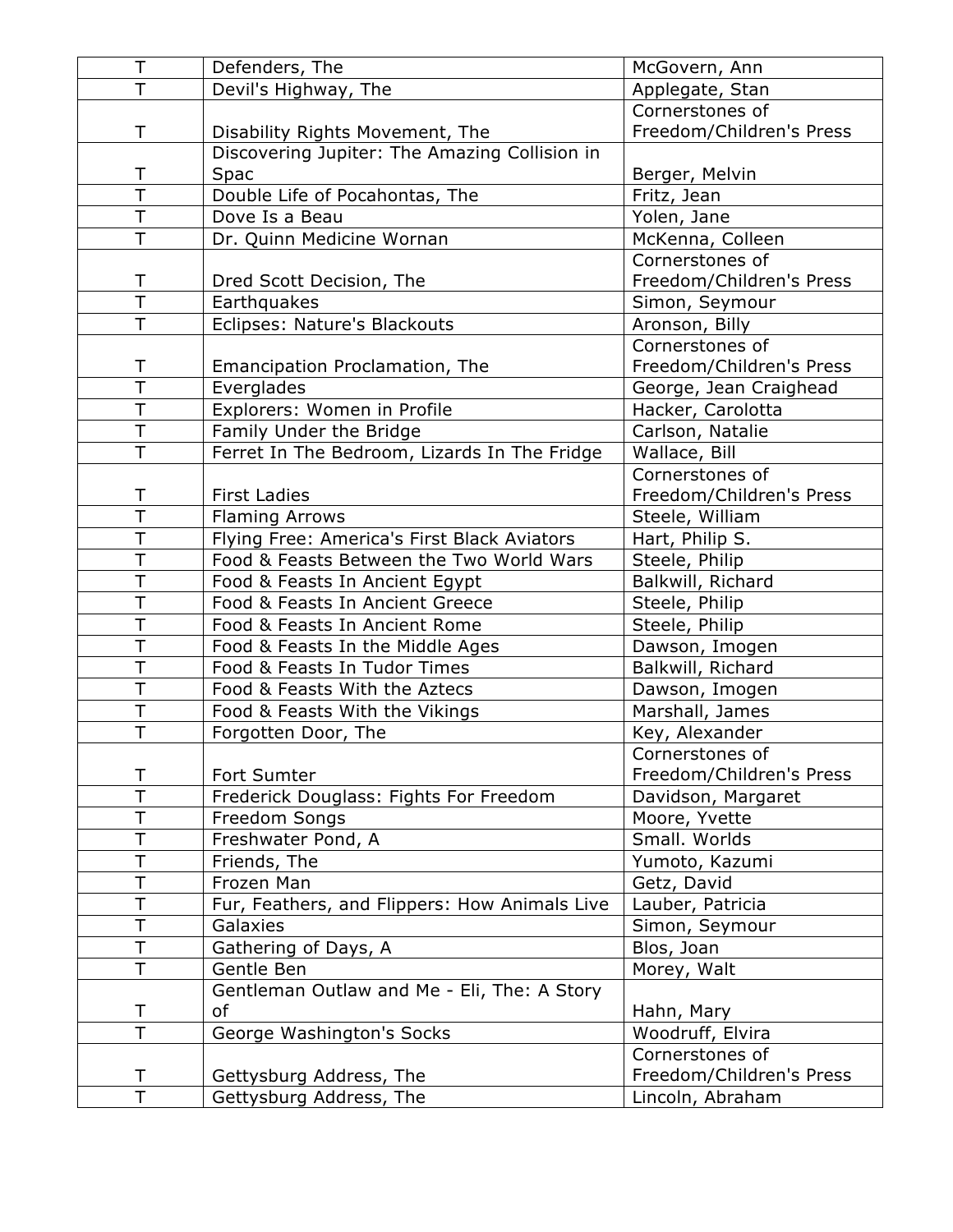| T                       | <b>Ghost Cadet</b>                          | Alphin, Elaine Marie       |
|-------------------------|---------------------------------------------|----------------------------|
|                         | Girl Who Chased Away Sorrow, The: The Diary |                            |
| Τ                       | оf                                          | Turner, Ann                |
| $\overline{\mathsf{T}}$ | Glaciers                                    | Gallant, Roy/A First Book  |
| T                       | Going Home                                  | Mohr, Nicholasa            |
| T                       | Going Solo                                  | Dahl, Roald                |
| $\overline{\top}$       | Good-Bye Marianne                           | Watts, Irene N.            |
| T                       | Goosebumps: It Came From Beneath the Sink   | Stine, R. L.               |
|                         |                                             | Burgel, Paul H. & Hartwig, |
| Τ                       | Gorillas                                    | Μ.                         |
| $\overline{\top}$       | Grandma Moses: Painter of Rural America     | O'Neal, Zibby              |
| T                       | Grandpa's Mountain                          | Reeder, Carolyn            |
| T                       | <b>Gratefully Yours</b>                     | Buchanan, Jane             |
|                         | Gravity: Simple Experiments for Young       |                            |
| Τ                       | <b>Scientists</b>                           | White, Larry               |
| $\overline{\top}$       | <b>Great African Americans in Business</b>  | Rediger, Pat               |
| T                       | Great African Americans in Civil Rights     | Rediger, Pat               |
| $\overline{\top}$       | Great African Americans in Entertainment    | Rediger, Pat               |
| $\overline{\top}$       | Great African Americans in Film             | Parker, Janice             |
| $\overline{\top}$       | Great African Americans in Government       | Dudley, Karen              |
| T                       | Great African Americans in History          | Hacker, Carlotta           |
| $\overline{\mathsf{T}}$ | Great African Americans in jazz             | Hacker, Carlotta           |
| T                       | Great African Americans in Literature       | Rediger, Pat               |
| $\overline{\top}$       | <b>Great African Americans in Music</b>     | Rediger, Pat               |
| T                       | Great African Americans in Sports           | Rediger, Pat               |
| T                       | Great African Americans in the Arts         | Hacker, Carlotta           |
| $\overline{\top}$       | Great African Americans in the Olympics     | Hunter, Shaun              |
| $\overline{\top}$       | Great Brain at the Academy, The             | Fitzgerald, John D.        |
| T                       | Great Brain Does It Again, The              | Fitzgerald, John D.        |
| $\overline{\top}$       | Growing Up Stories                          | Byars, Betsy               |
| $\overline{\top}$       | Guests                                      | Dorris, Michael            |
| $\overline{\top}$       | Hannibal                                    | Green, Robert              |
| T                       | Harriet the Spy                             | Fitzhugh, Louise           |
| Ť                       | Haymeadow, The                              | Paulsen, Gary              |
| T                       | Henri Rousseau                              | Rabott, Ernest             |
| Τ                       | Henry                                       | Bawden, Nina               |
| T                       | Here's to You, Rachel Robinson              | Blume, Judy                |
| T                       | Horse and His Boy, The                      | Lewis, C. S.               |
|                         | Island Keeper                               | Mazer, Harry               |
| T                       | Islander, The                               | Rylant, Cynthia            |
| T                       | It's Not the End of the World               | Blume, Judy                |
| T                       | Jason's Gold                                | Hobbs, Will                |
| Τ                       | Jericho                                     | Hickman, Janet             |
| T                       | Joey Pigza Swallowed the Key                | Gantos, Jack               |
| Ť                       | Journey to Nowhere                          | Auch, Mary Jane            |
| Τ                       | Jump!: The Adventures of Brer Rabbit        | Harris, Joel Chandler      |
| T                       | Just As Long As We're Together              | Blume, Judy                |
| T                       | Ken Griffey Jr. & Ken Griffey Sr.           | <b>Star Families</b>       |
| T.                      | Kid Who Ran For President, The              | Gutman, Dan                |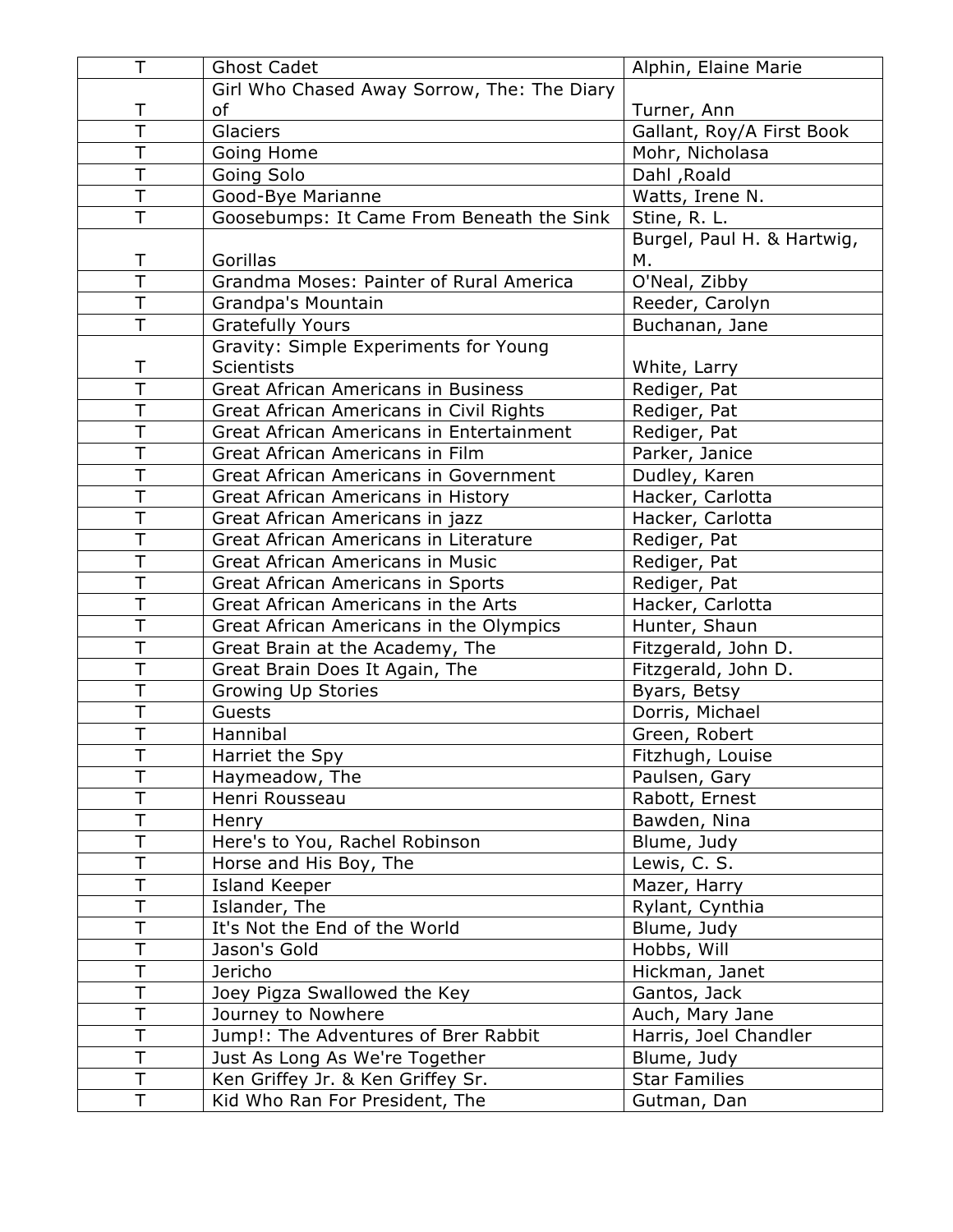|                         | Kids at Work: Lewis Hine and the Crusade         |                           |
|-------------------------|--------------------------------------------------|---------------------------|
| Τ                       | Against                                          | Freedman, Russell         |
| T                       | Leon's Story                                     | Tillage, Leon Walter      |
| T                       | Life in the Oceans: Animals, People, Plants      | Baker, Lucy               |
| T                       | Life in the Rainforests: Animals, People, Plants | Baker, Lucy               |
| $\overline{\mathsf{T}}$ | Light in the Storm, A                            | Hesse, Karen              |
| $\overline{\top}$       | Lightning                                        | Kramer, Stephen           |
| $\overline{\top}$       | <b>Lizard Music</b>                              | Pinkwater, Daniel         |
| $\overline{\top}$       | Lois Lowry                                       | Markham, Lois             |
| T                       | Loosing Joe's Place                              | Korman, Gordon            |
| $\overline{\top}$       | Lost Star: The Story of Amelia Earhart           | Lauber, Patricia          |
| T                       | Magician's Nephew, The                           | Lewis, C. S.              |
|                         |                                                  | Levine, Shar & Johnstone, |
| Τ                       | Magnet Book, The                                 | Leslie                    |
| $\overline{\top}$       | Man Who Was Poe, The                             | Avi                       |
| T                       | Marrying Malcolm Murgatroyd                      | Farrell, Marne            |
| $\overline{\top}$       | Martin Luther King                               | Bray, Rosemary L.         |
| T                       | Mathew Brady: Civil War Photographer             | Van Steenwyk, Elizabeth   |
|                         |                                                  | Greer, Gery and Ruddick,  |
| T                       | Max and Me and the Time Machine                  | <b>Bob</b>                |
| $\overline{\top}$       | Me and My Little Brain                           | Fitzgerald, John D.       |
| $\overline{\top}$       | Meteors: The Truth Behind Shooting Stars         | Aronson, Billy            |
| T                       | Middle Moffat, The                               | Estes, Eleanor            |
| $\overline{\top}$       | Middle Moffat, The                               | Estes, Eleanor            |
| T                       | Mississippi Bridge                               | Taylor, Mildred           |
| T                       | More Adventures of the Great Brain               | Fitzgerald, John D.       |
| T                       | Mr. Tucket                                       | Paulsen, Gary             |
| $\overline{\mathsf{T}}$ | Mummies and Their Mysteries                      | Wilcox, Charlotte         |
| $\overline{\mathsf{T}}$ | Muscles: Our Muscular System                     | Simon, Seymour            |
|                         | My Brother Louis Measures Worms and Other        |                           |
| Τ                       | Loui                                             | Robinson, Barbara         |
| $\overline{\top}$       | My Daniel                                        | Conrad, Pam               |
| Τ                       | My Hiroshima                                     | Morimoto, Junko           |
| Ť                       | My Life as a Fifth-Grade Comedian                | Levy, Eizabeth            |
| Τ                       | Natchez Under the Hill                           | Applegate, Stan           |
| T                       | Navajo's Long Walk                               | Bruchac, Joseph           |
| Τ                       | Never Say Quit                                   | Wallace, Bill             |
| T                       | New York City                                    | Kent, Deborah             |
| Ť                       | Night Journey, The                               | Lasky, Kathryn            |
| T                       | <b>Nobel Prize Winners</b>                       | Hacker, Carlotta          |
| Т                       | Norman Rockwell                                  | Cohen, Joel H.            |
| $\top$                  | North Carolina                                   | Fradin, Dennis Brindell   |
| T                       | Obee & Mungedeech                                | Martin, Trude             |
| T                       | Ola Shakes It Up                                 | Hyppolite, Joanne         |
| Τ                       | On Board The Titanic                             | Tanaka, Shelley           |
| T                       | Our Teacher Is Missing                           | Mary Shura                |
| Τ                       | Paddle to the Sea                                | Holling, Clancy           |
| $\mathsf T$             | Picture of Freedom, A                            | McKissack, Patricia       |
| Τ                       | Pilgrims of Plimouth, The                        | Sewall, Marcia            |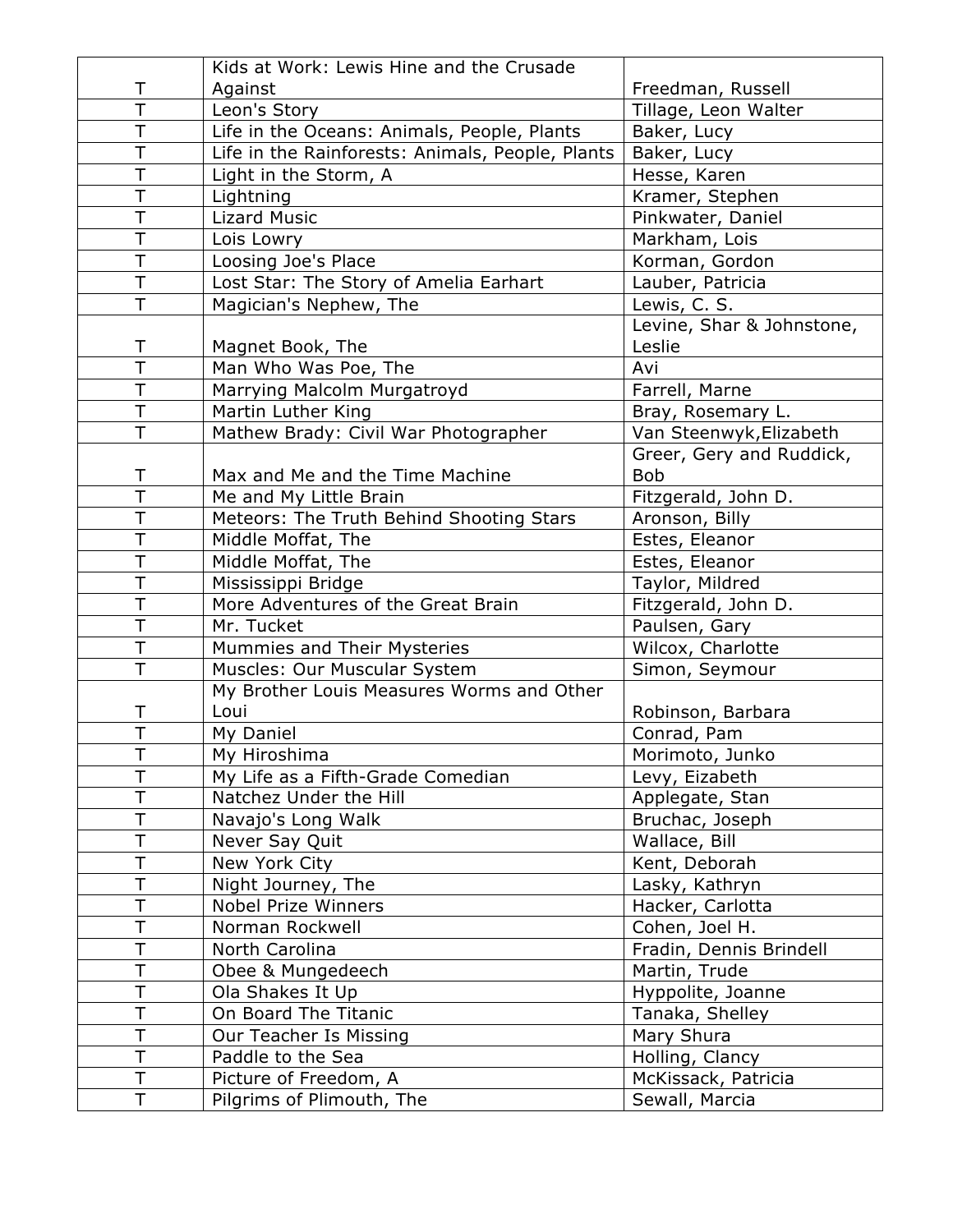| Τ                       | Pioneers                                   | Sandler, Martin W.         |
|-------------------------|--------------------------------------------|----------------------------|
| Ť                       | Poor Girl, Rich Girl                       | Wilson, Johnniece Marshall |
| T                       | Preacher's Boy                             | Paterson, Katherine        |
| T                       | Quake!                                     | Cottonwood, Joe            |
| $\overline{\top}$       | Queen Eleanor                              | Brooks, Polly Schoyer      |
| T                       | Rabble Starkey                             | Lowry, Lois                |
| $\overline{\mathsf{T}}$ | Rat's Tale, A                              | Seidler, Tor               |
| T                       | Return of the Great Brain, The             | Fitzgerald, John D.        |
| $\overline{\top}$       | Rifle, The                                 | Paulsen, Gary              |
|                         | Runaway to Freedom: A Story of the         |                            |
| Τ                       | Underground                                | Smucker, Barbara           |
| $\overline{\top}$       | S.O.S. Titanic                             | Bunting, Eve               |
|                         |                                            | Knight/Adventures in       |
| T                       | Salem Days: Life in a Colonial Seaport     | Colonial America           |
| $\overline{\top}$       | Schernoff Discoveries, The                 | Paulsen, Gary              |
| $\overline{\mathsf{T}}$ | Second Mrs. Giaconda, The                  | Konigsburg, E. L.          |
| Ť                       | Sees Behind Trees                          | Dorris, Michael            |
| T                       | <b>Sharks</b>                              | Simon, Seymour             |
| T                       | Shh! We're Writing the Constitution        | Fritz, Jean                |
| $\overline{\top}$       | Sign of the Beaver                         | Speare, Elizabeth George   |
| T                       | Sing Down the Moon                         | Dell, Scott                |
| $\overline{\top}$       | Sleepers, Wake                             | Jacobs, Paul Samuel        |
| T                       | Soldier Boy                                | Burks, Brian               |
| Ť                       | Someone to Count On                        | Hermes, Patricia           |
| T                       | Something Upstairs                         | Avi                        |
| $\overline{\mathsf{T}}$ | Sounder                                    | Armstrong, William         |
| $\overline{\top}$       | Spring Fever!                              | Lerangis, Peter            |
| $\overline{\top}$       | Standing in the Light                      | Osborne, Mary Pope         |
| T                       | Steal Away                                 | Armstrong, Jennifer        |
| $\overline{\mathsf{T}}$ | Summer to Die, A                           | Lowry, Lois                |
| T                       | Susanna of the Alamo                       | Jakes, John                |
| $\overline{\top}$       | Then Again, Maybe I Won't                  | Blume, Judy                |
|                         | These Lands Are Ours: Tecumseh's Fight For |                            |
| T                       | the                                        | Connell, Kate              |
| T                       | <b>Throwing Shadows</b>                    | Konigsburg, E. L.          |
| T                       | Time Apart, A                              | Stanley, Diane             |
| T                       | Titanic Sinks!, The                        | Conklin, Thomas            |
| Τ                       | <b>Toliver's Secret</b>                    | Brady, Esther Wood         |
| T                       | Tom, Babette, & Simon                      | Avi                        |
| T                       | Toothpaste Millionaire, The                | Merrill, Jean              |
| Τ                       | Tracker                                    | Paulsen, Gary              |
| T                       | <b>Trout Summer</b>                        | Conly, Jane Leslie         |
| T                       | Turn Homeward, Hannalee                    | Beatty, Patricia           |
| Τ                       | Two Under Par                              | Henkes, Kevin              |
| Τ                       | <b>Volcanoes and Earthquakes</b>           | Lauber, Patricia           |
| T                       | Vulpes The Red Fox                         | George, Jean Craighead     |
| Τ                       | Wainscott Weasel, The                      | Seidler, Tor               |
| T                       | Wanted: Mud Blossom                        | Byars, Betsy               |
| Τ                       | Watsons Go to Birmingham, the              | Curtis, Christopher Paul   |